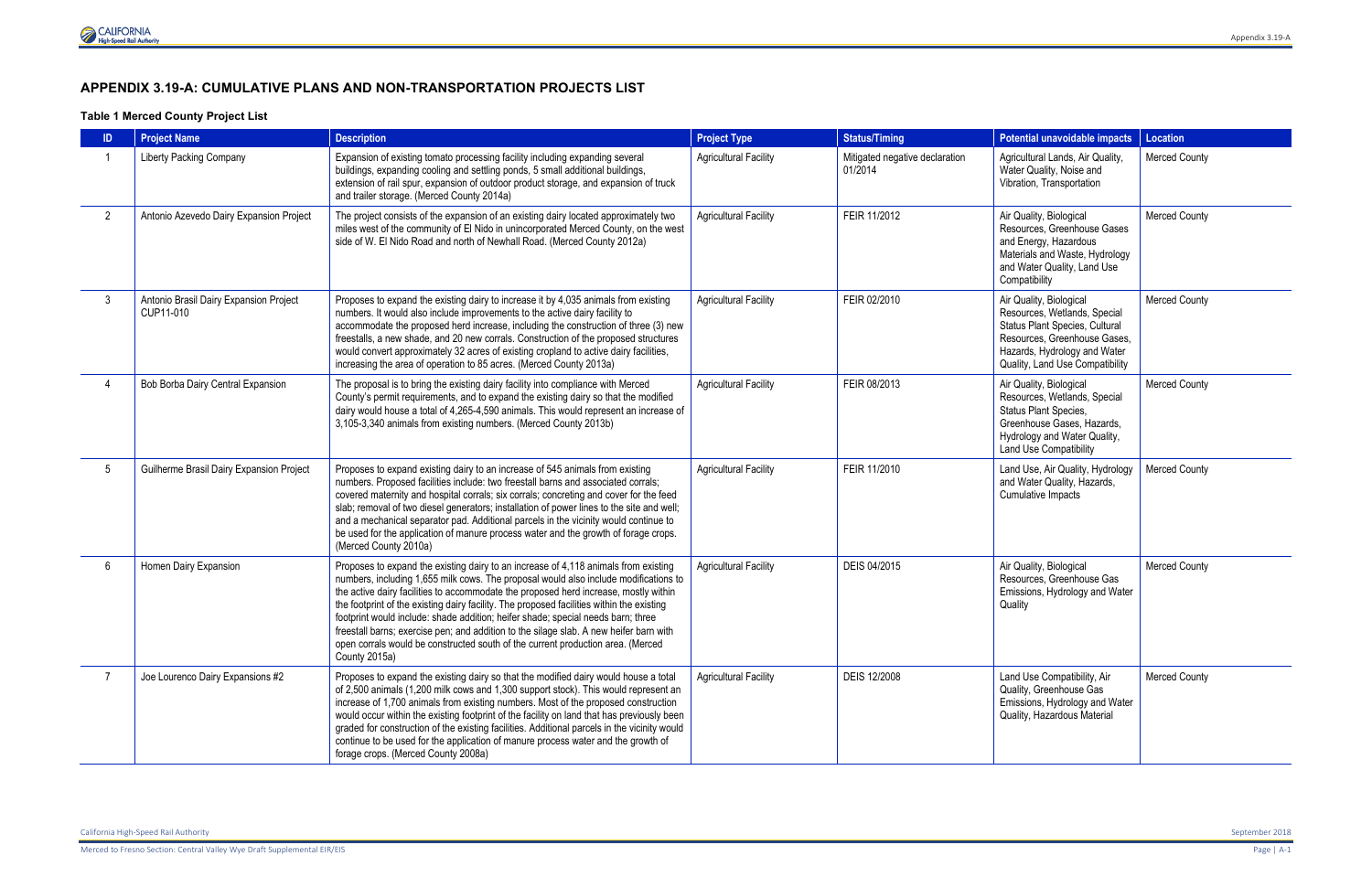| ID | <b>Project Name</b>                          | <b>Description</b>                                                                                                                                                                                                                                                                                                                                                                                                                                                                                                                                                                                                                                                                                                                                                                                                                                                                                                                                                             | <b>Project Type</b>          | <b>Status/Timing</b> | Potential unavoidable impacts                                                                                                                                                                   | Location                                                                                                                                                                                                                               |
|----|----------------------------------------------|--------------------------------------------------------------------------------------------------------------------------------------------------------------------------------------------------------------------------------------------------------------------------------------------------------------------------------------------------------------------------------------------------------------------------------------------------------------------------------------------------------------------------------------------------------------------------------------------------------------------------------------------------------------------------------------------------------------------------------------------------------------------------------------------------------------------------------------------------------------------------------------------------------------------------------------------------------------------------------|------------------------------|----------------------|-------------------------------------------------------------------------------------------------------------------------------------------------------------------------------------------------|----------------------------------------------------------------------------------------------------------------------------------------------------------------------------------------------------------------------------------------|
| 8  | Matos Dairy Expansion Project                | Proposes an increase of 2,300 animals from existing numbers. The proposed project<br>would include the removal of the existing shade structure and milk barn and the<br>construction of a new milk barn, three new freestall barns, two additions to existing<br>freestall barns, corrals, calf hutches, a sprinkler pen, fresh water basin, hay barn, and<br>a concrete slab. The existing septic system would also be removed and replaced with<br>a new system. New facilities would consist of approximately 229,784 square feet of<br>construction for a total of 346,676 square feet of structures. Construction of the<br>proposed structures would convert approximately 11 acres of agricultural land from<br>field crops and ancillary agricultural uses to active dairy facilities, increasing the area<br>of operation from 27 to 38 acres. (Merced County 2014b)                                                                                                  | <b>Agricultural Facility</b> | FEIR 08/2014         | Air Quality, Biological<br>Resources, Cultural Resources,<br>Greenhouse Gases and Energy,<br>Hazards, Hydrology and Water<br>Quality, Land Use Compatibility,<br><b>Traffic and Circulation</b> | <b>Merced County</b>                                                                                                                                                                                                                   |
| 9  | Meirinho Dairy Expansion Project             | This project proposes CUP11-012 to bring the existing dairy facility into compliance<br>with Merced County's permit requirements, and to combine the two existing facilities<br>and construct supporting buildings and structures so that the modified dairy would<br>house a total of 11,102 animals. This would represent an increase of 4,182 animals<br>from existing numbers. The proposed dairy expansion project would include<br>improvements to the existing active dairy facility to accommodate the proposed herd<br>increase. (Merced County 2013c)                                                                                                                                                                                                                                                                                                                                                                                                                | <b>Agricultural Facility</b> | FEIR 04/2013         | Air Quality, Biological<br>Resources, Greenhouse Gases<br>and Energy, Hazards, Hydrology<br>and Water Quality, Land Use<br>Compatibility                                                        | <b>Merced County</b>                                                                                                                                                                                                                   |
| 10 | Michael Brasil Dairy Expansion Project       | This would represent an increase of 1,015 animals from existing numbers (1,385<br>existing animals). The proposed project would include construction of a new freestall<br>barn. Construction of the proposed dairy barn would occur north of existing facilities<br>and would convert approximately 7 acres of existing cropland to active dairy facilities.<br>With the proposed expansion, the dairy operator would crop adjacent fields currently<br>rented out for sweet potato production with corn silage, sudan silage, and oat silage,<br>and these fields would be used to apply wastewater; therefore, the acreage of<br>cropland receiving wastewater would increase from 130 acres (existing) to 278 acres<br>(proposed) (Merced County 2010b)                                                                                                                                                                                                                    | <b>Agricultural Facility</b> | FEIR 12/2010         | <b>Biological Resources,</b><br>Transportation, Hydrology and<br>Water Quality, Air Quality,<br>Energy                                                                                          | <b>Merced County</b>                                                                                                                                                                                                                   |
| 11 | Red Rock Dairy                               | The proposed dairy project would be constructed on an approximately 130 acres of<br>two larger parcels totaling 851 acres. As proposed, the dairy would result in the<br>construction of facilities over two phases. Phase I would include 2,610 animals, 1<br>double freestall barn to house the calves and heifers (aged 3-8 months) and dry<br>cows; 6 corrals for heifers; feed storage slab; 2 hay barns; 1 commodity barn; 1<br>receiving/process pond; 1 manure process water settling basin; and an area for<br>employee housing west or east of the freestall barns (exact locations to be<br>determined). Phase II would include 3,026 animals, 4 double freestall barns to house<br>the milking herd; 1 milking parlor/milk house; 1 hospital barn; 2 hay barns; 1<br>mechanical manure separator pad with multiple separators; and an area for employee<br>housing west or east of the freestall barns (exact locations to be determined).<br>(Merced County 2007) | <b>Agricultural Facility</b> | DEIS 05/2007         | Land Use, Air Quality, Hazards,<br><b>Biological Resources</b>                                                                                                                                  | <b>Merced County</b>                                                                                                                                                                                                                   |
| 12 | Silveira Brothers Dairy #1 Expansion Project | The existing active dairy facility is located on approximately 52 acres of an existing<br>farm totaling approximately 258 acres on four parcels. Approximately 206 acres of the<br>project site are currently used for the production of crops and the application of<br>manure process water and/or solid manure. Conditional Use Permit CUP13-008<br>proposes to expand the existing herd at the dairy from 1,100 to 2,600 milk cows, and<br>an increase of 1,746 animals from existing numbers. The proposed project would not<br>include any modifications to the existing facilities or other construction. (Merced<br>County 2015b)                                                                                                                                                                                                                                                                                                                                      | <b>Agricultural Facility</b> | DEIS 07/2015         | Air Quality, Biological,<br>Greenhouse Gases, Energy,<br>Hydrology and Water Quality                                                                                                            | The project site is located at the<br>northeast corner of Brazo Road<br>and Santa Fe Grade<br>approximately one mile southeast<br>of the City of Newman in<br>unincorporated Merced County at<br>the Merced/Stanislaus County<br>line. |
| 13 | Vierra Dairy Farm Expansion Project          | Proposes to bring the existing dairy facility into compliance with Merced County's<br>permit requirements, and to reconfigure the existing dairy so that the modified dairy<br>would house an expanded herd totaling 5,600 animals. This would represent an<br>increase of 2,225 animals from existing numbers. (Merced County 2014c)                                                                                                                                                                                                                                                                                                                                                                                                                                                                                                                                                                                                                                          | <b>Agricultural Facility</b> | FEIS 01/2014         | Air Quality, Biological<br>Resources, Cultural Resources,<br>Greenhouse Gases and Energy,<br>Hazards, Hydrology and Water<br>Quality, Traffic and Circulation                                   | <b>Merced County</b>                                                                                                                                                                                                                   |

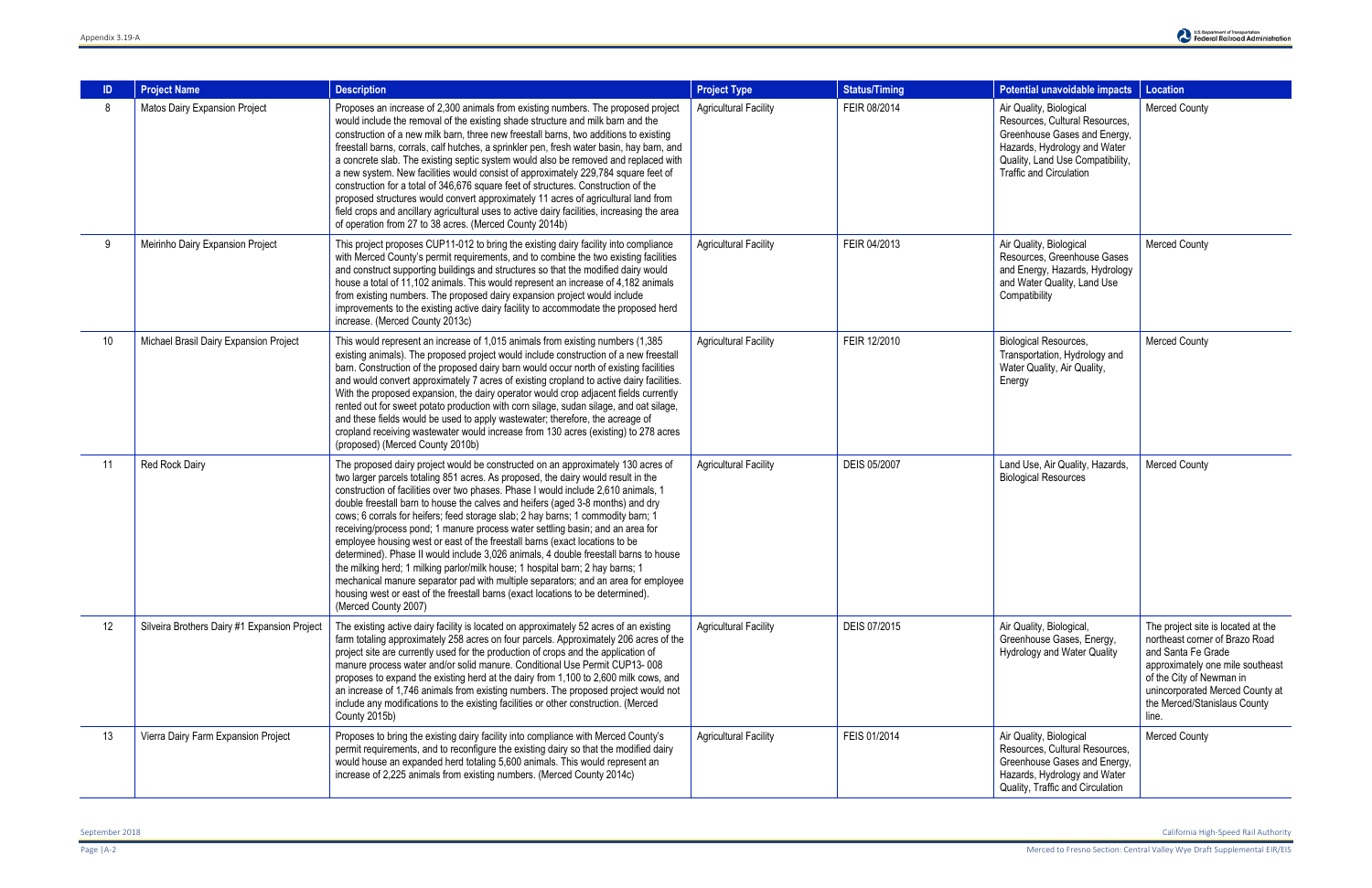

|    | <b>Project Name</b>                                                                                             | <b>Description</b>                                                                                                                                                                                                                                                                                                                                                                                                                                                                                                                                                                                                                                                                                                                                     | <b>Project Type</b>                 | <b>Status/Timing</b> | Potential unavoidable impacts                                                                                                                                                                                          | <b>Location</b>                                                                                                                                                                                                                                                                                |
|----|-----------------------------------------------------------------------------------------------------------------|--------------------------------------------------------------------------------------------------------------------------------------------------------------------------------------------------------------------------------------------------------------------------------------------------------------------------------------------------------------------------------------------------------------------------------------------------------------------------------------------------------------------------------------------------------------------------------------------------------------------------------------------------------------------------------------------------------------------------------------------------------|-------------------------------------|----------------------|------------------------------------------------------------------------------------------------------------------------------------------------------------------------------------------------------------------------|------------------------------------------------------------------------------------------------------------------------------------------------------------------------------------------------------------------------------------------------------------------------------------------------|
| 14 | Hillcrest Dairy Project Conditional Use<br>Permit, CUP 10-005                                                   | Bring the existing dairy facilities and dairy herd into compliance with Merced County's<br>permit requirements; there would be no expansion of the dairy herd or facilities with<br>the proposed project. (Merced County 2012b)                                                                                                                                                                                                                                                                                                                                                                                                                                                                                                                        | <b>Agricultural Facility</b>        | FEIS 05/2012         | Air Quality, Biological<br>Resources, Hazards, Hydrology<br>and Water Quality, Land Use<br>Compatibility                                                                                                               | <b>Merced County</b>                                                                                                                                                                                                                                                                           |
| 15 | John B. Pires Dairy Expansion                                                                                   | Proposes an increase of 1,936 animals from existing numbers. The proposed project<br>would include construction of approximately 120,000 square feet of heifer pens and a<br>cattle shade adjacent to the north edge of the operation. Construction of the proposed<br>structures (in addition to ancillary dirt roadways and operation staging areas) would<br>convert approximately 12 acres of existing cropland to active dairy facilities,<br>increasing the area of operation from 53 to 65 acres. With conversion of these<br>cropped acres, approximately 442 acres of the project site would be used for the<br>production of forage crops and the disposal of wastewater (see DEIR Chapter 3,<br>Project Description). (Merced County 2011a) | <b>Agricultural Facility</b>        | FEIS 10/2011         | Air Quality, Biological<br>Resources, Greenhouse Gases<br>and Energy, Hazards                                                                                                                                          | <b>Merced County</b>                                                                                                                                                                                                                                                                           |
| 16 | <b>E&amp;J Gallo Winery Eastside</b>                                                                            | Increase its production capacity to 628,000 tons per year from their existing 538,000<br>tons per year. The project would include development of the majority of the 33-acre<br>project site location adjacent to the existing production facility on Gallo property. The<br>project is proposed to be constructed in three phases and would install a total of 70<br>new fermentation tanks, approximately123 new wine storage tanks, an approximate<br>10,000-square foot (sf) filtration building, an approximate 45,000 sf bottle-ready<br>processing facility, and an approximate 15,000 square foot administration building.<br>(Merced County 2011b)                                                                                            | <b>Agriculture-Related Facility</b> | MND 12/2011          | Air Quality, Agricultural<br>Resources, Aesthetics,<br><b>Biological Resources, Cultural</b><br>Resources, Geology and Soils                                                                                           | The project site is located<br>4.5 miles southwest of the City of<br>Livingston in Merced County.                                                                                                                                                                                              |
| 17 | Minturn Huller Cooperative Expansion<br>Project                                                                 | The Minturn Huller Cooperative Expansion (Cooperative) project would result in the<br>expansion of an existing almond processing operation through the construction of an<br>additional almond hulling and shelling processing plant. The proposed new operation<br>would include a hammer mill, commodity barn, office, auger lines, and warehouse.<br>The expansion would allow the processing of increased volumes of harvested<br>almonds from almond orchards in the area. Assessor's Parcel Number (APN) 068-<br>190-055 (Merced County 2013d)                                                                                                                                                                                                   | <b>Agriculture-Related Facility</b> | MND 05/2013          | Air Quality, Biological<br>Resources, Cultural Resources,<br>Geology and Soils, Hazards and<br>Hazardous Materials, Hydrology<br>and Water Resources, Land Use<br>Planning, Noise, Transportation,<br><b>Utilities</b> | The project site is located on the<br>east side of South Minturn Road,<br>immediately north of the<br>Chowchilla River and the Madera<br>County line, and approximately<br>one-mile south of Harvey Pettit<br>Road. The 100-acre project site is<br>located on two parcels in Merced<br>County |
| 18 | Long-Term North to South Water Transfer<br>Program                                                              | Water districts are approving the Long Term Water Transfers EIS/EIR (SCH No.<br>2011011010) that analyzes transfers from Butte and other potential sellers from 2015<br>through 2024; Butte adopted an addendum analyzing transfers during 2015 through<br>2024 to additional buyers that are members of the State Water Contractors, Inc.;<br>Butte adopted the 2016 Water Transfer Project of up to 11,500 acre-feet of water<br>made available by rice land idling and up to 5,500 acre-feet of water made available<br>by groundwater substitution to participating members of the State Water Contractors,<br>Inc. and/or San Luis & Delta Mendota Water Authority (CEQANET 2016a).                                                               | Water Management Plan               | NOD 03/28/2016       | <b>Hydrology and Water Resources</b>                                                                                                                                                                                   | Colusa, Butte, Glenn, Merced,<br>Placer, Sacramento, Shasta,<br>Solano, Sutter, Tehama, Yolo, or<br>Yuba Counties. The transfer<br>buyers could be in Alameda,<br>Contra Costa, Fresno, Kings,<br>Merced, San Benito, San<br>Joaquin, Santa Clara, or<br>Stanislaus Counties.                  |
| 19 | 25-Year Water Transfer Program for the San<br>Joaquin River Exchange Contractors Water<br>Authority (2014-2038) | Water Transfer Agreement with the San Luis & Delta-Mendota Water Authority makes<br>available up to 80,000 acre feet of water conserved through tailwater recapture or<br>other conservation measures for transfer for use by certain members of the San Luis<br>& Delta-Mendota Water Authority for irrigation and M&I purposes. The M&I use is<br>capped at 5,000 acre feet. Transfers are on a year by year basis available during<br>non-critical years when the Exchange Contractors receive full Central Valley Project<br>supplies and are subject to annual approvals. The quantity transferred for irrigation or<br>M&I use cannot exceed full CVP contract supply to the recipient Water Authority<br>members. (CEQANET 2016b)               | Water Management Plan               | NOD 02/15/2016       | <b>Hydrology and Water Resources</b>                                                                                                                                                                                   | <b>Merced County</b>                                                                                                                                                                                                                                                                           |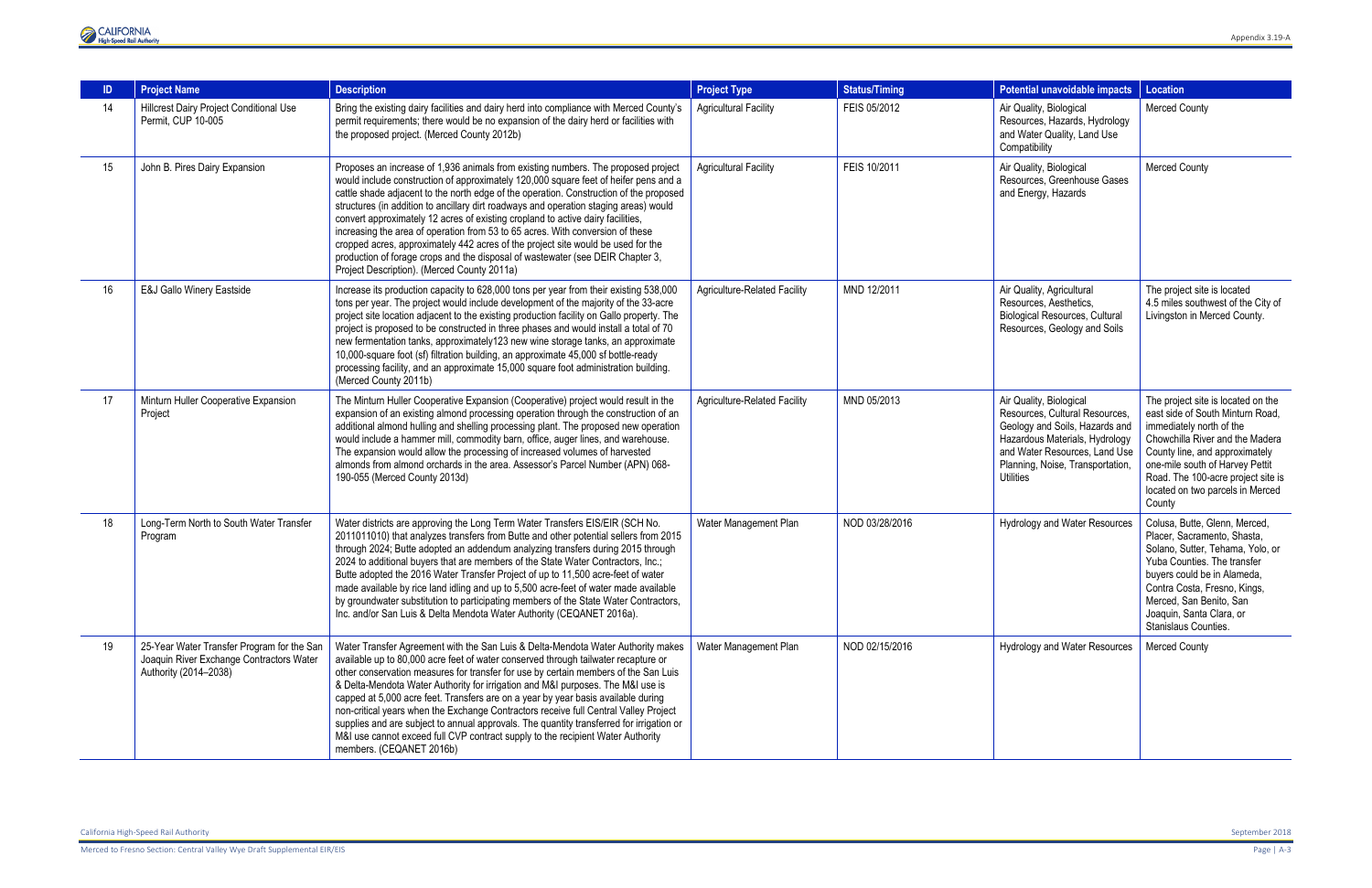| ID | <b>Project Name</b>                                                     | <b>Description</b>                                                                                                                                                                                                                                                                                                                                                                                                                                                                                                                                                                                                                                                                                                                                                                                                                         | <b>Project Type</b>    | <b>Status/Timing</b>                               | Potential unavoidable impacts                                                                                                                                                                                               | <b>Location</b>                                                                                                                                                                                                                                                                  |
|----|-------------------------------------------------------------------------|--------------------------------------------------------------------------------------------------------------------------------------------------------------------------------------------------------------------------------------------------------------------------------------------------------------------------------------------------------------------------------------------------------------------------------------------------------------------------------------------------------------------------------------------------------------------------------------------------------------------------------------------------------------------------------------------------------------------------------------------------------------------------------------------------------------------------------------------|------------------------|----------------------------------------------------|-----------------------------------------------------------------------------------------------------------------------------------------------------------------------------------------------------------------------------|----------------------------------------------------------------------------------------------------------------------------------------------------------------------------------------------------------------------------------------------------------------------------------|
| 20 | San Joaquin River Restoration Program -<br>Reach 4B and Eastside Bypass | Reach 4B and Eastside Bypass project consists of incorporating new floodplain and<br>related riparian habitat to ensure conveyance of at least 4,500 cubic feet per second<br>through Reach 4B, modifications to ensure fish passage, and modifications in the<br>Eastside and Mariposa bypass channels to support anadromous fish migration<br>(SJRRP 2018).                                                                                                                                                                                                                                                                                                                                                                                                                                                                              | <b>Water Project</b>   | FONSI for the EA/IS was signed on<br>April 5, 2018 | Air Quality, Biological Resources<br>(fish, vegetation, and wildlife),<br>Geology and Soils, Hazards and<br>Hazardous Materials, Hydrology<br>and Water Quality, Noise, and<br>Recreation                                   | Located between the cities of<br>Merced and Los Banos in Merced<br>County on the Eastside Bypass<br>just east of the San Joaquin<br>River.                                                                                                                                       |
| 21 | Planada Wastewater Treatment Plant<br><b>Improvement Project</b>        | The Planada Community Services District proposes to upgrade and expand their<br>wastewater treatment plant capacity from 0.53 to 0.75 mgd. The project would also<br>implement a new disposal method. Effluent disposal would consist of evaporation and<br>agricultural reclamation. The current practice of treated effluent discharge to Miles<br>Creek would terminate. (Merced County 2016)                                                                                                                                                                                                                                                                                                                                                                                                                                           | <b>Utility Project</b> | MND 05/08/2006                                     | Hydrology and Water<br>Resources, Recreation, Land<br>Use Planning                                                                                                                                                          | Merced County                                                                                                                                                                                                                                                                    |
| 22 | Wright Solar Park Conditional Use Permit<br>Application CUP 12-017      | To construct a 200 megawatt solar photovoltaic electric generation facility on thirteen<br>parcels totaling 2,733 acres of agricultural land. Assessor's Parcel Nos. 078-200-026,<br>078-200-027, 078-200-028, 078-200-030, 078-200-081, 078-200-082, 078-200-083,<br>088-020-002, 088-020-003, 088-020-038, 088-020-040, 088-020-041, and 088-200-<br>027. (Merced County 2015c)                                                                                                                                                                                                                                                                                                                                                                                                                                                          | Solar Project          | NOD 03/06/2015                                     | Hydrology, Energy & Utilities,<br>Transportation, Land Use<br>Planning                                                                                                                                                      | The project site is located<br>approximately 4.5 miles southeast<br>of Santa Nella, southwest of the<br>intersection of Interstate 5 (I-5)<br>and State Route 33 (SR 33)/State<br>Route 152 (SR 152) interchange,<br>on the south side of Billy Wright<br>Road in Merced County. |
| 23 | Cenergy Solar Project                                                   | The primary project components include approximately 30,000 pole mounted, fixed tilt<br>solar panels; inverters; transformers; and switchgear. Construction would take place<br>over a 21 week period. Construction activities would be staged from temporary .5-<br>acre area located adjacent to the main 30-acre site. The project would have an<br>anticipated service life of about 30 years. (Merced County 2012c)                                                                                                                                                                                                                                                                                                                                                                                                                   | Solar Project          | CUP 04/30/2012                                     | Aesthetic/Visual, Agricultural<br>Land, Air Quality,<br>Archeological/Historical,<br><b>Biological Resources,</b><br>Geological, Noise, Hazards and<br>Wastes, Water Quality and<br>Hydration                               | The project site is located at 8998<br>Santa Rita Grade just northwest<br>of the SR 33/SR 152 interchange<br>near the "Dos Palos Y" in south-<br>central Merced County.                                                                                                          |
| 24 | Pristine Sun, LLC, Solar Energy Generation<br>Facility                  | This section provides general information regarding the project, including the project<br>title, lead agency and address, contact person, brief description of the project<br>location, general plan land use designation, zoning district, identification of<br>surrounding land uses, and identification of other public agencies whose review,<br>approval, and/or permits may be required. Also listed in this section is a checklist of<br>the environmental factors that are potentially affected by the project. APN 057-010-<br>018. (Merced County 2012d)                                                                                                                                                                                                                                                                         | Solar Project          | CUP 12/2012                                        | Aesthetics, Agricultural<br>Resources, Air Quality,<br><b>Biological Resources, Cultural</b><br>Resources, Geology and Soils,<br>Greenhouse Gases, Hazards<br>and Hazardous Materials,<br>Hydrology and Water<br>Resources, | The project site is located at 1219<br>West Tahoe Street in Merced<br>County.                                                                                                                                                                                                    |
| 25 | Quinto Solar Photovoltaic Project                                       | Approvals are being requested to construct a 110 megawatt (MW) solar photovoltaic<br>(PV) energy generation facility on the 1,012-acre site. The applicant has requested<br>County approval of a Conditional Use Permit and removal of the project site from the<br>County's Agricultural Preserve. Other discretionary approvals are required. The<br>proposed project would be constructed over a period of about 16 months, starting in<br>summer 2013, with full operation anticipated by late 2014. The proposed project is<br>anticipated to operate for 35 years, during which time the applicant would continue<br>agricultural uses on the property by grazing sheep. After the 35-year service life, the<br>project would be decommissioned and the project site returned to its pre-project<br>condition. (Merced County 2012e) | Solar Project          | Revised CEQA Findings of Fact<br>11/2012           | Aesthetics, Agriculture, Air<br>Quality, Biological Resources,<br><b>Cultural Resources, Geology</b><br>and Soils, Hazards and<br>Hazardous Materials, Hydrology<br>and Water Quality, Noise, Traffic<br>and Circulation    | The project site is located west of<br>I-5, north of SR 152, and one mile<br>northwest of the unincorporated<br>community of Santa Nella in<br>southwestern Merced County.                                                                                                       |

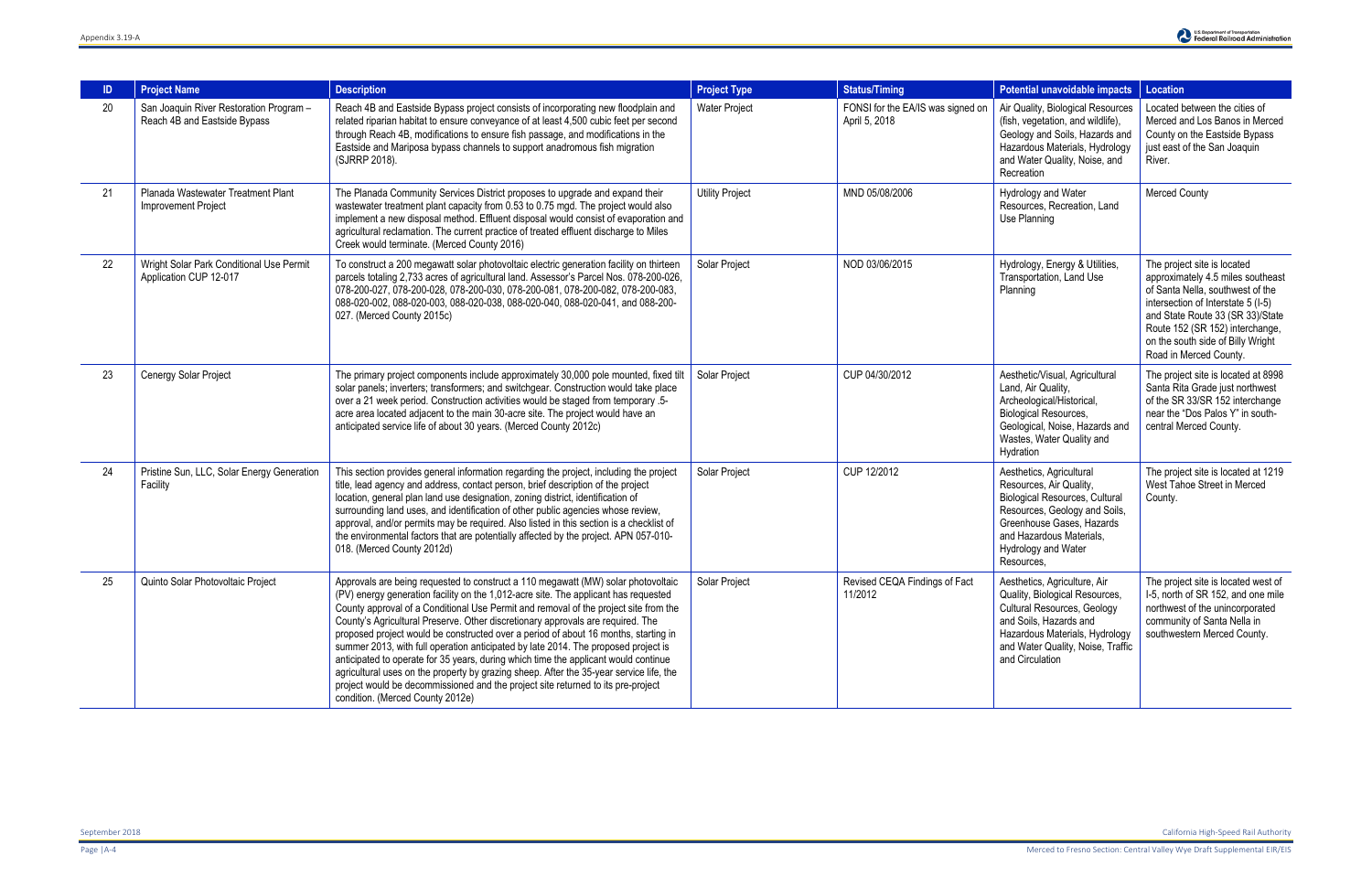

| -ID | <b>Project Name</b>                                             | <b>Description</b>                                                                                                                                                                                                                                                                                                                                                                                                                                                                                                                                                                                                                                                                                                                                   | <b>Project Type</b> | <b>Status/Timing</b>                   | Potential unavoidable impacts                                                                                                                                                                                                                                                                                                                                                  | <b>Location</b>                                                                                                                                                                                                                                        |
|-----|-----------------------------------------------------------------|------------------------------------------------------------------------------------------------------------------------------------------------------------------------------------------------------------------------------------------------------------------------------------------------------------------------------------------------------------------------------------------------------------------------------------------------------------------------------------------------------------------------------------------------------------------------------------------------------------------------------------------------------------------------------------------------------------------------------------------------------|---------------------|----------------------------------------|--------------------------------------------------------------------------------------------------------------------------------------------------------------------------------------------------------------------------------------------------------------------------------------------------------------------------------------------------------------------------------|--------------------------------------------------------------------------------------------------------------------------------------------------------------------------------------------------------------------------------------------------------|
| 26  | Sirius Solar Project                                            | Development of a 1.50-megawatt (MW) solar power generating facility on a currently<br>undeveloped 9.5-acre portion of 23-acres. The facility would consist of 5,400 solar<br>photovoltaic modules mounted on single-axis trackers, three 500-kilowatt inverters,<br>associated transformers and switch gear, power poles, an access road, and perimeter<br>fencing. The project would feed into existing electrical transmission lines and be<br>decommissioned after 20 years of service. Approval of the project would also result in<br>the property being withdrawn from the Agricultural Preserve as a separate action.<br>(Merced County 2014d)                                                                                                | Solar Project       | MND 03/2014                            | Aesthetics, Agriculture<br>Resources, Air Quality,<br><b>Biological Resources, Cultural</b><br>Resources, Geology and Soils,<br>Greenhouse Gases, Hazards<br>and Hazardous Materials,<br>Hydrology and Water Quality,<br>Mineral Resources, Noise,<br>Population and Housing, Public<br>Services                                                                               | The project site is located at 3550<br>Santa Fe Avenue, Le Grand, east<br>of Plainsburg Road and is<br>bordered by Santa Fe Avenue to<br>the east and East Mission Avenue<br>to the south in Merced County.                                            |
| 27  | Sun Harvest Solar Project                                       | The proposed project is a 1.5 megawatt (MW) alternating current (AC) commercial<br>photovoltaic (PV) ground-mounted solar generating energy facility proposed on an<br>eight-acre site on the eastern portion of two adjacent 20-acre parcels that would be<br>feed into the regional electrical grid through a power purchase agreement with PG&E.<br>APNs 085-170-053 and 085-170--054) (Merced County 2013e)                                                                                                                                                                                                                                                                                                                                      | Solar Project       | MND 04/2013                            | Aesthetics, Agriculture, Air<br>Quality, Biological Resources,<br><b>Cultural Resources, Geology</b><br>and Soils, Greenhouse Gas<br>Emissions, Hazards and<br>Hazardous Materials, Hydrology<br>and Water Quality,                                                                                                                                                            | The project site is located at 8998<br>Santa Rita Grade north of the City<br>of Dos Palos, just northwest of<br>the SR 33/SR 152 interchange<br>near the "Dos Palos Y"<br>approximately 10 miles east of<br>the City of Los Banos in Merced<br>County. |
| 28  | Vassar Solar Project                                            | The applicant has submitted a Conditional Use Permit application for the proposed<br>project. The project would generate a total of about 3.0 MW of electrical power. The<br>power would be purchased by PG&E and fed into the regional electricity grid. Solar<br>panels and associated equipment would be placed within 29.1 acres of the 39.9-acre<br>site. The remaining 10.8 acres at the periphery of the array layout would remain<br>vacant. APN 066-061-013. (Merced 2013f)                                                                                                                                                                                                                                                                 | Solar Project       | MND 01/2013                            | Aesthetics, Agriculture and<br>Forest Resources, Air Quality,<br>Biological Resources, Cultural<br>Resources, Geology and Soils,<br>Greenhouse Gas Emissions.<br>Hazards and Hazardous<br>Materials, Hydrology and Water<br>Quality, Land Use and Planning,<br>Mineral Resources, Population<br>and Housing, Public Services,<br>Recreation, Utilities and Service<br>Systems, | The project site is located on the<br>north side of Vassar Avenue<br>approximately 0.5 mile south of<br>the southern city limits of Merced<br>and 700 feet east of State Route<br>59 (SR 59) (Los Banos Highway)<br>in Merced County.                  |
| 29  | Vega Solar Project                                              | The proposed project consists of the construction and operation of a 20-megawatt<br>alternating current (MW) photovoltaic (PV) electricity-generating facility and<br>associated infrastructure on approximately 178.3 acres in southwestern Merced<br>County. The proposed project is anticipated to operate for 25 years. After the 25-year<br>service life, the project would be decommissioned and the project site returned to its<br>pre-project condition. (Merced County 2013g)                                                                                                                                                                                                                                                              | Solar Project       | FEIR 11/2013; Construction<br>complete | Aesthetics, Agricultural<br>Resources, Biological<br>Resources, Cultural Resources,<br>Geology Soils and Seismicity,<br>Noise                                                                                                                                                                                                                                                  | The project site is located<br>approximately 9 miles southeast<br>of the City of Los Banos on the<br>east and west side of Woo Road<br>in Merced County.                                                                                               |
| 30  | George Reed, Inc. Merced Quarry Project<br>and Reclamation Plan | The proposed project is to modify the current Conditional Use Permit No. 2870<br>(CUP2870) to allow for mining below grade level, into the perched-water zone (to a<br>depth of approximately 25 feet below grade}, to operate an asphalt batch plant and a<br>PCC batch plant, and to change the current reclamation plan's end use from<br>agricultural to open space with wildlife and natural-occurring vegetation. The<br>proposed project would also amend the County General Plan land use designation of<br>an approximately 70-acre portion of the property from Snelling RRC No. 1,<br>Residential to Agricultural and to rezone the property from Agricultural Residential (A-<br>R) to General Agricultural (A-1). (Merced County 2009a) | Mining Project      | NOP 12/2009                            | Aesthetics, Agriculture<br>Resources, Air Quality,<br>Biological Resources, Hazards &<br>Hazardous Materials,<br>Hydrology/Water Quality, Noise,<br>Transportation/Traffic,<br><b>Greenhouse Gas Emissions</b>                                                                                                                                                                 | The project sites is located south<br>and east of SR 59 and 500 feet<br>west of Snelling Road and 15<br>miles north of the City of Merced<br>in Merced County.                                                                                         |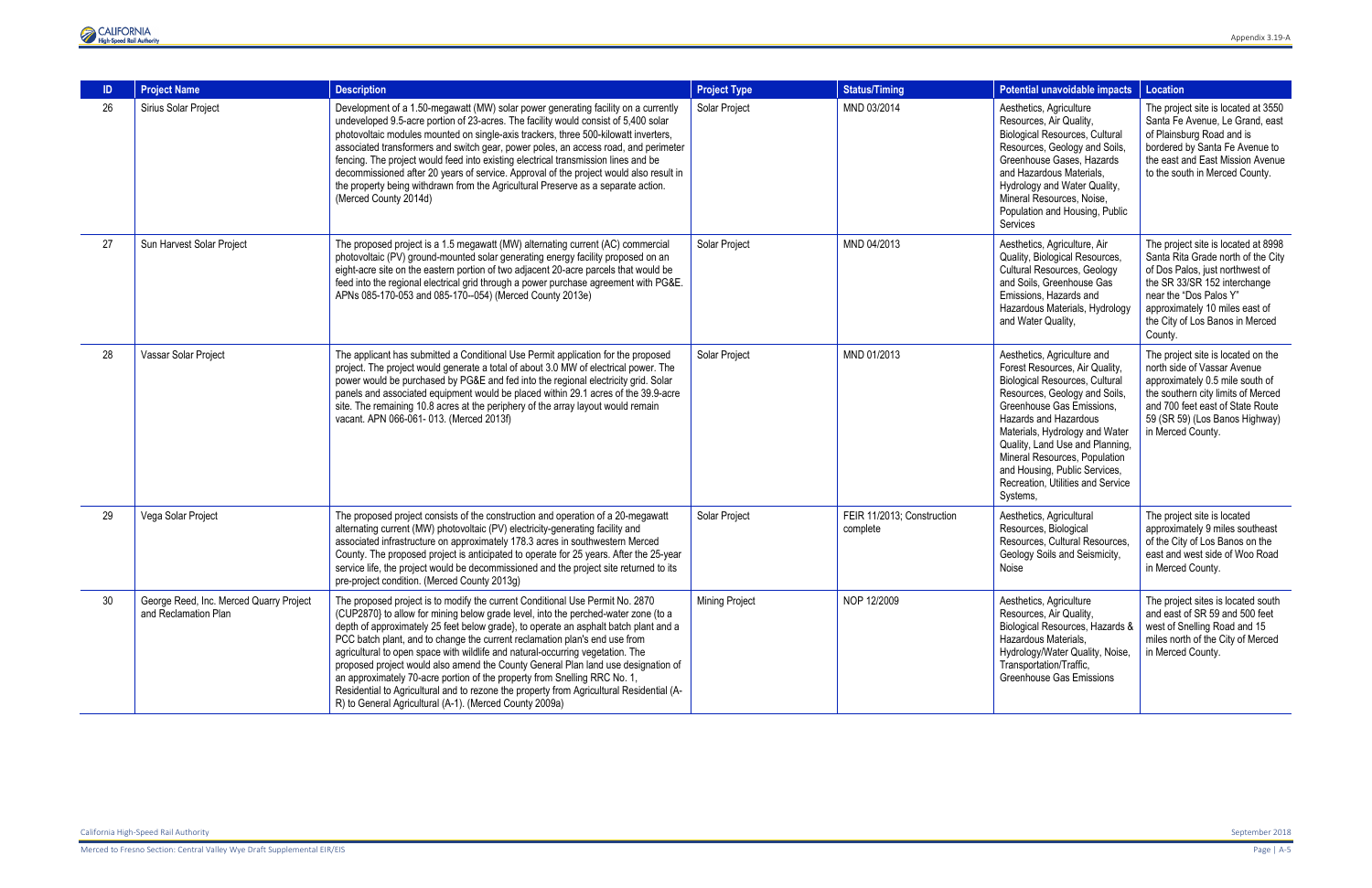| ID | <b>Project Name</b>                                           | <b>Description</b>                                                                                                                                                                                                                                                                                                                                                                                                                                                                                                                                                                                                                                                                                                                                                                                                                                                                                                                                                                                                                                                                                                     | <b>Project Type</b>                      | <b>Status/Timing</b> | Potential unavoidable impacts                                                                                                                                                    | <b>Location</b>                                                                                                                                                                                                                                                                                                                                                                               |
|----|---------------------------------------------------------------|------------------------------------------------------------------------------------------------------------------------------------------------------------------------------------------------------------------------------------------------------------------------------------------------------------------------------------------------------------------------------------------------------------------------------------------------------------------------------------------------------------------------------------------------------------------------------------------------------------------------------------------------------------------------------------------------------------------------------------------------------------------------------------------------------------------------------------------------------------------------------------------------------------------------------------------------------------------------------------------------------------------------------------------------------------------------------------------------------------------------|------------------------------------------|----------------------|----------------------------------------------------------------------------------------------------------------------------------------------------------------------------------|-----------------------------------------------------------------------------------------------------------------------------------------------------------------------------------------------------------------------------------------------------------------------------------------------------------------------------------------------------------------------------------------------|
| 31 | Jaxon Enterprises                                             | To excavate and process 6 million tons of aggregate by.<br>The Project, as proposed, would include about 267 acres of currently unpermitted<br>area. The total area to be disturbed would be about 357 acres within the 471-acre<br>site, APN 068-020-022, owned by the Applicant. (Merced County 2008b)                                                                                                                                                                                                                                                                                                                                                                                                                                                                                                                                                                                                                                                                                                                                                                                                               | <b>Mining Project</b>                    | FEIR 05/2008         | Noise, Transportation                                                                                                                                                            | The project site is located at 3000<br>White Rock Road, Le Grand<br>about 0.25 mile north of Le Grand<br>Road and about four miles<br>northeast of the unincorporated<br>community of Le Grand within<br>portions of Sections 2 and 11,<br>Township 8 South, Range 16<br>East (USGS Owens Reservoir<br>and Le Grand California 7.5<br>minute topographic maps) in<br>southeast Merced County. |
| 32 | Santa Fe Aggregates Snelling Tailings<br>Project              | The Project would remove above grade dredge tailings from an approximate 624-acre<br>Project site, composed of 8 parcels (7 in their entirety, and a portion of an eighth).<br>The properties are under long-term lease by the Applicant from two separate<br>landowners. Of the 624-acre mining area, due to proposed setbacks only about 409<br>acres would actually be mined. The remaining area would be excluded from mining to<br>accommodate setbacks proposed by the Applicant to minimize potential impacts<br>(e.g., riparian habitat, wetlands). This site would complement the Applicant's other<br>aggregate operations in the region, and would provide a long-term aggregate base<br>rock supply following closure of its adjacent Doolittle site (estimated to close within<br>two to four years) (see Figure 2.0-3, Existing Conditions Aerial Photograph). The<br>proposed post-mining land use for the Project site would be open space. APNs 043-<br>040-024, 043-050-041, 043-050-046, 043-050-007, 043-050-048, 043-050-011,<br>043-050-008, and (portion of) 043-070-033. (Merced County 2009b) | <b>Mining Project</b>                    | FEIR 10/2009         | Air Quality, Land Use and<br>Planning, Noise and Vibration                                                                                                                       | The project site is located<br>immediately south and west of the<br>Community of Snelling at the<br>southeast corner of SR 59 and<br>Snelling Road at Township 5<br>South, Range 14 East, Sections<br>3, 8, 9, 10, and 16, Mount Diablo<br>Base and Meridian in southeast<br>Merced County.                                                                                                   |
| 33 | Highway 99 Truck Stop Project at Harvey<br><b>Pettit Road</b> | The proposed General Plan Amendment No. GPA11-001 would amend the General<br>Plan to establish a Highway Interchange Center (HIC) at the project site by changing<br>the land use designation from Agricultural to Highway Interchange Center<br>Commercial. Zone Change No. ZC11-001 would change the zoning from A-1<br>(General Agricultural) to H-I-C (Highway Interchange Center). Conditional Use Permit<br>No. CUP11-011 would bring the existing uses on site into conformance with the<br>Zoning Code, and permit the construction of a one-story tire repair shop and the re-<br>opening of the existing restaurant. With the establishment of the HIC General Plan<br>land use designation and acquisition of proper zoning and permits, the existing truck<br>stop facilities would be in conformance with Merced County zoning and land use<br>requirements. The H-I-C boundary would match the boundary of the existing truck<br>stop and would not include any productive agricultural land. (Merced County 2012f)                                                                                      | <b>Commercial Development</b><br>Project | IS 12/2012           | None                                                                                                                                                                             | The project site is located<br>approximately four miles<br>northwest of the City of<br>Chowchilla and five miles<br>southwest of the community of Le<br>Grand in Merced County.                                                                                                                                                                                                               |
| 34 | Templo La Hermosa Project                                     | The project applicant has applied for Conditional Use Permit CUP11-005 from<br>Merced County to construct a one-story, 10,620-square-foot church facility. The<br>proposed church facility would be located on a new parcel that would consist of 5.25<br>acres. The new parcel would result from the combination of portions of two existing<br>parcels (APNs 061-330-029 and 061-330-030). The project applicant currently owns<br>APN 061-330-029 (±4.78 acres). (Merced County 2012g)                                                                                                                                                                                                                                                                                                                                                                                                                                                                                                                                                                                                                              | New Church Development<br>Project        | IS/MND 12/2012       | None                                                                                                                                                                             | The project site is approximately<br>3.5 miles east of the City of<br>Merced and approximately 5.5<br>miles west of the community of<br>Planada in Merced County,                                                                                                                                                                                                                             |
| 35 | Buena Vista I Subdivision                                     | The proposed project is a rezone and Major Subdivision Application for, and the<br>development of, a 45.7-acre residential subdivision consisting of 211 single-family<br>residential lots ranging from 5,000 to 6,000 square feet in size, a 2.21-acre park, and<br>a 14.3-acre business park. (Merced County 2015d)                                                                                                                                                                                                                                                                                                                                                                                                                                                                                                                                                                                                                                                                                                                                                                                                  | Residential Development Project          | FEIR 01/2015         | Aesthetics; Agricultural<br>Resources; Global Climate<br>Change; Hydrology and Water<br>Quality; Noise; Population and<br>Housing; Public Services,<br>Utilities, and Recreation | The proposed project is located to<br>the east of the City of Merced in<br>southeastern Merced County. The<br>proposed project site is bounded<br>by Plainsburg Road, Childs<br>Avenue, the Burlington Northern<br>Santa Fe (Railroad line to the<br>north, and agricultural lands on<br>the west.                                                                                            |

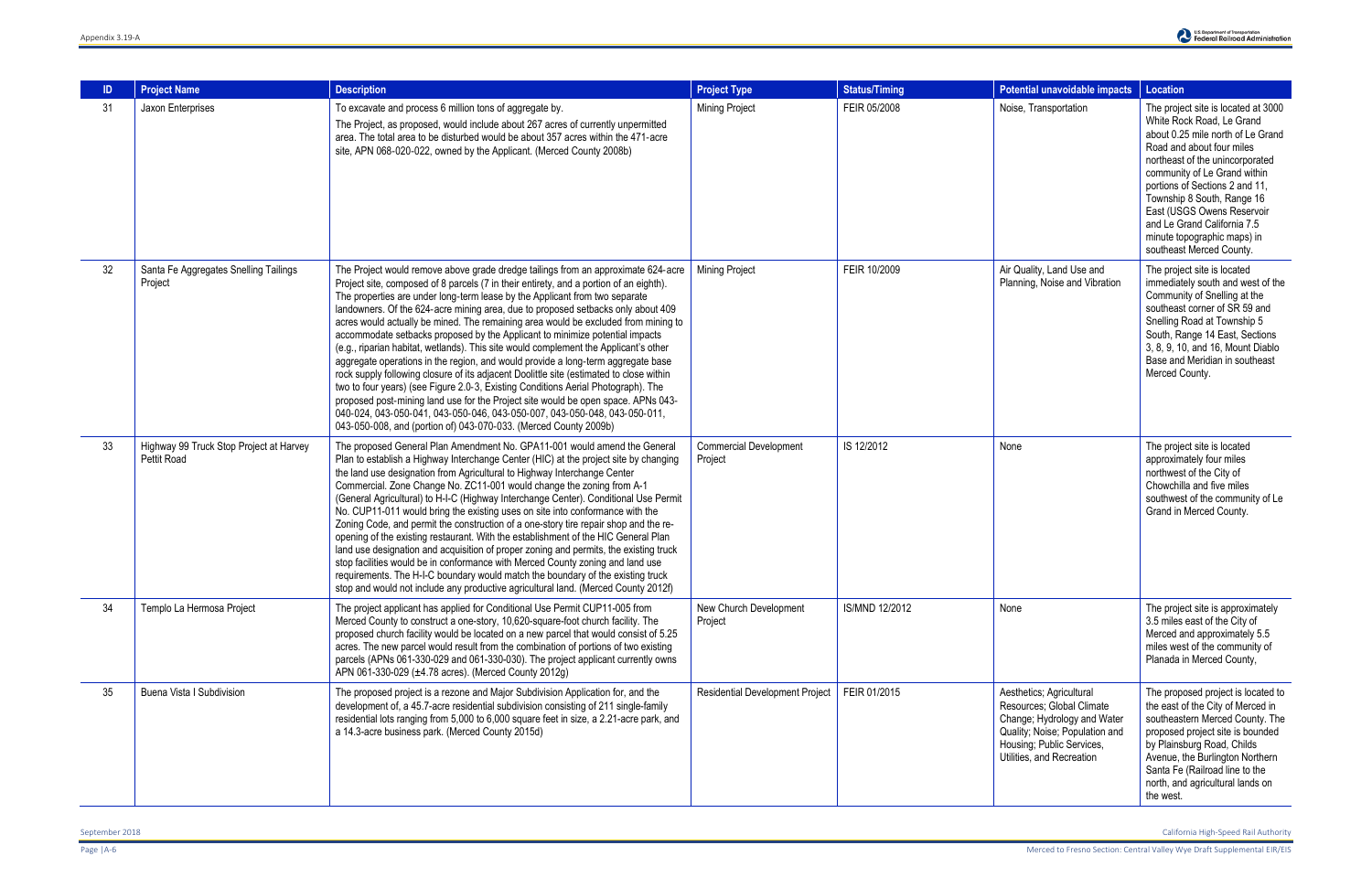

|    | <b>Project Name</b>                                                          | <b>Description</b>                                                                                                                                                                                                                                                                                                                                                                                                                                                                                        | <b>Project Type</b>                    | <b>Status/Timing</b>       | <b>Potential unavoidable impacts</b>                                                                                                                                                                         | <b>Location</b>                                                                                                                                                                                                                                                     |
|----|------------------------------------------------------------------------------|-----------------------------------------------------------------------------------------------------------------------------------------------------------------------------------------------------------------------------------------------------------------------------------------------------------------------------------------------------------------------------------------------------------------------------------------------------------------------------------------------------------|----------------------------------------|----------------------------|--------------------------------------------------------------------------------------------------------------------------------------------------------------------------------------------------------------|---------------------------------------------------------------------------------------------------------------------------------------------------------------------------------------------------------------------------------------------------------------------|
| 36 | <b>Overland Courts</b>                                                       | The project proposes 69 senior rentable units, 56 as one bedroom one bathroom at<br>approximately 651 to 657 sf and 13 units as two bedroom one bathroom at<br>approximately 769 sf, all are single story. Additionally, the Project proposes a<br>community building of approximately 2,250 sf with a two bedroom manager unit over,<br>a pool and open lawn area. The project would be providing 101 parking stalls<br>measuring 9' x 19' with 70 of those being covered. (City of Los Banos 2013: 126) | <b>Residential Development Project</b> | NOD 06/2013                | None                                                                                                                                                                                                         | City of Los Banos                                                                                                                                                                                                                                                   |
| 37 | Planada 15 Subdivision                                                       | 15.6 acres, 72 lot residential subdivision with 4 public use lots; zoning change from<br>light industrial and R-1 to R-1-5000. (Merced County 2016)                                                                                                                                                                                                                                                                                                                                                       | <b>Residential Development Project</b> | NOP 03/2016                | Land Use, Agriculture,<br>Transportation and Circulation,<br>Air Quality, Climate Change,<br>Noise, Utilities                                                                                                | Approximately 15.6 acres located<br>east of the southwest corner of<br>Childs Avenue and Santa Fe<br>Avenue have been redesignated<br>from Medium Density Residential<br>to Low Density Residential to<br>accommodate a low-income<br>housing project.              |
| 38 | <b>Yosemite Ranch Estates</b>                                                | Single-family and multifamily (approximately 2,500 units), 4 acres commercial, cancer<br>center office. (Merced Country 2008c)                                                                                                                                                                                                                                                                                                                                                                            | <b>Residential Development Project</b> | <b>Partially Developed</b> | <b>Biological Resources</b>                                                                                                                                                                                  | Located along Le Grand Road<br>approximately eight (8) miles east<br>of SR 99 and fifteen (15) miles<br>southeast of the City of Merced.                                                                                                                            |
| 39 | Castle Airport Land Use Compatibility Plan                                   | Updates the 2009 Master Plan for Castle Airport with new information. (Merced<br>County 2011c)                                                                                                                                                                                                                                                                                                                                                                                                            | Land Use Plan                          | 04/2011                    | Not applicable                                                                                                                                                                                               | Castle Airport lies in the heart of<br>the San Joaquin Valley, centrally<br>located in Merced County<br>approximately 2.5 miles northeast<br>of the City of Atwater, 6 miles<br>northwest of the City of Merced<br>and 15 miles southeast of the City<br>of Turlock |
| 40 | <b>Turlock Municipal Airport Land Use</b><br>Compatibility Plan              | (Merced County Airport Land Use Commission 2012)                                                                                                                                                                                                                                                                                                                                                                                                                                                          | Land Use Plan                          |                            | Not applicable                                                                                                                                                                                               |                                                                                                                                                                                                                                                                     |
| 41 | <b>Gustine Municipal Airport Land Use</b><br>Compatibility Plan              | (Merced County Airport Land Use Commission 2012)                                                                                                                                                                                                                                                                                                                                                                                                                                                          | Land Use Plan                          |                            | Not applicable                                                                                                                                                                                               |                                                                                                                                                                                                                                                                     |
| 42 | Le Grand Community Plan                                                      | (Merced County Airport Land Use Commission 2012)                                                                                                                                                                                                                                                                                                                                                                                                                                                          | Land Use Plan                          |                            |                                                                                                                                                                                                              |                                                                                                                                                                                                                                                                     |
| 43 | Los Banos Municipal Airport Land Use<br><b>Compatibility Plan</b>            | (Merced County Airport Land Use Commission 2012)                                                                                                                                                                                                                                                                                                                                                                                                                                                          | Land Use Plan                          | 07/2012                    |                                                                                                                                                                                                              |                                                                                                                                                                                                                                                                     |
| 44 | Planada Community Plan Update                                                | The proposed Planada Community Plan Update would serve as the long-range vision<br>and land use strategy plan for guiding development within the unincorporated<br>Community of Planada in Merced County. The Update to the 2003 Planada<br>Community Plan would revise several internal features of the Plan rather than change<br>the Community growth boundaries or propose additional development. (Merced<br><b>County 2016)</b>                                                                     | Land Use Plan                          | NOP 03/2016                | Not applicable                                                                                                                                                                                               | Planada is an unincorporated<br>community located in Merced<br>County, approximately 4 miles<br>east of the City of Merced.                                                                                                                                         |
| 45 | Redevelopment Plan for the Castle Airport<br>Aviation and Development Center | The Redevelopment Plan satisfy local community needs by replacing previously lost<br>jobs and revenue with new economic opportunities. (Merced County 2006)                                                                                                                                                                                                                                                                                                                                               | Land Use Plan                          | FEIS 12/2007               | Aesthetics, Air Quality, Hazards<br>and Hazardous Materials,<br>Hydrology and Water Quality,<br>Noise, Land Use and Planning,<br>Population and Housing, Public<br>Services and Utilities,<br>Transportation | The CAADC is located<br>approximately 7 miles northwest<br>of the City of Merced and<br>approximately 66 miles northwest<br>of the City of Fresno in the<br>northeastern San Joaquin Valley<br>in Central California.                                               |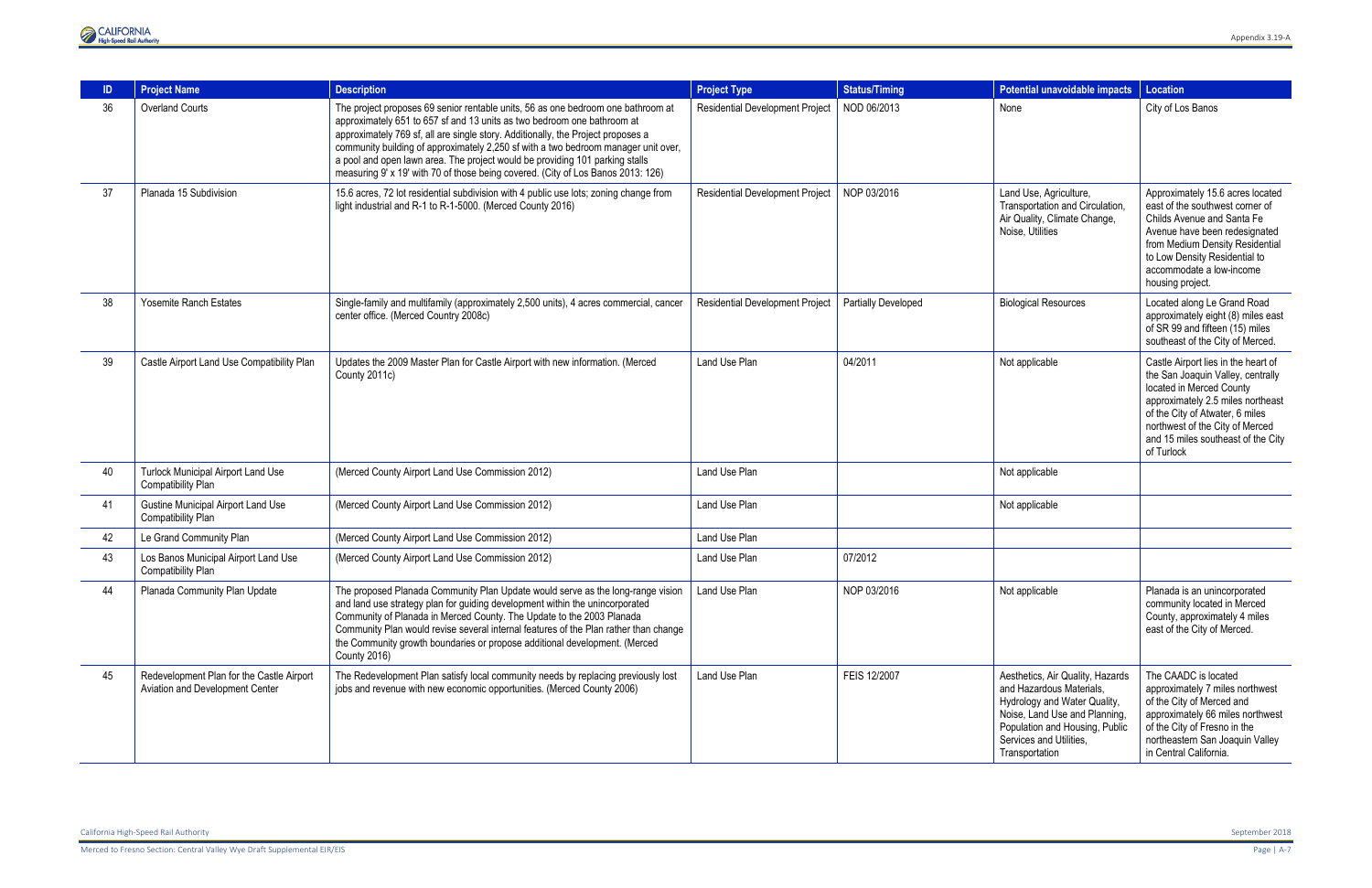|    | <b>Project Name</b>                                                                      | <b>Description</b>                                                                                                                                                                                                                                                                                                       | <b>Project Type</b>                  | <b>Status/Timing</b>           | Potential unavoidable impacts                                                                                                                                                                                                                                       | Location                                                                                                                     |
|----|------------------------------------------------------------------------------------------|--------------------------------------------------------------------------------------------------------------------------------------------------------------------------------------------------------------------------------------------------------------------------------------------------------------------------|--------------------------------------|--------------------------------|---------------------------------------------------------------------------------------------------------------------------------------------------------------------------------------------------------------------------------------------------------------------|------------------------------------------------------------------------------------------------------------------------------|
| 46 | San Luis Reservoir State Recreation Area<br>Resource Management Plan / General Plan      | The Resource Management Plan and General Plan (RMP/GP) addresses resource<br>management alternatives for the Plan Area as appropriate for water quality and for<br>natural, cultural, and recreational resource management opportunities. (USBR 2014)                                                                    | Resource Management/Land<br>Use Plan | ROD 11/2013                    | Water Quality, Biological<br>Resources, Water Quality and<br>Supply, Recreation, Cultural<br>Resources                                                                                                                                                              | Includes surfaces of San Luis<br>Reservoir, O'Neill Forebay, Los<br>Banos Creek Reservoir, and<br>adjacent recreation lands. |
| 47 | George Simmons Minor Subdivision & Don<br>Chapin Company Concrete Batch Plant<br>Project | Minor subdivision (26.9 acres) to be sold for future industrial and commercial<br>development. Construct a batch plant, bulk cement storage silos, portable cement<br>silo, storage and fuel tanks, casting area, pump house, truck wash area, related<br>collection facilities, and parking area. (Merced County 2014e) | <b>Industrial Project</b>            | FEIS 12/2014                   | Aesthetics, Agricultural Land, Air<br>Quality, Cultural Resources,<br><b>Biological Resources,</b><br>Drainage/Absorption, Noise,<br>Septic System, Soil, Traffic,<br>Vegetation, Water Quality,<br>Water Supply, Wetland/Riparian,<br>Land Use, Cumulative Effects | Volta Road and Ingomar Grade in<br>Merced County                                                                             |
| 48 | Wilson-Le Grand 115 kV Reconductoring<br>Project                                         | Upgrades needed to meet grid reliability requirements, projects that could bring<br>economic benefits to consumers, and projects needed for policy reasons such as to<br>meet California's 33 percent renewables target by 2020 (CEC 2016).                                                                              | <b>Transmission Project</b>          | Expected In-Service Date: 2020 | Not applicable                                                                                                                                                                                                                                                      | <b>Merced County</b>                                                                                                         |
| 49 | Highway 59 Landfill Valley Fill Project                                                  | The Merced County Regional Waste Management Authority (RWA) proposes an<br>expansion project at the Highway 59 landfill which would extend the life of the landfill<br>by approximately 15 years and design capacity by 6,857,000 cubic yards (19%)<br>without expanding the facility boundary (MCAG 2016).              | <b>Utility Project</b>               | FEIR 05/19/2016                | Transportation                                                                                                                                                                                                                                                      | <b>Merced County</b>                                                                                                         |

CUP = conditional use permit

LLC = limited liability corporation

Inc. = incorporated

EIR = environmental impact report

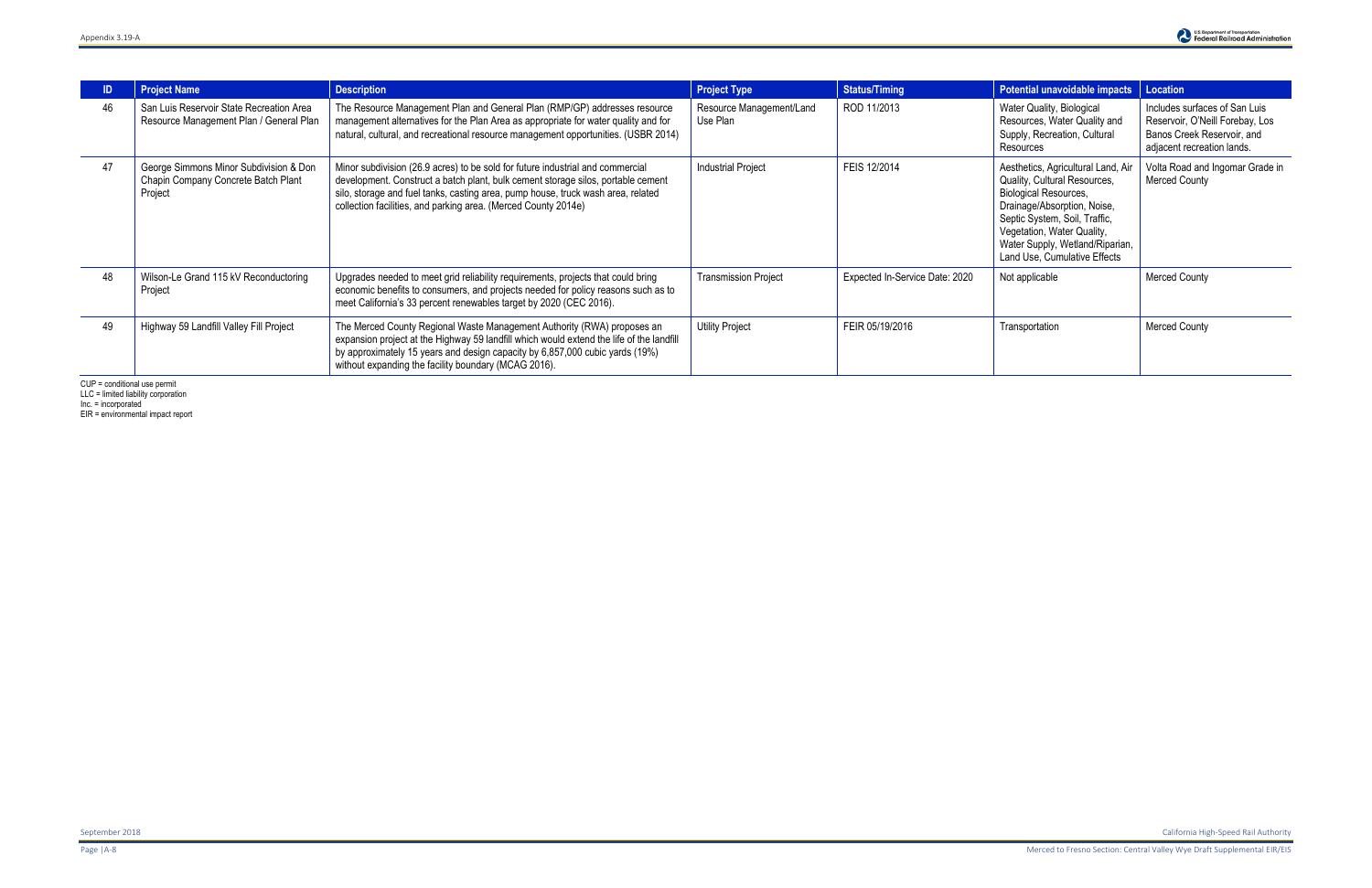

# **Table 2 Madera County Project List**

|                | <b>Project Name</b>                                                                                        | <b>Description</b>                                                                                                                                                                                                                                                                                                                                                                                                                                        | <b>Project Type</b>    | <b>Status/Timing</b>                                                                                                                                                                  | Potential unavoidable impacts                                                                                                                      | Location                                                                                                                                                                   |
|----------------|------------------------------------------------------------------------------------------------------------|-----------------------------------------------------------------------------------------------------------------------------------------------------------------------------------------------------------------------------------------------------------------------------------------------------------------------------------------------------------------------------------------------------------------------------------------------------------|------------------------|---------------------------------------------------------------------------------------------------------------------------------------------------------------------------------------|----------------------------------------------------------------------------------------------------------------------------------------------------|----------------------------------------------------------------------------------------------------------------------------------------------------------------------------|
|                | Water Well and Pipeline to Wastewater<br><b>Treatment Plant</b>                                            | N/A                                                                                                                                                                                                                                                                                                                                                                                                                                                       | <b>Utility Project</b> | N/A                                                                                                                                                                                   | N/A                                                                                                                                                | N/A                                                                                                                                                                        |
| $\overline{2}$ | CUP #2009-004 Fairmead Landfill Expansion                                                                  | To allow for the vertical expansion of the Fairmead Landfill and<br>allow for a Landfill Gas to Energy System (Madera County 2009)                                                                                                                                                                                                                                                                                                                        | <b>Utility Project</b> | A Mitigated Negative Declaration<br>(MND #2009-06) has been prepared<br>and is subject to Planning<br>Commission approval                                                             | Agricultural Lands, Transportation,<br>Safety and Security, Land Use,<br>Utilities and Energy, Air Quality and<br>Global Climate Change.           | Northeast corner of the intersection<br>of Road 19 and Avenue 21 1/2 (21739<br>Road 19), Chowchilla                                                                        |
|                | Lotus Solar Farm                                                                                           | 41 MB 8ME, LLC is proposing to install a solar energy facility<br>that would allow up to 90 MW of power generation (Madera<br>County 2015a).                                                                                                                                                                                                                                                                                                              | Solar Project          | Mitigated Negative Declaration (MND<br>#2012-013) was approved on October<br>2, 2012. Received a second one-year<br>time extension for the conditional use<br>permit in October, 2015 | Aesthetics and Visual Quality,<br>Agricultural Lands, Air Quality and<br>Global Climate Change                                                     | North of the intersection of Road 33.<br>Avenue 13, Madera                                                                                                                 |
|                | Central California Women's Facility Chowchilla<br>Solar Project                                            | To construct a solar energy system at the facility which would<br>provide anticipated grid peak load savings of 3,000 MW.                                                                                                                                                                                                                                                                                                                                 | Solar Project          | CCWF proposed, submitted, and<br>approved a solar energy system. It<br>had not been constructed as of 2011<br>due to lack of funding                                                  | Aesthetics and Visual Quality,<br>Agricultural Lands, Air Quality and<br>Global Climate Change                                                     | 23370 Road 22, Chowchilla, CA<br>93610                                                                                                                                     |
|                | South Fork Wastewater Facilities Planning                                                                  | The Sewer System Facilities Planning Report evaluated South<br>Fork's wastewater facilities from the perspective of resolving the<br>facilities problems and regulatory violations. The report<br>addressed water quality issues and proposed wastewater<br>system improvements and their costs (Madera County 2010<br>[2012]                                                                                                                             | <b>Utility Project</b> | The Madera County Board approved<br>Sewer System Planning Report on<br>March 12, 2013                                                                                                 | Air Quality and Global Climate<br>Change, Utilities and Energy,<br>Biological Resources, Hydrology and<br>Water Resources, Geological<br>Resources | The unincorporated community of<br>South Fork lies directly east of<br>County Maintenance District No. 8A<br>on Road 225 in the mountains of the<br>eastern Madera County. |
| 6              | Storage and Conveyance of Non-Project Water in<br>Friant Division and Hidden Unit Facilities.<br>2013-2043 | The District requests approval of storage and conveyance of up<br>to 25,000 of non-CVP water in Friant Division facilities, and/or<br>storage of up to 26,000 of non-CVP water at any one time in<br>Hidden Unit facilities. The District also requests and additional<br>point of delivery of up to 500 of non-CVP water to be delivered<br>to Fresno County Water Works #18 facilities for ultimate delivery<br>to Table Mountain Rancheria (USBR 2014) | <b>Water Project</b>   | FONSI for the EA was signed on<br>January 31, 2014                                                                                                                                    | Socioeconomic Resources, Air Quality<br>and Global Climate Change.                                                                                 | Friant Division and Hidden Unit<br>Facilities, Madera County.                                                                                                              |
|                | Chowchilla Water District Annexation 2012-01                                                               | The project comprises the annexation of two areas of existing<br>agricultural property to the District, one area in Madera County<br>and one area in Merced County. The annexation of the property<br>would allow for the distribution of irrigation water to new parcels<br>of land.                                                                                                                                                                     | <b>Water Project</b>   | The Chowchilla Water District Board<br>voted on June 13, 2012 to adopt a<br>negative declaration of the project                                                                       | Air Quality and Global Climate<br>Change, Utilities and Energy,<br>Biological Resources, Hydrology and<br>Water Resources, Geological<br>Resources | Sections 29 & 30, T8S, R17E.<br>Parcels are on north of Buchanan<br>Hollow Road and on either side of<br>Baxter Road, approximately 806.9<br>acres.                        |
|                | Road 16 Pipeline Project                                                                                   | Installation of 920 feet of pipe for storm drainage to an existing<br>City drainage basin. (Authority and FRA 2012a)                                                                                                                                                                                                                                                                                                                                      | <b>Water Project</b>   |                                                                                                                                                                                       | No impacts as described in the<br>environmental checklist.                                                                                         | Road 16 right-of-way (south of 5th<br>Street) southward from Avenue 25.                                                                                                    |
| 9              | Storage and Conveyance of Non-Project Water in<br>Friant Division and Hidden Unit Facilities,<br>2013-2043 | The District requests approval of storage and conveyance of up<br>to 25,000 of non-CVP water in Friant Division facilities, and/or<br>storage of up to 26,000 of non-CVP water at any one time in<br>Hidden Unit facilities. The District also requests and additional<br>point of delivery of up to 500 of non-CVP water to be delivered<br>to Fresno County Water Works #18 facilities for ultimate delivery<br>to Table Mountain Rancheria (USBR 2014) | <b>Water Project</b>   | FONSI for the EA was signed on<br>January 31, 2014                                                                                                                                    | Socioeconomic Resources, Air Quality<br>and Global Climate Change.                                                                                 | Friant Division and Hidden Unit<br>Facilities, Madera County.                                                                                                              |

California High-Speed Rail Authority September 2018

Merced to Fresno Section: Central Valley Wye Draft Supplemental EIR/EIS Page | A-9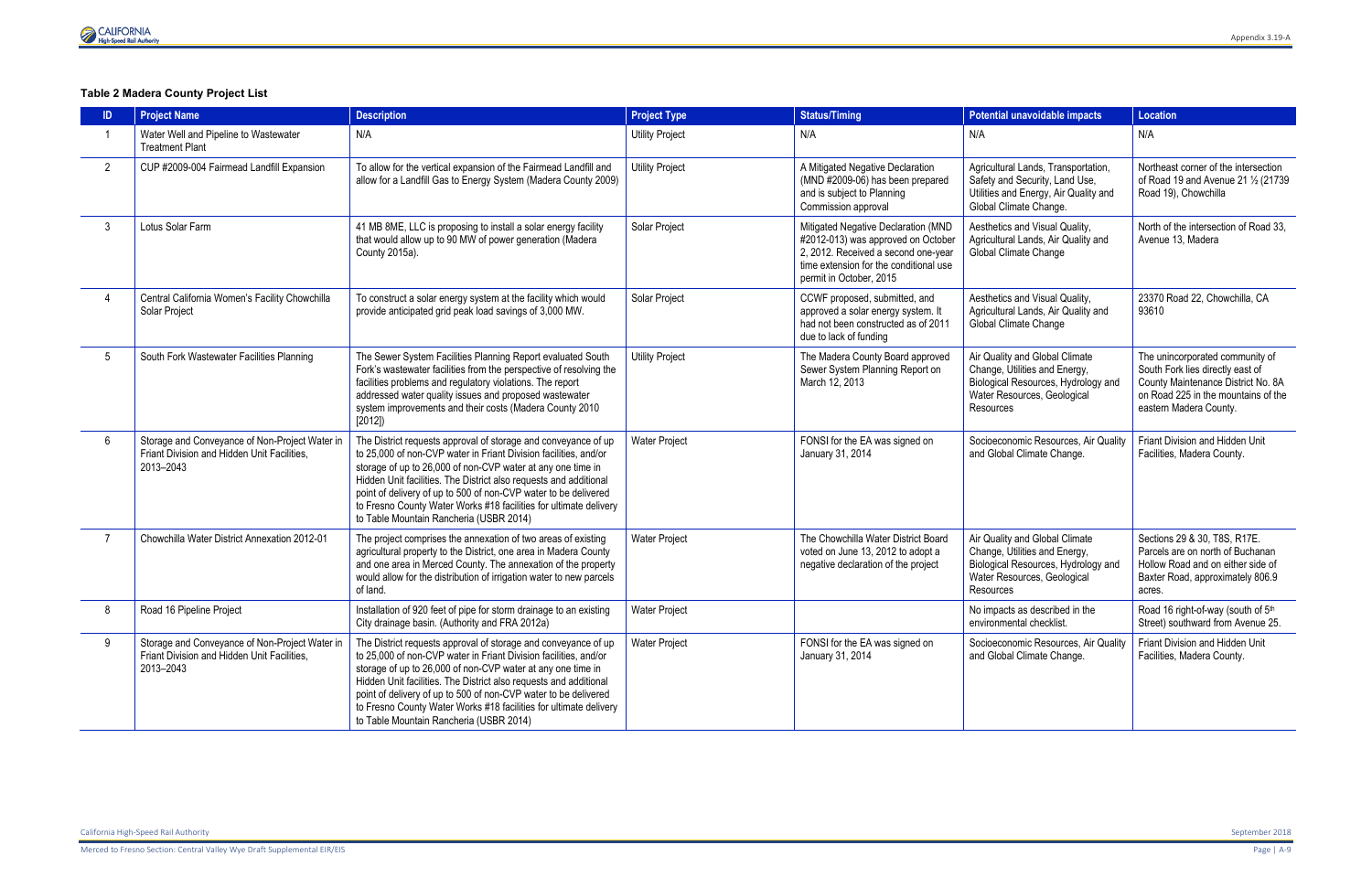| <b>ID</b> | <b>Project Name</b>                                                                                             | <b>Description</b>                                                                                                                                                                                                                                                                                                                                                                                                                                                                                                                                   | <b>Project Type</b>  | <b>Status/Timing</b>                                                                                                               | Potential unavoidable impacts                                                                                                                                                                                                                                                                                            | <b>Location</b>                                                                                                                                                                                  |
|-----------|-----------------------------------------------------------------------------------------------------------------|------------------------------------------------------------------------------------------------------------------------------------------------------------------------------------------------------------------------------------------------------------------------------------------------------------------------------------------------------------------------------------------------------------------------------------------------------------------------------------------------------------------------------------------------------|----------------------|------------------------------------------------------------------------------------------------------------------------------------|--------------------------------------------------------------------------------------------------------------------------------------------------------------------------------------------------------------------------------------------------------------------------------------------------------------------------|--------------------------------------------------------------------------------------------------------------------------------------------------------------------------------------------------|
| 10        | San Joaquin River Restoration Program-SCARF<br>and Related Management Actions Project                           | This program is a comprehensive long-term effort to restore<br>flows to the San Joaquin River from Friant Dam to the<br>confluence of Merced River and restore a self-sustaining<br>Chinook salmon fishery in the river while reducing or avoiding<br>adverse water supply impacts from restoration flows (USBR<br>2012)                                                                                                                                                                                                                             | <b>Water Project</b> | ROD signed September 28, 2012                                                                                                      | Air Quality and Global Climate<br>Change, Transportation, Noise and<br>Vibration, Biological Resources,<br>Hydrology and Water Resources,<br>Geological Resources, Land Use,<br>Agricultural Lands, Parks and<br>Recreation.                                                                                             | Area between the Friant Dam and<br>the confluence of the Merced River.                                                                                                                           |
| 11        | San Joaquin River Restoration Program -<br>Mendota Pool Bypass and Reach 2B<br>Improvements                     | The project includes the construction, operation, and<br>maintenance of the Mendota Pool Bypass and improvements<br>including the operation and maintenance of the San Joaquin<br>River channel to allow Reach 2B to convey at least 4,500 cubic<br>feet per second (USBR 2016).                                                                                                                                                                                                                                                                     | <b>Water Project</b> | ROD signed on October 28, 2016                                                                                                     | Air Quality, Cultural Resources,<br>Transportation, Agricultural Lands,<br>Socioeconomics                                                                                                                                                                                                                                | Portion of the San Joaquin River in<br>Fresno and Madera Counties,<br>extending from approximately 0.3<br>mile above the Chowchilla<br>Bifurcation Structure to 1 mile below<br>the Mendota Dam. |
| 12        | San Joaquin River Restoration Program - Arroyo<br>Canal and Sack Dam                                            | The Department of Interior's Bureau of Reclamation and the<br>Henry Miller Reclamation District No. 2131 are working to install<br>a fish screen on the Arroyo Canal to prevent entrainment of<br>juvenile Chinook salmon in the canal and modify Sack Dam to<br>allow for fish passage around the structure. Sack Dam is located<br>on the San Joaquin River in the western region of the San<br>Joaquin Valley and is Henry Miller Reclamation District's sole<br>diversion for delivering irrigation water into the Arroyo Canal<br>(USBR 2013a). | <b>Water Project</b> | FONSI for the Final EA/IS was signed<br>on September 4, 2013                                                                       | Aesthetics, Air Quality and<br>Greenhouse Gases, Biological<br>Resources (fish, terrestrial,<br>vegetation, and wetlands), Cultural<br>Resources, Geology and Soils,<br><b>Hazardous Materials and Public</b><br>Health Hazards, Public Services and<br>Utilities, Transportation and Traffic,<br><b>Water Resources</b> | Located in Fresno and Madera<br>Counties, about seven miles<br>southeast of Dos Palos.                                                                                                           |
| 13        | One-Year Extension of the San Joaquin River<br>Agreement in 2011                                                | The objective of the proposed project is to continue providing<br>water supply for the Vernalis Adaptive Management Program<br>(VAMP) by extending the San Joaquin River Agreement one<br>year through 2011 for the purpose of completing the VAMP as<br>authorized under State Water Resources Control Board Water<br>Rights Decision 1641 (D-1641) (San Joaquin River Group<br>Authority 2011).                                                                                                                                                    | <b>Water Project</b> | Published the Negative Declaration for<br>one-year extension in January 2011,<br>negative declaration adopted on<br>March 17, 2011 | Hydrology and Water Resources,<br>Biological Resources, Land Use,<br>Cultural Resources, Parks and<br>Recreation, Public Utilities and<br>Energy, Environmental Justice.                                                                                                                                                 | The Project Area is comprised of<br>portions of the Stanislaus, Tuolumne,<br>and Merced rivers and the San<br>Joaquin River from Modota Pool to<br>Vernalis.                                     |
| 14        | Drought Emergency Grant Funding Request for<br>Madera County MD#33-Fairmead                                     | The proposal is to temporarily equip an existing test well with a<br>temporary pump and above-ground piping to the existing<br>storage tank, and removal and evaluation of the existing pump<br>at Well No. 1 (State Water Resources Control Board 2015).                                                                                                                                                                                                                                                                                            | <b>Water Project</b> | Statutory exemption from CEQA<br>signed on January 7, 2015                                                                         | Air Quality and Global Climate<br>Change, Transportation, Noise and<br>Vibration, Hydrology and Water<br>Resources.                                                                                                                                                                                                      | In the vicinity of the community of<br>Fairmead, Madera County.                                                                                                                                  |
| 15        | 25-Year Water Transfer Program for the San<br>Joaquin River Exchange Contractors Water<br>Authority (2014-2038) | The proposed program is to develop supplemental water<br>supplies from willing seller agencies within the Exchange<br>Contractors' service area through water conservation<br>measures/tailwater recovery and crop idling/fallowing activities<br>consistent with agency policies (USBR 2013b).                                                                                                                                                                                                                                                      | <b>Water Project</b> | ROD signed on July 30. 2013                                                                                                        | Hydrology and Water Resources,<br>Biological Resources, Land Use,<br>Agricultural Lands, Socioeconomics,<br>Environmental Justice, Air Quality and<br>Global Climate Change.                                                                                                                                             | San Joaquin River.                                                                                                                                                                               |
| 16        | Austin Quarry (EIR)                                                                                             | Vulcan Materials Company proposes to develop a hard rock<br>quarry and associated operations in Madera County (Madera<br>County 2016).                                                                                                                                                                                                                                                                                                                                                                                                               | Mining Project       | Madera County released a notice of<br>public hearing on the certification of<br>the FEIR on July 19, 2016.                         | Aesthetics and Visual Resources, Air<br>Quality and Global Climate Change,<br><b>Biological Resources, Cultural</b><br>Resources, Geological and Soil<br>Resources, Hazards and Hazardous<br>Materials, Hydrology and Water<br>Resources, Noise and Vibration,<br>Transportation.                                        | Unincorporated Madera County,<br>southwest SR 41/SR 145.                                                                                                                                         |

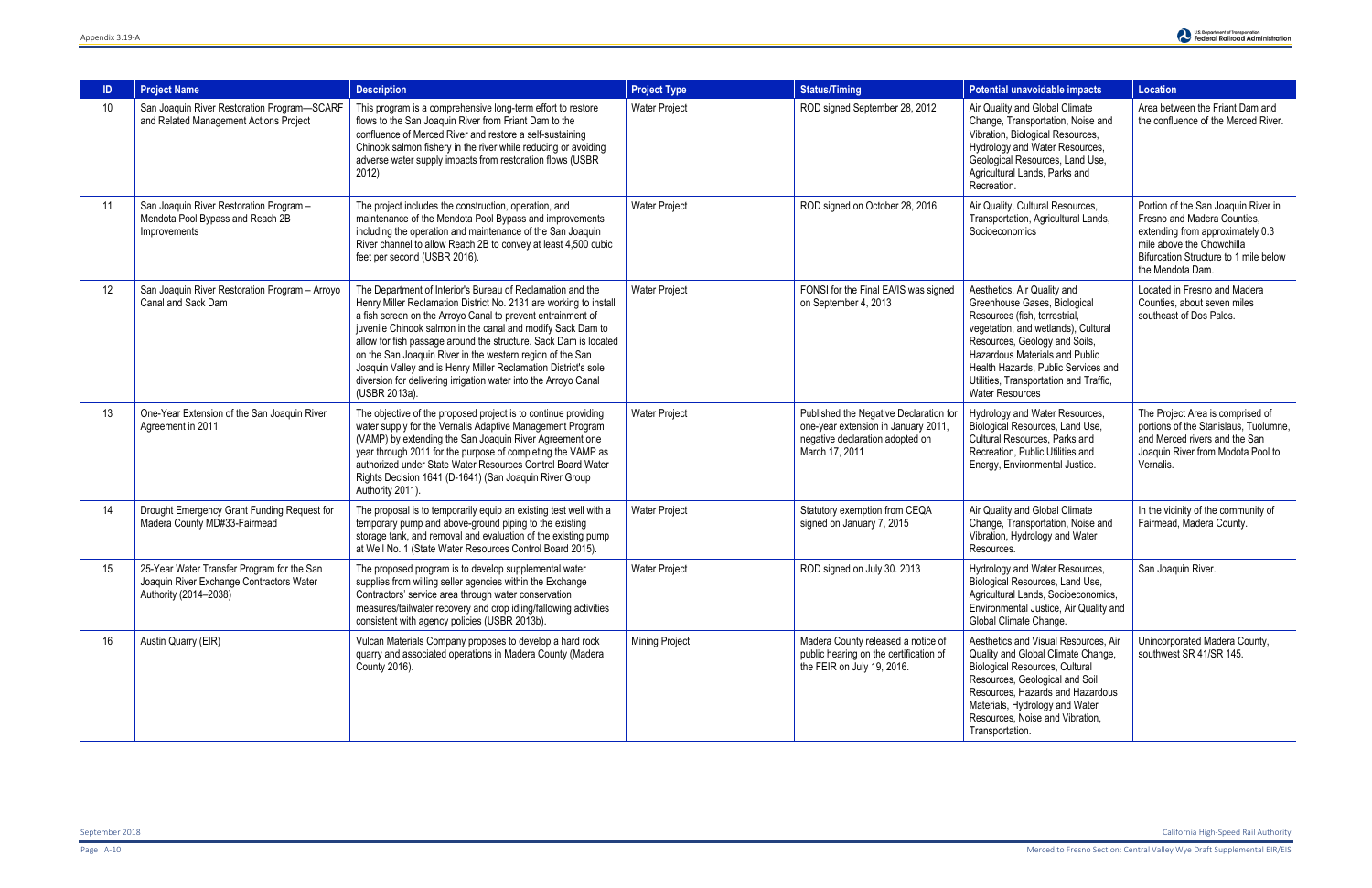Merced to Fresno Section: Central Valley Wye Draft Supplemental EIR/EIS Page | A-11



|    | <b>Project Name</b>                                                        | <b>Description</b>                                                                                                                                                                                                                                                                                                                                                                                                 | <b>Project Type</b>        | <b>Status/Timing</b>                                                                                                                                                                       | Potential unavoidable impacts                                                                                                                                                                                                                                                                                            | <b>Location</b>                                                                                                                                                                                  |
|----|----------------------------------------------------------------------------|--------------------------------------------------------------------------------------------------------------------------------------------------------------------------------------------------------------------------------------------------------------------------------------------------------------------------------------------------------------------------------------------------------------------|----------------------------|--------------------------------------------------------------------------------------------------------------------------------------------------------------------------------------------|--------------------------------------------------------------------------------------------------------------------------------------------------------------------------------------------------------------------------------------------------------------------------------------------------------------------------|--------------------------------------------------------------------------------------------------------------------------------------------------------------------------------------------------|
| 17 | Madera Ranch Quarry                                                        | The project includes development of a new 78-acre hard rock<br>quarry that would mine 900,000 tons of aggregate annually for<br>40 years. The project will also include the alignment and<br>widening of Road 209 and improvements to the Road 209/State<br>Highway 41 intersection, as well as the permanent preservation<br>and management of Habitat Management lands to offset the<br>Project Related impacts. | <b>Mining Project</b>      | Notice of Determination published on<br>June 17, 2013                                                                                                                                      | Aesthetics and Visual Resources, Air<br>Quality and Global Climate Change,<br><b>Biological Resources, Cultural</b><br>Resources, Geological and Soil<br>Resources, Hazards and Hazardous<br>Materials, Hydrology and Water<br>Resources, Noise and Vibration,<br>Transportation.                                        | County Road 209 and Road 406 in<br>Madera County                                                                                                                                                 |
| 18 | North Fork Mill Site Subdivision                                           | The North Fork Community Development Council is requesting<br>two tentative subdivision maps, a general plan amendment, and<br>rezoning from heavy industrial to a Planned Development<br>District for 113 acres on North Fork's old mill site (Wilkinson<br>$2015$ ).                                                                                                                                             | Development Project        | The North Fork CDC issued an RFP<br>on February 26, 2015                                                                                                                                   | Aesthetics and Visual Resources, Air<br>Quality and Global Climate Change,<br>Geological and Soil Resources,<br>Hazards and Hazardous Materials,<br>Noise and Vibration, Transportation.                                                                                                                                 | 30 miles south of Yosemite National<br>Park and 50 miles north of Fresno.                                                                                                                        |
| 19 | North Fork Rancheria of Mono Indians<br>Fee-to-Trust Casino/ Hotel Project | The proposed action includes the trust acquisition for gaming<br>purposes and the approval by the National Indian Gaming<br>Commission of a gaming management contract between SC<br>Madera Management LLC and the Tribe. Includes taking 7<br>parcels totaling 305 acres into Federal trust and to develop a<br>casino and hotel resort, parking structure, and associated<br>facilities (BIA 2012).              | <b>Development Project</b> | Record of Decision signed in<br>November 2012                                                                                                                                              | Land Use, Hydrology and Water<br>Resources, Air Quality and Global<br>Climate Change, Biological<br>Resources, Cultural Resources,<br>Geological and Paleontological<br>Resources, Socioeconomics.                                                                                                                       | Southwest Madera County, just north<br>of the City of Madera and adjacent to<br>SR 99.                                                                                                           |
| 20 | <b>Foxglove Shopping Center Project</b>                                    | A request for approval of a site plan review and various<br>conditional use permits in support of the proposed development<br>of a retail shopping center (City of Madera 2013).                                                                                                                                                                                                                                   | Development Project        | Final EIR published on February 1,<br>2013                                                                                                                                                 | Socioeconomics                                                                                                                                                                                                                                                                                                           | Southeast corner of Schnoor Avenue<br>and Foxglove Way.                                                                                                                                          |
| 21 | Southeast Madera Development Project                                       | The property would be developed as a 289 acre Master Planned<br>Community that would include residential, commercial and open<br>space uses developed around an existing elementary school<br>(CEQAnet 2016c).                                                                                                                                                                                                     | Development Project        | Notice of Determinations on October<br>10, 2010                                                                                                                                            | Agricultural Lands, Air Quality and<br>Global Climate Change, Noise and<br>Vibration, Transportation.                                                                                                                                                                                                                    | Freeway 99 at Pecan Avenue in the<br>City of Madera.                                                                                                                                             |
| 22 | Northshore at Millerton Lake (North Fork Village)                          | The plan proposes a development of a comprehensive planned<br>conversion of 2,238 acres site to urban uses. The planned<br>community as proposed would consist of 1,437 acres of rural to<br>high density residential units, 172 acres of commercial and<br>mixed use and 629 acres of major open space (CEQAnet<br>2016d)                                                                                         | Development Project        | Final EIR published on 7/15/2008,<br>Notice of Determination issued on<br>10/9/2014 from the CA Department of<br>Fish and Wildlife to execute a Lake<br>and Streambed Alteration Agreement | Aesthetic and Visual Resources.<br>Agricultural Lands, Air Quality and<br>Climate Change, Minerals, Noise and<br>Vibration, Parks and Recreation,<br>Transportation, Hydrology and Water<br>Resources, Land Use.                                                                                                         | Friant Road 206/Road 145                                                                                                                                                                         |
| 23 | Tra Vigne Subdivision                                                      | A proposal to include a 432-lot residential subdivision, outlots<br>with locations for a community shopping center and a<br>community center, open space areas, and a community park<br>with a stormwater retention basin (County of Madera 2015b).                                                                                                                                                                | Development Project        | <b>Partially Recirculated Draft EIR</b><br>published July 15, 2015                                                                                                                         | Air Quality and Global Climate<br>Change, Biological Resources,<br>Hydrology and Water Resources,<br>Transportation, Public Utilities and<br>Energy.                                                                                                                                                                     | Southeastern Madera County,<br>approximately 16 miles east of<br>downtown Madera and 14 miles<br>north of downtown Fresno.                                                                       |
| 24 | Sierra Meadows Subdivision                                                 | The proposed Sierra Meadows Estates Planned Residential<br>Development Project involves buildout of 315 single-family<br>residential lots and necessary infrastructure to support the<br>development (Madera County 2007)                                                                                                                                                                                          | Development Project        | Final EIR published December 2007                                                                                                                                                          | Land Use, Aesthetics and Visual<br>Resources, Transportation,<br>Safety/Security, Air Quality and Global<br>Climate Change, Noise and Vibration,<br><b>Biological Resources, Cultural</b><br>Resources, Geological and<br>Paleontological Resources, Hydrology<br>and Water Resources, Public Services<br>and Utilities, | Unincorporated area of eastern<br>Madera County near the southeast<br>border of Mariposa County, along<br>Opah Drive, approximately 0.75 mile<br>north of its intersection with Harmony<br>Lane. |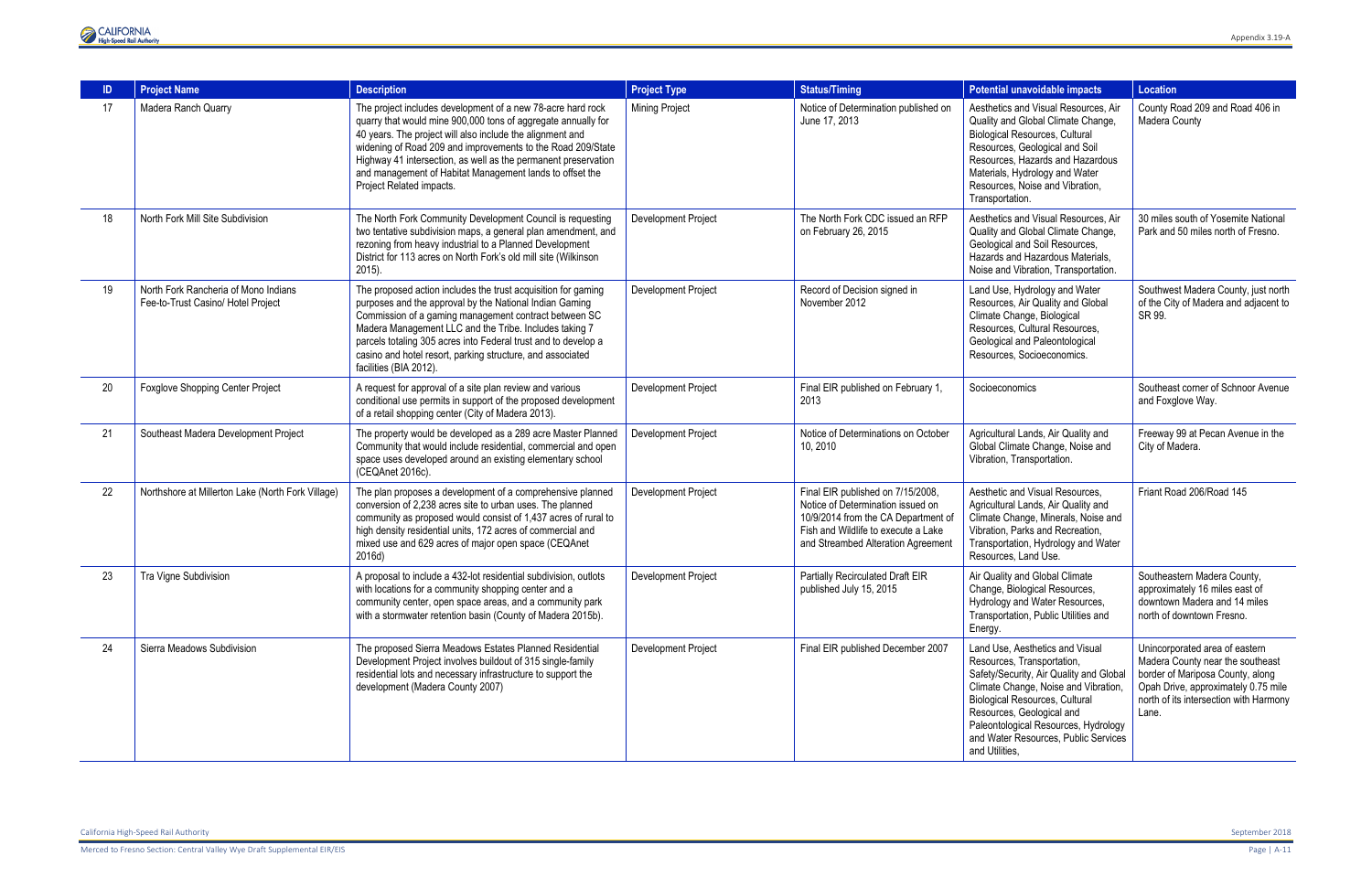|    | <b>Project Name</b>                                                  | <b>Description</b>                                                                                                                                                                                                                                              | <b>Project Type</b>       | <b>Status/Timing</b>                                                                                              | Potential unavoidable impacts                                                                                                                                                                                                                                                                                                                                           | <b>Location</b>                                                                                                                              |
|----|----------------------------------------------------------------------|-----------------------------------------------------------------------------------------------------------------------------------------------------------------------------------------------------------------------------------------------------------------|---------------------------|-------------------------------------------------------------------------------------------------------------------|-------------------------------------------------------------------------------------------------------------------------------------------------------------------------------------------------------------------------------------------------------------------------------------------------------------------------------------------------------------------------|----------------------------------------------------------------------------------------------------------------------------------------------|
| 25 | Madera Town Center                                                   | Ave 17 and SR 99, 850,000-sf shopping center. (Authority and<br>FRA 2012a)                                                                                                                                                                                      | Development Project       | EIR complete. As of February 2018,<br>no development had occurred.<br>(City of Madera Planning Commission<br>2018 | Land Use, Aesthetics and Visual<br>Resources, Transportation,<br>Safety/Security, Air Quality and Global<br>Climate Change, Noise and Vibration,<br>Geological and Soil Resources,<br>Socioeconomics.                                                                                                                                                                   | Northeast corner of the intersection<br>of Avenue 17 and Freeway 99.                                                                         |
| 26 | Fresno River Trail System Undercrossings at<br>Schnoor Avenue Bridge | The project proposes the construction of trail undercrossings on<br>both the south and north bank of the Fresno River at the<br>Schnoor Avenue Bridge (CEQAnet 2016e).                                                                                          | <b>Recreation Project</b> | Notice of Determination published on<br>January 13, 2012                                                          | Aesthetic and Visual Resources,<br>Agricultural Lands, Air Quality and<br>Global Climate Change, Geological<br>and Paleontological Resources, Noise<br>and Vibration, Public Services and<br>Utilities, Transportation.                                                                                                                                                 | Schnoor Ave and Trevor Way                                                                                                                   |
| 27 | Gateway Village Specific Plan                                        | A development of a comprehensive planned conversion of<br>2,062-acres site to urban uses (CEQAnet 2016f).                                                                                                                                                       | Land Use Plan             | Final EIR published on May 14, 2007                                                                               | Agricultural Lands, Air Quality and<br>Global Climate Change, Land Use,<br>Minerals, Noise and Vibration, Public<br>Services and Utilities, Hazards,<br>Transportation, Hydrology and Water<br>Resources.                                                                                                                                                               | Avenue 10 and Highway 41, Avenue<br>13 and Road 40 in Madera County.                                                                         |
| 28 | Gunner Ranch West Specific Plan                                      | The plan would contain residential, mixed-use and non-<br>residential, medical campus, medical office buildings, Children's<br>Hospital, and community services (CEQAnet 2016g).                                                                                | Land Use Plan             | Notice of Determination published on<br>July 21, 2014                                                             | Agricultural Lands, Air Quality and<br>Global Climate Change, Land Use,<br>Minerals, Noise and Vibration, Public<br>Services and Utilities, Hazards,<br>Transportation, Hydrology and Water<br>Resources.                                                                                                                                                               | Children's Boulevard and Road 40<br>$\frac{1}{2}$ .                                                                                          |
| 29 | Liberty Groves Area Plan and Specific Plan                           | The project includes a request for a general plan amendment to<br>the Liberty Groves Area Plan, Specific plan, including zoning,<br>infrastructure master plan, and development agreement (Madera<br><b>County 2011)</b>                                        | Land Use Plan             | Notice extending comment period and<br>second scoping meeting published<br>July 11, 2011                          | Aesthetics and Visual Resources,<br>Agricultural Lands, Air Quality and<br>Global Climate Change, Biological<br>Resources, Cultural Resources,<br>Geological and Soil Resources,<br>Hazards, Land Use, Mineral<br>Resources, Noise and Vibration,<br>Public Services and Utilities.<br>Recreation and Parks, Transportation.                                            | West of Liberty High School along<br>Avenue 12 and abuts existing<br>development within the Madera<br>Ranchos community in Madera<br>County. |
| 30 | Madera County 2016 - 2024 Housing Element<br>Update                  | The Housing Element is intended to provide public officials,<br>residents, and the general public with an understanding of the<br>county's housing needs and goals, policies, and programs to be<br>implemented to help meet those needs. (Madera County 2015c) | Land Use Plan             | Plan adopted November 3, 2015                                                                                     | Land Use, Transportation, Parks and<br>Recreation, Cultural Resources,<br>Agricultural Lands, Safety/Security, Air<br>Quality and Global Climate Change,<br>Noise and Vibration.                                                                                                                                                                                        | <b>Madera County</b>                                                                                                                         |
| 31 | Raymond Area Plan                                                    | The plan intends to further refine the vision, goals, policies, and<br>actions of Madera County's plan by establishing area-specific<br>goals and polices to guide land use patterns in the Planning<br>Area (CEQAnet 2016h).                                   | Land Use Plan             | Mitigated Negative Declaration<br>published September 22, 2008                                                    | Aesthetics and Visual Resources.<br>Agricultural Land, Air Quality and<br>Global Climate Change, Biological<br>Resources, Socioeconomics,<br>Geologic and Seismic Resources,<br>Minerals, Noise and Vibration, Public<br>Services and Utilities, Parks and<br>Recreation, Hazards, Transportation,<br>Biological Resources, Hydrology and<br>Water Resources, Land Use. | Madera County                                                                                                                                |

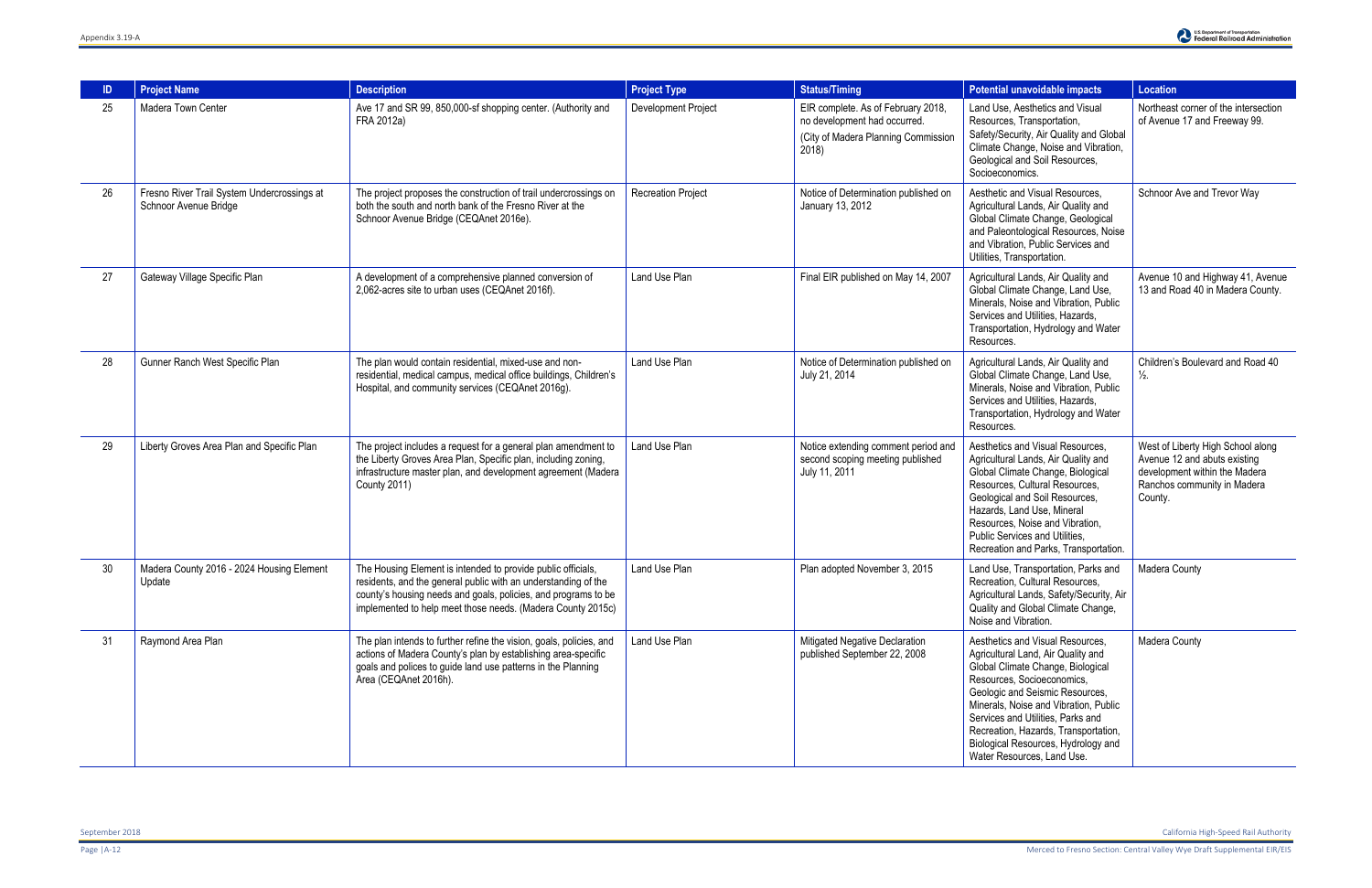

|    | <b>Project Name</b>                                                                                   | <b>Description</b>                                                                                                                                                                                                                                                                                                                              | <b>Project Type</b> | <b>Status/Timing</b>                                                                         | Potential unavoidable impacts                                                                                                                                                                                                                                                                                                                                           | <b>Location</b>                                                           |
|----|-------------------------------------------------------------------------------------------------------|-------------------------------------------------------------------------------------------------------------------------------------------------------------------------------------------------------------------------------------------------------------------------------------------------------------------------------------------------|---------------------|----------------------------------------------------------------------------------------------|-------------------------------------------------------------------------------------------------------------------------------------------------------------------------------------------------------------------------------------------------------------------------------------------------------------------------------------------------------------------------|---------------------------------------------------------------------------|
| 32 | San Joaquin Ranch Specific Plan                                                                       | Proposed development of mixed residential, commercial, open<br>space, and institutional lands totaling 3,795 acres.                                                                                                                                                                                                                             | Land Use Plan       | This is part of the southeast Madera<br>County Plan which was published on<br>April 19, 2010 | Aesthetics and Visual Resources,<br>Agricultural Lands, Air Quality and<br>Global Climate Change, Biological<br>Resources, Cultural Resources,<br>Geological and Soil Resources,<br>Hazards, Land Use, Mineral<br>Resources, Noise and Vibration,<br>Public Services and Utilities.<br>Recreation and Parks, Transportation.                                            | Madera County                                                             |
| 33 | Shaw Specific Plan                                                                                    | Proposed development of mixed residential, commercial, and<br>institutional lands totaling 215 acres.                                                                                                                                                                                                                                           | Land Use Plan       | This is part of the southeast Madera<br>County Plan which was published on<br>April 19, 2010 | Air Quality and Global Climate<br>Change, Hydrology and Water<br>Resources, Socioeconomics,<br>Environmental Justice, Biological<br>Resources, Agricultural Lands.                                                                                                                                                                                                      | Madera County                                                             |
| 34 | Tatham Specific Plan                                                                                  | Proposed development of mixed residential, commercial, open<br>space, and institutional lands totaling 1,250 acres.                                                                                                                                                                                                                             | Land Use Plan       | This is part of the southeast Madera<br>County Plan which was published on<br>April 19, 2010 | Aesthetics and Visual Resources.<br>Agricultural Lands, Air Quality and<br>Global Climate Change, Biological<br>Resources, Cultural Resources,<br>Geological and Soil Resources,<br>Hazards, Land Use, Mineral<br>Resources, Noise and Vibration,<br>Public Services and Utilities.<br>Recreation and Parks, Transportation.                                            | Madera County                                                             |
| 35 | Tesoro Viejo Specific Plan                                                                            | The proposed project would involve development of a property<br>known locally as the Peck Ranch that is part of the Rio Mesa<br>Area Plan. Tesoro Viejo will encompass all the area designated<br>in the Rio Mesa Area Plan as the Rio Mesa Community or Core<br>Village (CEQAnet 2016i).                                                       | Land Use Plan       | Plan adopted November 5, 2012                                                                | Aesthetics and Visual Resources,<br>Agricultural Land, Air Quality and<br>Global Climate Change, Biological<br>Resources, Socioeconomics,<br>Geologic and Seismic Resources,<br>Minerals, Noise and Vibration, Public<br>Services and Utilities, Parks and<br>Recreation, Hazards, Transportation,<br>Biological Resources, Hydrology and<br>Water Resources, Land Use. | Madera County, Township 11S,<br>Range 20E                                 |
| 36 | Ventana Specific Plan                                                                                 | The project consists of a General Plan Amendment Specific<br>Plan Adoption, Precise Plan, Prezoning, and Tentative<br>Subdivision Map (CEQAnet 2016j).                                                                                                                                                                                          | Land Use Plan       | The notice of determination was<br>published on March 16, 2007                               | Agricultural Land, Air Quality and<br>Visual Resources, Biological<br>Resources, Hazards, Land Use,<br>Geologic and Seismic Resources,<br>Minerals, Noise and Vibration, Public<br>Services and Utilities. Parks and<br>Recreation, Soil Resources,<br>Transportation, Hydrology and Water<br>Resources.                                                                | SR 99, proposed Hazel Avenue<br>extension, road 28 1/4, Madera<br>County. |
| 37 | 2040 General Plan and the Rancho Calera<br>Specific Plan (formerly Greenhills Lakes Specific<br>Plan) | The project is an update of the City of Chowchilla's General Plan<br>and proposes to expand the City's present General Plan<br>Planning Area and Sphere of Influence boundaries as well as<br>the City's infrastructure master plans to accommodate growth<br>anticipated within the 30 year time frame of the General Plan<br>(CEQAnet 2016k). | Land Use Plan       | The notice of determination was<br>published on May 5, 2011                                  | Agricultural Land, Air Quality and<br>Visual Resources, Biological<br>Resources, Hazards, Land Use,<br>Geologic and Seismic Resources,<br>Minerals, Noise and Vibration, Public<br>Services and Utilities, Parks and<br>Recreation, Soil Resources,<br>Transportation, Hydrology and Water<br>Resources.                                                                | Robertson Boulevard/SR 99, City of<br>Chowchilla.                         |

California High-Speed Rail Authority September 2018

Merced to Fresno Section: Central Valley Wye Draft Supplemental EIR/EIS Page | A-13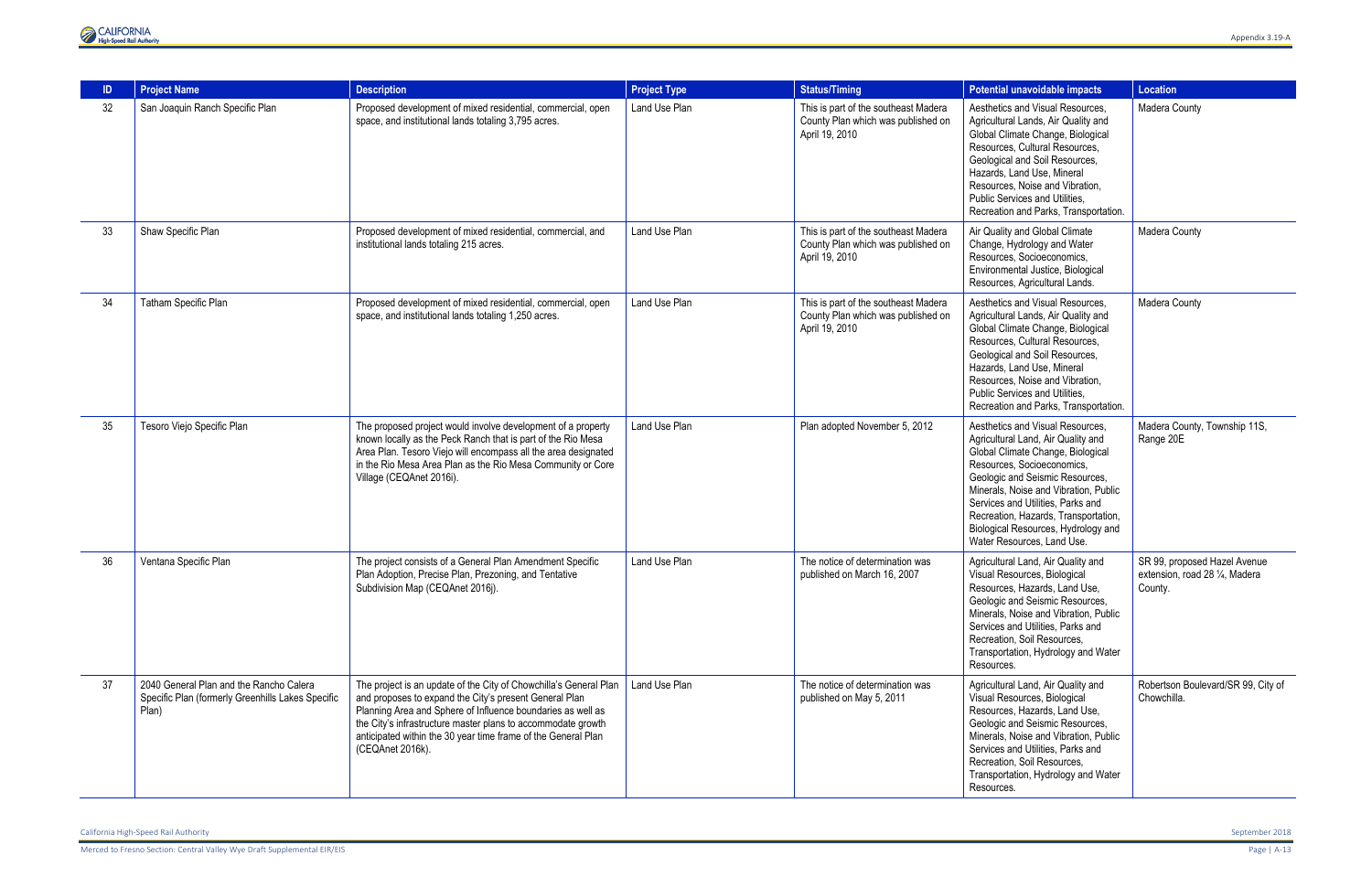| <b>ID</b> | <b>Project Name</b>                                                                 | <b>Description</b>                                                                                                                                                                                                                                                                              | <b>Project Type</b>                    | <b>Status/Timing</b>                                                   | Potential unavoidable impacts                                                                                                                                                                                                                                                                                                | Location                                                                              |
|-----------|-------------------------------------------------------------------------------------|-------------------------------------------------------------------------------------------------------------------------------------------------------------------------------------------------------------------------------------------------------------------------------------------------|----------------------------------------|------------------------------------------------------------------------|------------------------------------------------------------------------------------------------------------------------------------------------------------------------------------------------------------------------------------------------------------------------------------------------------------------------------|---------------------------------------------------------------------------------------|
| 38        | Southeast Madera County Area Plan                                                   | Five major developments are currently proposed within the<br>planning area, three of which are larger than 1,000 acres in size.                                                                                                                                                                 | Land Use Plan                          | The public review draft of the plan was<br>published on April 19, 2010 | Aesthetics and Visual Resources,<br>Agricultural Lands, Air Quality and<br>Global Climate Change, Biological<br>Resources, Cultural Resources,<br>Geological and Soil Resources,<br>Hazards, Land Use, Mineral<br>Resources, Noise and Vibration,<br>Public Services and Utilities.<br>Recreation and Parks, Transportation. | Southeast Madera County.                                                              |
| 39        | City of Madera General Plan Update                                                  | The proposed project is the adoption and implementation of an<br>updated City of Madera General Plan. The last comprehensive<br>update of the City of Madera General Plan was in 1992. The<br>General Plan update will allow the community to establish its<br>long-term vision for the future. | Land Use Plan                          | The notice of determination was<br>published on October 8, 2009        | Aesthetics and Visual Resources,<br>Agricultural Lands, Air Quality and<br>Global Climate Change, Biological<br>Resources, Cultural Resources,<br>Geological and Soil Resources,<br>Hazards, Land Use, Mineral<br>Resources, Noise and Vibration,<br>Public Services and Utilities.<br>Recreation and Parks, Transportation. | City of Madera                                                                        |
| 41        | City of Chowchilla 2040 General Plan Housing<br>Element                             | The Housing Element is intended to provide public officials,<br>residents, and the general public with an understanding of the<br>county's housing needs and goals, policies, and programs to be<br>implemented to help meet those needs (City of Chowchilla<br>$2011$ ).                       | Land Use Plan                          | The housing element was adopted in<br>2009                             | Land Use, Transportation, Parks and<br>Recreation, Cultural Resources,<br>Agricultural Lands, Safety/Security, Air<br>Quality and Global Climate Change,<br>Noise and Vibration.                                                                                                                                             | City of Chowchilla.                                                                   |
| 42        | River West-Madera Master Plan                                                       | The plan outlines the creation of a dynamic open space<br>sanctuary in the heart of the San Joaquin River Parkway,<br>balancing recreation and preservation of the Parkway's<br>outstanding biological and cultural resources (CEQAnet 2016I).                                                  | Land Use Plan                          | Plan published on August 14, 2012                                      | Parks and Recreation, Biological<br>Resources, Hydrology and Water<br>Resources, Cultural Resources.                                                                                                                                                                                                                         | The San Joaquin River corridor<br>stretching from Friant Dam to<br>Highway 99.        |
| 43        | Fairmead Colony Area Plan                                                           | The plan is a refined land use constitution for the community of<br>Fairmead and surrounding environs, providing policies that<br>address issues specifically pertaining to the Fairmead area<br>(Madera County 2012)                                                                           | Land Use Plan                          | Plan adopted in 2011                                                   | Land Use, Agricultural Lands,<br>Socioeconomics, Environmental<br>Justice, Safety/Security, Hydrology<br>and Water Resources, Biological<br>Resources, Cultural Resources, Noise<br>and Vibration.                                                                                                                           | State Highway 99, just south of the<br>intersection of Highway 99 and<br>Highway 152. |
| 44        | PG&E Manufactured Gas Plant SQ-VQ Merced                                            | Proposal to approve a Removal Action Workplan pursuant to<br>regulatory authority (CEQAnet 2016m).                                                                                                                                                                                              | <b>Industrial Facility</b>             | The notice of determination was<br>published on May 28, 2014           | Aesthetic and Visual Resources,<br>Agricultural Land, Air Quality and<br>Global Climate Change, Noise and<br>Vibration, Socioeconomics, Hazards,<br>Geologic and Seismic Resources,<br>Public Services and Utilities, Parks<br>and Recreation, Cultural Resources,<br>Soil Resources.                                        | 15th & M Streets; Canal & 14th Street.<br>City of Merced.                             |
| 45        | Chowchilla Elementary School District 2017-2037<br>Long Rang Facilities Master Plan | The Chowchilla Elementary School District proposes the closure<br>of Fairmead Elementary School by 2022 due to the high<br>transportation and facility costs associated with transporting<br>students to Fairmead.                                                                              | School District Facilities Master Plan | Anticipated closure by 2022                                            | N/A                                                                                                                                                                                                                                                                                                                          | Community of Fairmead                                                                 |

CUP = conditional use permit

SCARF = Salmon Conservation and Research Facility

EIR = environmental impact report

PG&E = Pacific Gas and Electric Company

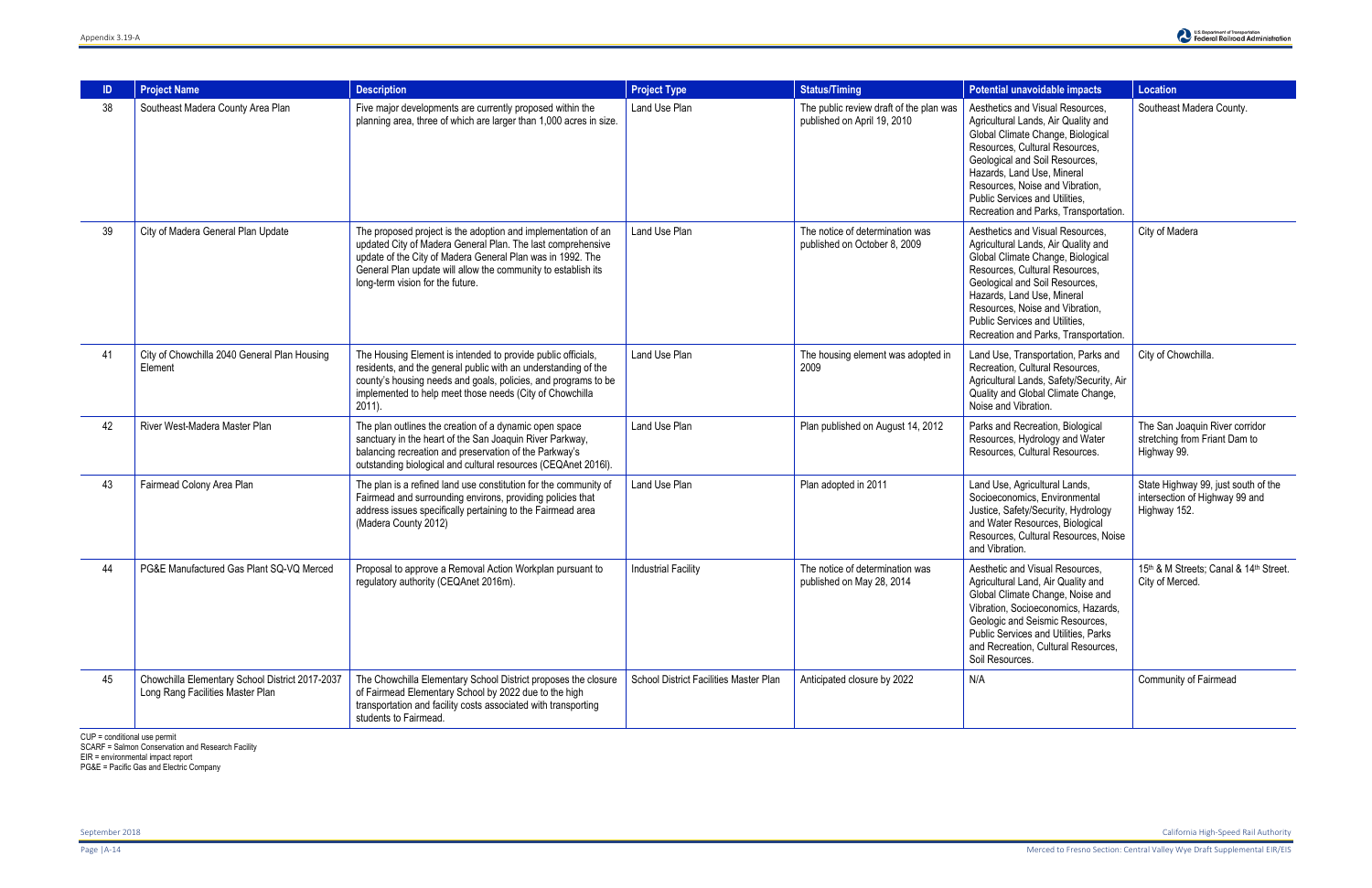#### **Table 3 Stanislaus County Project List**

| <b>Project Name</b>                                    | <b>Description</b>                                                                                                                                                                                                                             | <b>Project Type</b> | <b>Status/Timing</b>           | Potential unavoidable impacts | <b>Location</b>          |
|--------------------------------------------------------|------------------------------------------------------------------------------------------------------------------------------------------------------------------------------------------------------------------------------------------------|---------------------|--------------------------------|-------------------------------|--------------------------|
| Warnerville - Bellota 230 kV Reconductoring<br>Project | Upgrades needed to meet grid reliability requirements, projects<br>that could bring economic benefits to consumers, and projects<br>needed for policy reasons such as to meet California's 33<br>percent renewables target by 2020. (CEC 2016) | Utility Project     | Expected In-Service Date: 2018 | N/F                           | <b>Stanislaus County</b> |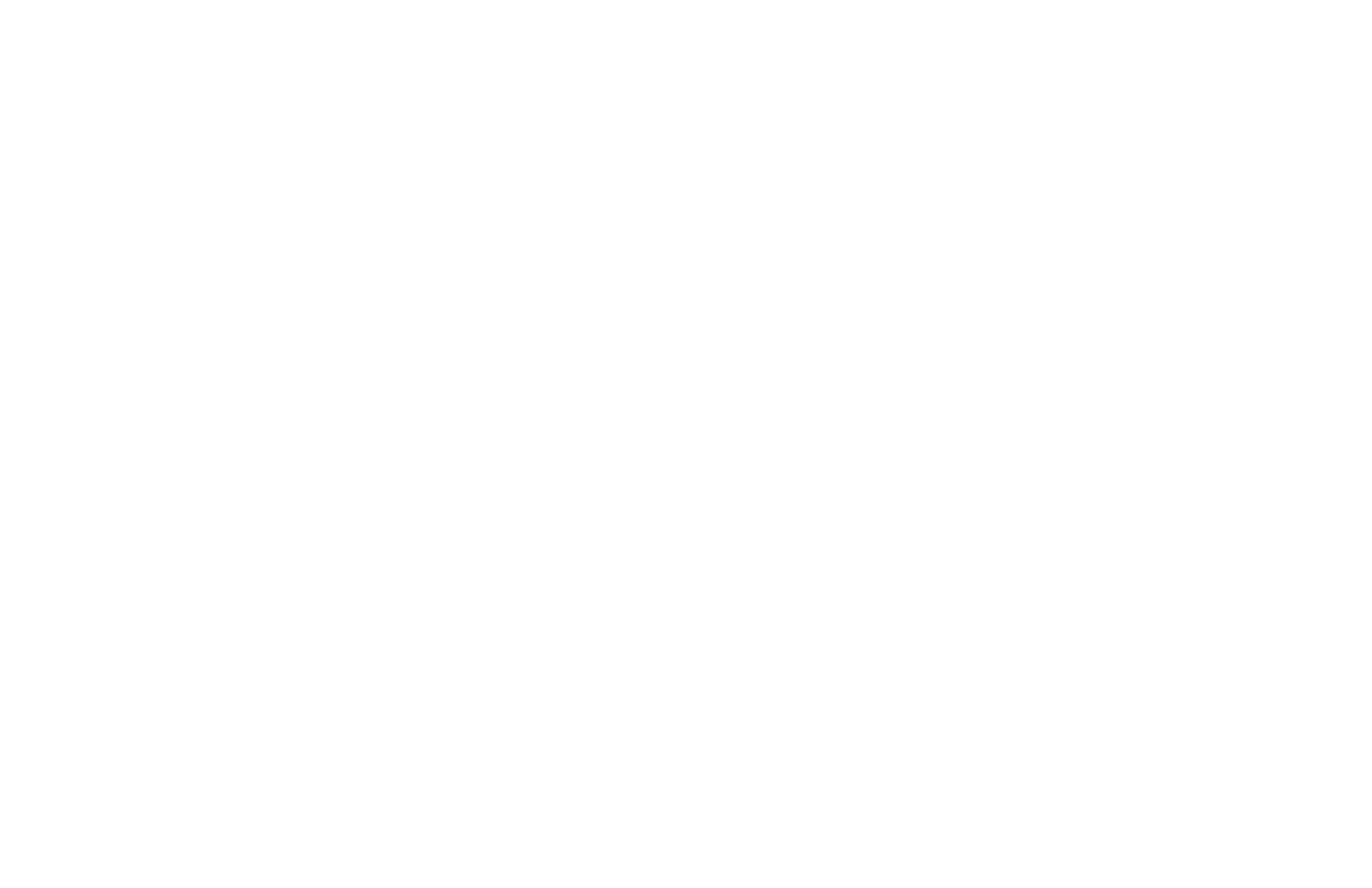# **APPENDIX 3.19-B: CUMULATIVE TRANSPORTATION PROJECTS LIST**

#### **Table 1 California High-Speed Rail Projects List**

| <b>ID</b> | <b>Project Name</b>                                               | <b>Description</b>                                                                                            | <b>Project Type</b>                             | <b>Status/Timing</b>                                          | Potential unavoidable impacts                                                                                                                                              | Location                                                                                                                                                  |
|-----------|-------------------------------------------------------------------|---------------------------------------------------------------------------------------------------------------|-------------------------------------------------|---------------------------------------------------------------|----------------------------------------------------------------------------------------------------------------------------------------------------------------------------|-----------------------------------------------------------------------------------------------------------------------------------------------------------|
|           | California High-Speed Rail Project, Merced to<br>Fresno Section   | Construction of high-speed rail alignment connecting<br>Merced Station to Fresno Station.                     | New transportation facility (high-speed<br>rail | Under construction                                            | Agricultural Lands, Noise and<br>Vibration, Parks, Recreation and Open<br>Space, Aesthetics and Visual<br>Resources, Cultural and<br>Paleontological Resources, Cumulative | Merced County, Madera County, City<br>of Chowchilla, City of Madera Acres,<br>City of Fresno                                                              |
|           | California High-Speed Rail Project, San Jose to<br>Merced Section | Construction of high-speed rail alignment connecting San<br>Jose Station, Gilroy Station, and Fresno Station. | New transportation facility (high-speed<br>rail | Environmental compliance<br>documentation in progress (2018). | Agricultural Lands, Noise and<br>Vibration, Parks, Recreation and Open<br>Space, Aesthetics and Visual<br>Resources, Cultural and<br>Paleontological Resources, Cumulative | Santa Clara County, San Benito<br>County, Merced County, Madera<br>County, City of San Jose, City of<br>Morgan Hill, City of Gilroy, City of Los<br>Banos |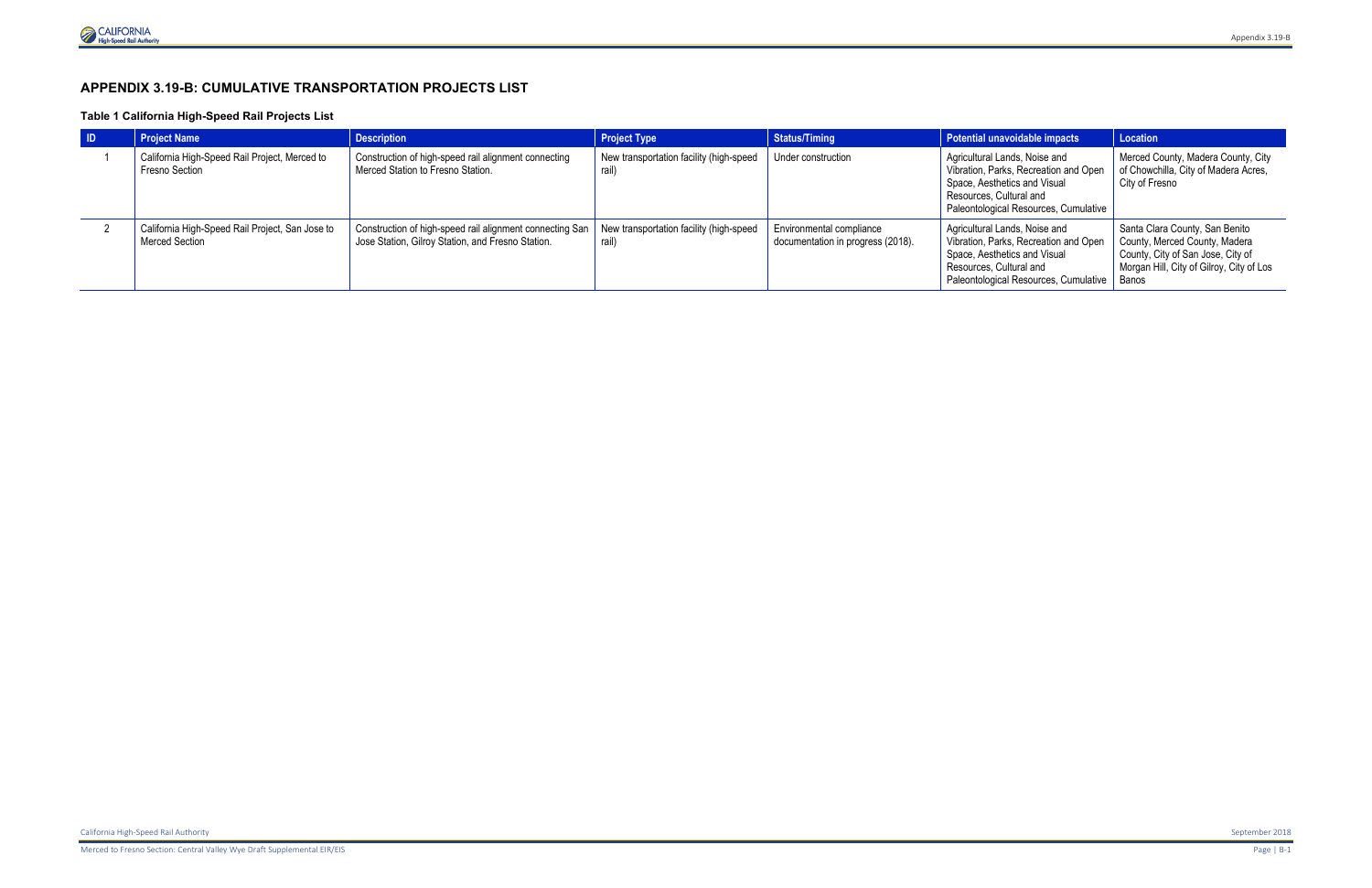## **Table 2 Merced County Transportation Projects List**

| ID             | <b>Project Name</b>                                                                      | <b>Description</b>                                                                                                                                                                                                                                                                                                                                                                                                                | <b>Project Type</b>                | <b>Status/Timing</b>                                                                                                                                                                                                          | <b>Potential unavoidable impacts</b>                                                                                                                                                         | <b>Location</b>                                                                                            |
|----------------|------------------------------------------------------------------------------------------|-----------------------------------------------------------------------------------------------------------------------------------------------------------------------------------------------------------------------------------------------------------------------------------------------------------------------------------------------------------------------------------------------------------------------------------|------------------------------------|-------------------------------------------------------------------------------------------------------------------------------------------------------------------------------------------------------------------------------|----------------------------------------------------------------------------------------------------------------------------------------------------------------------------------------------|------------------------------------------------------------------------------------------------------------|
|                | Merced County 2014 Regional Transportation<br>Plan and Sustainable Communities Strategy  | County-wide planning document which provides the<br>framework for transportation infrastructure investments in<br>the county for the next 25 years. Provides a plan to<br>comply with SB375 to reduce GHG. (MCAG 2014)                                                                                                                                                                                                            | <b>Transportation Plan</b>         | Adopted 09/2014, Amendment 1<br>adopted 05/2016                                                                                                                                                                               | Air Quality and Global Climate<br>Change, Transportation and<br>Circulation, and Land Use                                                                                                    | <b>Merced County</b>                                                                                       |
| $\overline{2}$ | SR 99: Stanislaus/Merced County line to<br><b>Hammatt Avenue</b>                         | The California Department of Transportation (Caltrans)<br>plans to widen 8.5 miles of SR 99 from 4 to 6 lanes within<br>the median. The infrastructure which is to be widened are<br>Collier Road overcrossing, the El Captain Way<br>overcrossings and the northbound Merced River Bridge.<br>Project starts .25 mile south of the Hammatt Ave<br>interchange and ends at the Merced/Stanislaus county<br>line. (Caltrans 2013a) | Median, road widening              | Draft Environmental Document was<br>published 01/2013                                                                                                                                                                         | Land Use, Air Quality, Noise and<br>Vibration, Natural Communities,<br>Wetlands, Animal Species, Threatened<br>and Endangered Species, Traffic and<br><b>Transportation and Construction</b> | SR 99: Stanislaus/Merced County line<br>to Hammatt Avenue Merced County                                    |
| 3              | SR 99: Hunter Road to Arena Way                                                          | The project consists of widening 2.7 miles of SR 99 from<br>4 to 6 lanes. (MCAG 2013)                                                                                                                                                                                                                                                                                                                                             | Lane expansion                     | Completed 03/2006<br>Land Use, Air Quality, Noise and<br>Vibration, Natural Communities,<br>Animal Species, Traffic and<br><b>Transportation and Construction</b>                                                             |                                                                                                                                                                                              | SR 99: Hunter Road to Arena Way,<br>Merced County,                                                         |
|                | SR 99: Arena Way to North of Atwater                                                     | The project consists of widening 2.7 miles of SR 99 from<br>4 to 6 lanes from Atwater to Arena Way and removing at-<br>grade crossings. The project also consist of creating a<br>new interchange at Westside Blvd. (MCAG 2013)                                                                                                                                                                                                   | Lane expansion and new interchange | Construction was completed 08/2010<br>Land Use, Air Quality, Noise and<br>Vibration, Natural Communities,<br>Animal Species, Traffic and<br><b>Transportation and Construction</b>                                            |                                                                                                                                                                                              | SR 99: Arena Way to north of Atwater,<br><b>Merced County</b>                                              |
| 5              | SR 99: Atwater Highway Planting                                                          | The project consists of providing planting and irrigation<br>along SR 99 from .7 N/O Atwater OH to .7mi S/O Arena<br>Way. (MCAG 2014)                                                                                                                                                                                                                                                                                             | Plant establishment                | As of 02/11/2014 project was in the<br>plant establishment period and the<br>targeted end date was 11/2015                                                                                                                    | Land Use, Natural Communities,<br><b>Animal Species</b>                                                                                                                                      | SR 99: Atwater Highway Planting,<br><b>Merced County</b>                                                   |
| -6             | SR 99: Bradbury Road and Highway 165                                                     | The project consists of building a new interchange<br>between Bradbury Rd and HWY 165 and constructing an<br>alternative route around Hilmar with connection to the<br>new SR 99 interchange. (MCAG 2013)                                                                                                                                                                                                                         | New interchange                    | Caltrans approved PSR-PDS in<br>04/2013                                                                                                                                                                                       | Land Use, Air Quality, Noise and<br>Vibration, Natural Communities,<br>Animal Species, Traffic and<br><b>Transportation and Construction</b>                                                 | SR 99: Bradbury Road and Highway<br>165, Merced County                                                     |
|                | SR 99: Childs Avenue to McHenry Road                                                     | The project consists of constructing a new expressway<br>between SR99 Mission Ave interchange and Childs Ave.<br>(MCAG 2013)                                                                                                                                                                                                                                                                                                      | Lane expansion and new interchange | Construction was completed 12/2010                                                                                                                                                                                            | Land Use, Air Quality, Noise and<br>Vibration, Natural Communities,<br>Animal Species, Traffic and<br><b>Transportation and Construction</b>                                                 | SR 99: Childs Avenue to McHenry<br>Road, Merced County                                                     |
| -8             | SR 99: McHenry Road to Buchanan Hollow Road                                              | The project consists of widening 5.9 miles of SR 99 from<br>4 to 6 lanes from Buchanan Hollow Rd. to McHenry Rd.<br>and eliminating at-grade crossings. Also to construct a<br>new interchange at Arboleda Rd. (MCAG 2013)                                                                                                                                                                                                        | Lane expansion and new interchange | As of 04/2013 construction was<br>Land Use, Air Quality, Noise and<br>Vibration, Natural Communities,<br>expecting to be completed by Spring<br>2015<br>Animal Species, Traffic and<br><b>Transportation and Construction</b> |                                                                                                                                                                                              | SR 99: McHenry Road to Buchanan<br>Hollow Road, Merced County                                              |
| -9             | SR 99: Buchanan Hollow Road to<br>Merced/Madera County line (Plainsburg Road<br>Freeway) | The project consists of widening 4.6 miles of SR 99 from<br>4 to 6 lanes from the Merced/Madera County line to<br>Buchanan Hollow Road and to eliminate at-grade<br>crossings. The project will also construct a new<br>interchange at Plainsburg Road. (MCAG 2013)                                                                                                                                                               | Lane expansion and new interchange | As of 04/2013 construction was<br>expecting to be completed by Summer<br>2015                                                                                                                                                 | Land Use, Air Quality, Noise and<br>Vibration, Natural Communities,<br>Animal Species, Traffic and<br><b>Transportation and Construction</b>                                                 | SR 99: Buchanan Hollow Road to<br>Merced/Madera County line<br>(Plainsburg Road Freeway), Merced<br>County |
| 10             | SR 99: West Merced OH Landscape                                                          | The project consists of planting 220 trees, 800<br>groundcover shrubs and installing an irrigation system.<br>The location of the project is from N/O V St to Black<br>Rascal Bridge. (MCAG 2014)                                                                                                                                                                                                                                 | Landscape                          | As of 10/07/2014 the target date to<br>begin construction was winter 2014                                                                                                                                                     | Land Use, Natural Communities,<br>Animal Species, Air Quality                                                                                                                                | SR 99: West Merced OH Landscape,<br><b>Merced County</b>                                                   |

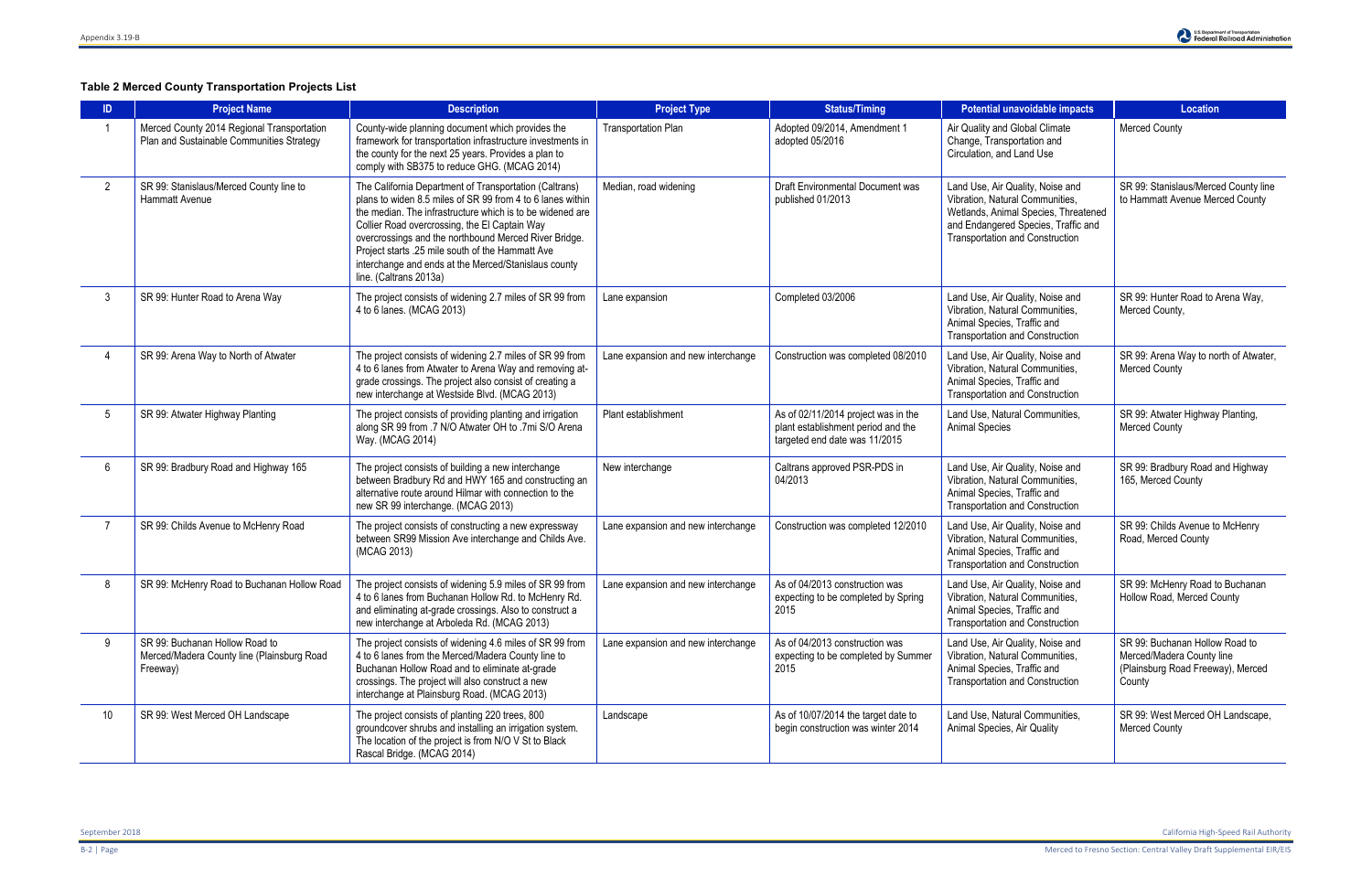

| ID | <b>Project Name</b>                                       | <b>Description</b>                                                                                                                                                                                                      | <b>Project Type</b>                                      | <b>Status/Timing</b>                                                                          | <b>Potential unavoidable impacts</b>                                                                                                                    | <b>Location</b>                                                                                                                                |
|----|-----------------------------------------------------------|-------------------------------------------------------------------------------------------------------------------------------------------------------------------------------------------------------------------------|----------------------------------------------------------|-----------------------------------------------------------------------------------------------|---------------------------------------------------------------------------------------------------------------------------------------------------------|------------------------------------------------------------------------------------------------------------------------------------------------|
| 11 | SR 99: E Merced OH, SR 99/SR 140 to G Street<br>and       | The project consists of widening the UC and roadway on<br>E Merced OH in Merced from .3 mi S/O SR-99/SR-140<br>separation to G St U/C. (MCAG 2014)                                                                      | Construction on columns and<br>superstructure            | As of 10/07/2014 the target date to end<br>construction was 11/2015                           | Land Use, Air Quality, Noise and<br>Vibration, Natural Communities,<br>Animal Species, Traffic and<br><b>Transportation and Construction</b>            | SR 99: E Merced OH, SR 99/SR 140<br>to G Street, Merced County                                                                                 |
| 12 | SR 140 to Main Street                                     | The project consists of widening the UC and roadway on<br>E Merced OH in Merced on SR 140 at Main St. (MCAG<br>2014)                                                                                                    | Lane expansion                                           | As of 10/07/2014 the target date to end<br>construction was 11/2015                           | Land Use, Air Quality, Noise and<br>Vibration, Natural Communities,<br>Animal Species, Traffic and<br><b>Transportation and Construction</b>            | SR 140 to Main Street, Merced County                                                                                                           |
| 13 | SR 33: SR 152 to I-5                                      | The project consists of bridge lane expansion and various<br>road construction on SR 33 from SR 152 to I-5. (Caltrans<br>2014)                                                                                          | Bridge lane expansion                                    | Construction took place from<br>11/12/2014-11/14/2014 and from<br>11/24/2014-11/26/2014       | Land Use, Air Quality, Noise and<br>Vibration, Natural Communities,<br>Animal Species, Traffic and<br><b>Transportation and Construction</b>            | SR 33: SR 152 to I-5, Merced County                                                                                                            |
| 14 | SR 33: Intersection of SR 33 and I-5                      |                                                                                                                                                                                                                         | Girder retrofit                                          |                                                                                               | Land Use, Air Quality, Noise and<br>Vibration, Natural Communities,<br>Animal Species, Traffic and<br><b>Transportation and Construction</b>            | SR 33: Intersection of SR 33 and I-5.<br><b>Merced County</b>                                                                                  |
| 15 | I-5, SR 152: Girder retrofit PM 17.5)                     | The project consists of girder diaphragm retrofit on I-5 at<br>I-5/SR-152 separation at bridge 39-0161 R & L. (MCAG<br>2014)                                                                                            | Lane expansion and shoulder<br>improvements              | As of 10/07/2014 the target date to end<br>construction was 08/2015                           | Land Use, Air Quality, Noise and<br>Vibration, Natural Communities,<br>Animal Species, Traffic and<br><b>Transportation and Construction</b>            | I-5, SR 152, Merced County                                                                                                                     |
| 16 | SR 59: SR 152 to Mission Avenue                           |                                                                                                                                                                                                                         | Roadway widening                                         |                                                                                               | Land Use, Air Quality, Noise and<br>Vibration, Natural Communities,<br>Animal Species, Traffic and<br><b>Transportation and Construction</b>            | SR 59: SR 152 to Mission Avenue.<br><b>Merced County</b>                                                                                       |
| 17 | SR 59: 16th Street to Olive Avenue                        |                                                                                                                                                                                                                         | New expressway                                           |                                                                                               | Land Use, Air Quality, Noise and<br>Vibration, Natural Communities,<br>Animal Species, Traffic and<br>Transportation and Construction                   | SR 59: 16th Street to Olive Avenue,<br><b>Merced County</b>                                                                                    |
| 18 | Atwater-Merced Expressway (Green Sands to<br>59/Bellevue) | The project consists of constructing a new expressway<br>from Green Sands to 59/Bellevue. (MCAG 2014)                                                                                                                   | New expressway                                           | As of 10/07/2014 the target date to end<br>construction was 02/2016                           | Land Use, Air Quality, Noise and<br>Vibration, Natural Communities,<br>Animal Species, Traffic and<br><b>Transportation and Construction</b>            | Atwater-Merced Expressway (Green<br>Sands to 59/Bellevue), Merced County                                                                       |
| 19 | Campus Parkway, Segments 2 and 3                          | The project consists of constructing a new 4-lane<br>expressway from Childs Ave to SR-140 and from SR-140<br>to Yosemite Ave. Also includes providing SR-99 access<br>from/to U.C. Merced and North Merced. (MCAG 2013) | New freeway bypass                                       | As of 04/2014 construction was<br>expected to take ~2-3 years and be<br>completed by 2035     | Land Use, Air Quality, Noise and<br>Vibration, Natural Communities,<br>Animal Species, Traffic and<br><b>Transportation and Construction</b>            | Childs Ave to SR-140 and from SR-<br>140 to Yosemite Ave and SR-99<br>from/to U.C. Merced and North<br>Merced. Merced County                   |
| 20 | SR 152 Los Banos Bypass, Segment 1                        | The project consists of constructing a portion of a new<br>bypass between SR 165 and will tie-in with existing SR<br>152 signalized I/S in Los Banos from SR 165 to SR 152<br>near Santa Fe Rd. (MCAG 2014)             | New freeway bypass                                       | As of 10/07/2014 the design was 90%<br>complete and was on hold until funding<br>was resolved | Land Use, Air Quality, Noise and<br>Vibration, Natural Communities,<br>Animal Species, Traffic and<br><b>Transportation and Construction</b>            | Between SR 165 and will tie-in with<br>existing SR 152 signalized I/S in Los<br>Banos from SR 165 to SR 152 near<br>Santa Fe Rd. Merced County |
| 21 | SR 152 Los Banos Bypass, Segment 2                        | The project consists of constructing a new 4 lane<br>expressway bypassing around the city of Los Banos<br>between HWY 165 and W HWY 152 with signalized<br>intersections. (MCAG 2013)                                   | Construction of three interchanges                       | Environmental PA&ED was completed<br>06/2007                                                  | Land Use, Air Quality, Noise and<br>Vibration, Natural Communities,<br>Animal Species, Traffic and<br>Transportation and Construction                   | Around the city of Los Banos between<br>HWY 165 and W HWY 152 Merced<br>County                                                                 |
| 22 | SR 152 Los Banos Bypass, Segment 3                        | The project consists of constructing a new 4 lane<br>expressway bypassing around the city of Los Banos and<br>constructing 3 new interchanges at W HWY 152, HWY<br>165 and E HWY 152. (MCAG 2013)                       | Install ADA-compliant curb ramps,<br>sidewalk extensions | Environmental PA&ED was completed<br>06/2007                                                  | Land Use, Air Quality, Noise and<br>Vibration, Natural Communities,<br>Construction, Recreation, Safety and<br>Disability Accessibility, Transportation | W HWY 152, HWY 165 and E HWY<br>152. Merced County                                                                                             |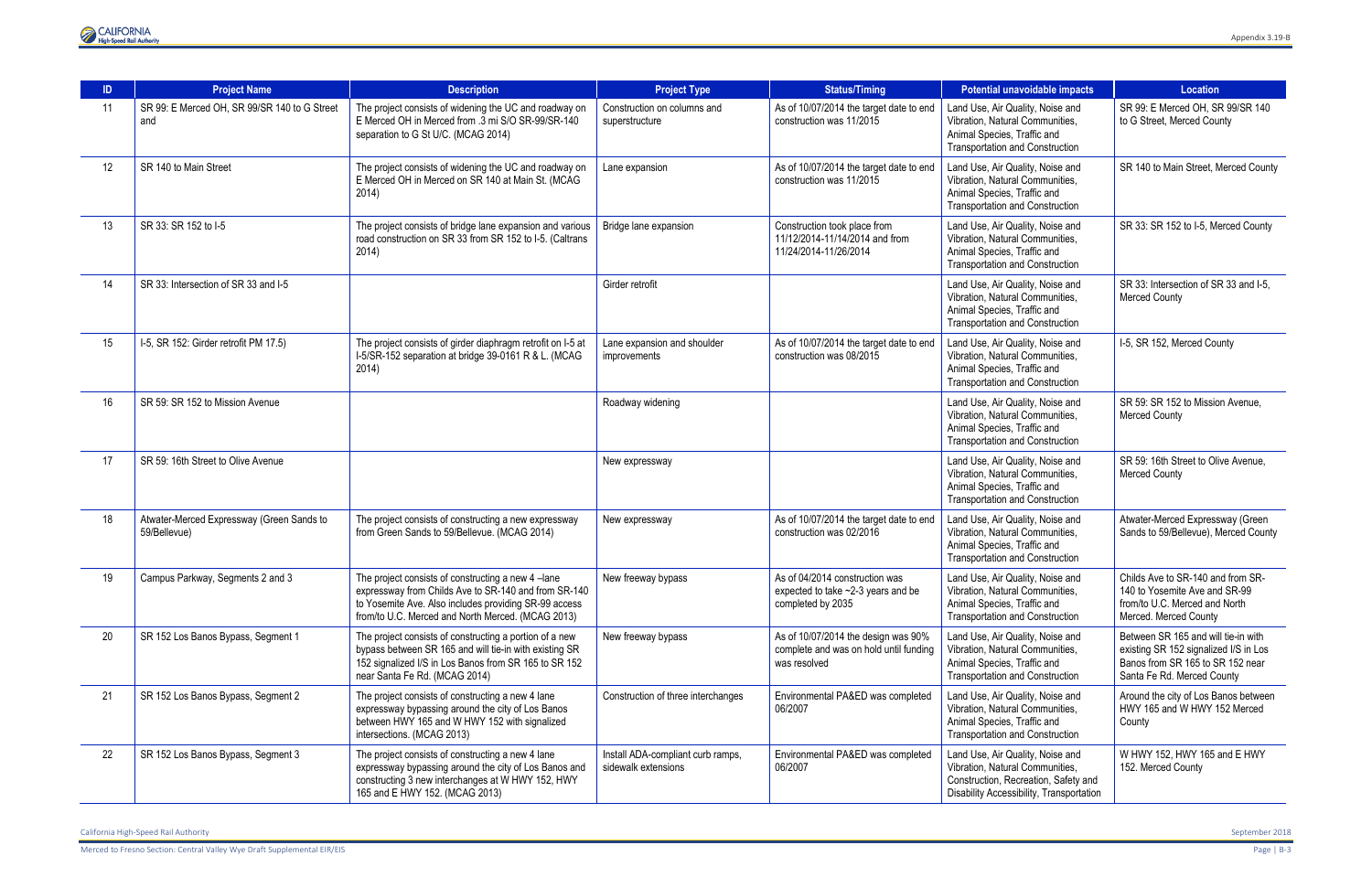| ID | <b>Project Name</b>                                                         | <b>Description</b>                                                                                                                                                                                                                                                                                                                                    | <b>Project Type</b>                                      | <b>Status/Timing</b>                                                                                                                                                                 | Potential unavoidable impacts                                                                                                                            | <b>Location</b>                                                                                                                                                            |
|----|-----------------------------------------------------------------------------|-------------------------------------------------------------------------------------------------------------------------------------------------------------------------------------------------------------------------------------------------------------------------------------------------------------------------------------------------------|----------------------------------------------------------|--------------------------------------------------------------------------------------------------------------------------------------------------------------------------------------|----------------------------------------------------------------------------------------------------------------------------------------------------------|----------------------------------------------------------------------------------------------------------------------------------------------------------------------------|
| 23 | SR 152: Merced ADA Curb Ramps                                               | The project consists of installing ADA curb ramps, and<br>minor sidewalks extensions in Merced County on SR-59,<br>99 and 152 at various locations. (MCAG 2013)                                                                                                                                                                                       | Install ADA-compliant curb ramps,<br>sidewalk extensions | As of 10/07/2014 the target date to<br>begin construction was 12/2015                                                                                                                | Land Use, Air Quality, Noise and<br>Vibration, Natural Communities,<br>Construction, Recreation, Safety and<br>Disability Accessibility, Transportation  | SR 59, 99 and 152, Merced County                                                                                                                                           |
| 24 | SR 152: Pacheco Pass Median Barrier                                         | The project consists of constructing a median barrier on<br>SR-152 between 0.1 mile E/O Fifield Rd in Santa Clara<br>Co. and 0.1 mile W/0 Vista Point in Merced Co. (MCAG<br>2013)                                                                                                                                                                    | Demolition and construction of bridge                    | As of 10/07/2014 the target date to<br>begin construction was 07/2015                                                                                                                | Land Use, Air Quality, Noise and<br>Vibration, Natural Communities,<br>Animal Species, Traffic and<br><b>Transportation and Construction</b>             | SR-152 between 0.1 mile E/O Fifield<br>Rd in Santa Clara Co. and 0.1 mile<br>W/0 Vista Point in Merced Co.                                                                 |
| 25 | Canal School Road Bridge                                                    | The project consists of replacing the existing two-lane<br>Canal School Road Bridge with a new two lane bridge.<br>The existing bridge is 30 ft wide and 147 ft long and was<br>constructed in 1968. The new bridge will be wider and<br>meet current standards for traffic. (MCDPW 2012)                                                             | Construction of pedestrian facilities                    | The initial draft study was published in<br>07/2012                                                                                                                                  | <b>Biological Resources, Cultural</b><br>Resources, Transportation and Traffic,<br>Geology, Soils and Seismicity, and<br>Hazards and Hazardous Materials | Canal School Road Bridge, Merced<br>County                                                                                                                                 |
| 26 | Planada Pedestrian Improvement Project                                      | The project consists of crosswalk improvements on<br>Plainsburg Rd and Topeka Ave, the construction of<br>sidewalks on both sides of Plainsburg Ave, a bike path on<br>the west side of Plainsburg Rd, railroad-crossing<br>improvements at Childs Ave and Santa Fe Ave and a<br>sidewalk on the north side of Childs Ave. (Merced Sun-<br>Star 2015) | Pedestrian and bicycle facilities,<br>vehicle parking    | On 12/16/2014 the board of<br>supervisors for Merced County<br>adopted the Final Planada Pedestrian<br>Improvement Plan                                                              | Land Use, Air Quality, Noise and<br>Vibration, Natural Communities,<br>Construction, Recreation and Safety,<br>Transportation                            | Plainsburg Rd and Topeka Ave, and<br>Childs Ave and Santa Fe Ave Merced<br>County                                                                                          |
| 27 | Walnut Avenue Rule 20A & Pedestrian Project                                 | The project consists of reconstructing Walnut Ave from<br>Santa Fe Drive to California Street and includes curb,<br>gutter, sidewalk and traffic calming features. Also moving<br>overhead electrical and communication cables<br>underground. The total area is 1,610 sq. ft. (Merced<br>County Board of Supervisors 2015)                           | <b>Transportation Plan</b>                               | Target Board Date of 04/07/2015                                                                                                                                                      | Air Quality and Global Climate<br>Change, Transportation and<br>Circulation, Land Use, Traffic                                                           | Walnut Ave from Santa Fe Drive to<br>California Street, Merced County                                                                                                      |
| 28 | I-5: Weigh Station Improvements in Santa Nella                              | The project consists of remodeling weight stations and<br>ramps near Santa Nella from 0.5 mi N/O McCabe Rd OC<br>to 0.2 mi N/O Whitworth Rd OC and at Santa Nella<br>weight station. (MCAG 2014)                                                                                                                                                      | Median, road widening                                    | As of 10/07/2014 the target date to end<br>construction was Fall 2014                                                                                                                | Land Use, Air Quality, Noise and<br>Vibration, Natural Communities,<br>Wetlands, Animal Species, Traffic and<br><b>Transportation and Construction</b>   | Santa Nella from 0.5 mi N/O McCabe<br>Rd OC to 0.2 mi N/O Whitworth Rd OC<br>and at Santa Nella weight station,<br><b>Merced County</b>                                    |
| 29 | SR 140: Bradley OH Widening                                                 | The project consists of replacing the bridge and widening<br>the roadway in and near Merced from Marthella Ave to<br>0.3 KM E/O Santa Fe Ave. (MCAG 2014)                                                                                                                                                                                             | Remodel weigh station and ramps                          | As of 10/07/2014 the target date to end<br>construction was Fall 2014                                                                                                                | Land Use, Air Quality, Noise and<br>Vibration, Natural Communities,<br>Animal Species and Construction,<br><b>Transportation and Traffic</b>             | Marthella Ave to 0.3 KM E/O Santa Fe<br>Ave, Merced County                                                                                                                 |
| 30 | Tri-City Flashing Beacons project                                           | The project consists of installing flashing beacons with<br>warning signs on SR-140 and SR-99 in Merced Co. and<br>SR-108 in Stanislaus Co. at various locations. In Merced<br>at (1) SR-140/Arboleda Drive and (2) SR-99/SB off-ramp<br>to Applegate Rd in City of Atwater. (MCAG 2014)                                                              | Bridge replacement, roadway widening                     | As of 10/07/2014 the target date to<br>begin construction was winter 2014                                                                                                            | Land Use, Air Quality, Noise and<br>Vibration, Natural Communities,<br>Animal Species, Transportation and<br><b>Traffic and Construction</b>             | SR-140 and SR-99 in Merced Co. and<br>SR-108 in Stanislaus Co.; SR-<br>140/Arboleda Drive and (2) SR-99/SB<br>off-ramp to Applegate Rd in City of<br>Atwater in Merced Co. |
| 31 | SR 140/Arboleda Drive and SR 99 SB off-ramp to<br>Applegate Road in Atwater | The project consists of widening a 4-lane expressway to<br>a six-lane freeway on the SB off ramp to Applegate Rd.<br>and add a deceleration lane; NB off-ramp to Atwater<br>Blvd. add deceleration lane; NB off-ramp to<br>Mariposa/Yosemite Add deceleration lane; NB off ramp to<br>Childs Ave. add deceleration lane. (MCAG 2014)                  | Overhead lane widening                                   | As of 10/2008 construction was to<br>Air Quality, Noise and Vibration,<br>Natural Communities, Animal Species,<br>begin in 10/2008<br>Transportation and Traffic and<br>Construction |                                                                                                                                                          | SR 140/Arboleda Drive and SR 99 SB<br>off-ramp to Applegate Road in Atwater,<br><b>Merced County</b>                                                                       |
| 32 | SR 165: Stevinson Rehab                                                     | The project consists of an AC overlay, dig outs,<br>intersection improvements and shoulder widening near<br>Stevinson from SR-140 to 0.2 KM S/O Westside Blvd.<br>(MCAG 2014)                                                                                                                                                                         | Intersection improvements, shoulder<br>widening          | As of 10/07/2014 the target date to end<br>construction was 02/2015                                                                                                                  | Land Use, Air Quality, Noise and<br>Vibration, Natural Communities,<br>Animal Species, Transportation and<br><b>Traffic and Construction</b>             | Near Stevinson from SR-140 to 0.2 KM<br>S/O Westside Blvd, Merced County                                                                                                   |

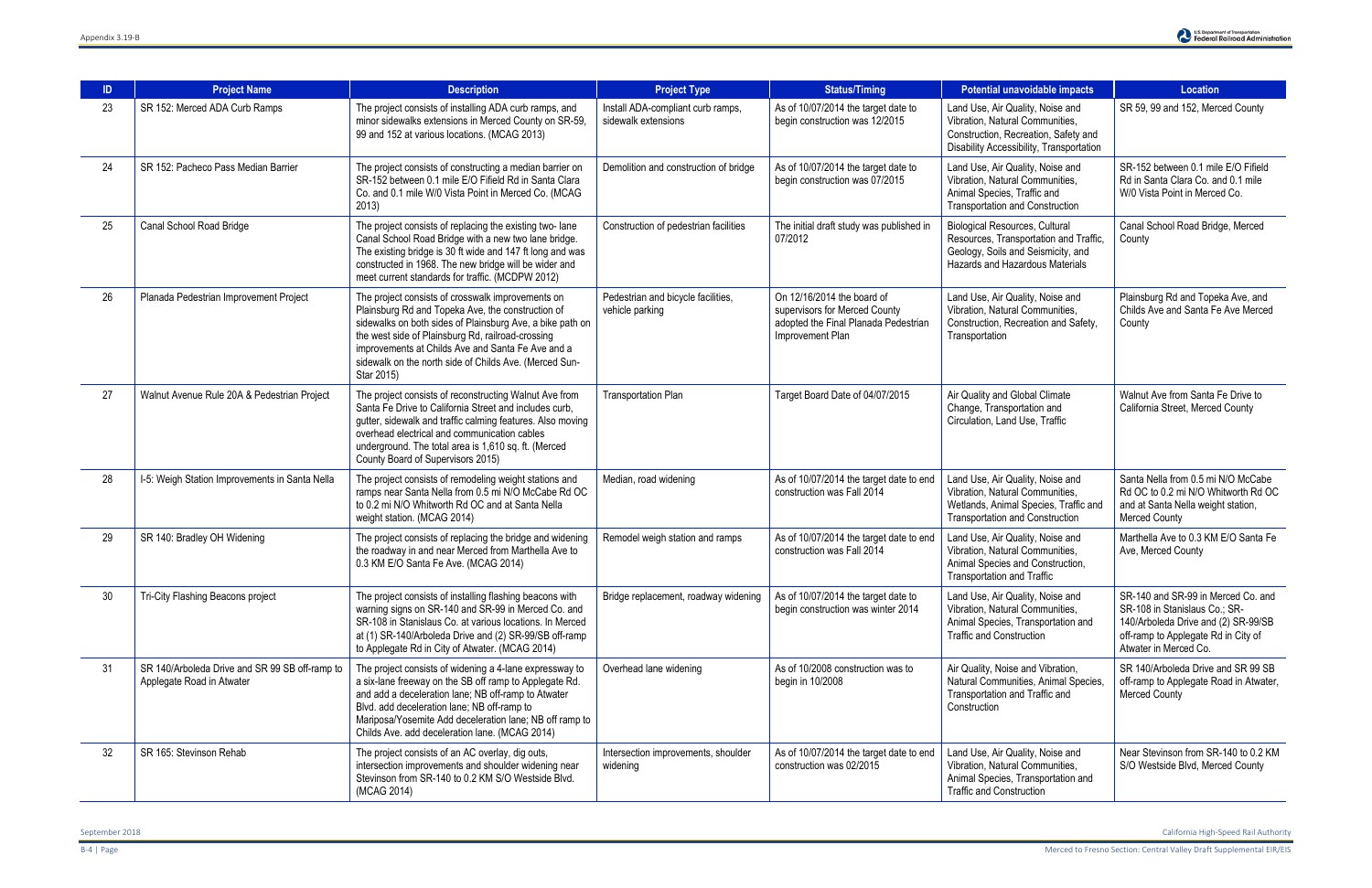

| ID. | <b>Project Name</b>                           | <b>Description</b>                                                                                                                                                                                                   | <b>Project Type</b>                                             | <b>Status/Timing</b>                                                                                                                                                                                                       | Potential unavoidable impacts                                                                                                                           | <b>Location</b>                                                                                                                    |
|-----|-----------------------------------------------|----------------------------------------------------------------------------------------------------------------------------------------------------------------------------------------------------------------------|-----------------------------------------------------------------|----------------------------------------------------------------------------------------------------------------------------------------------------------------------------------------------------------------------------|---------------------------------------------------------------------------------------------------------------------------------------------------------|------------------------------------------------------------------------------------------------------------------------------------|
| 33  | SR 165/Fowler Avenue Left-Turn Channelization | The project consists of installing a left-turn channelization<br>in Merced Co. I/S of SR-165 and Fowler Ave near<br>Turlock City. (MCAG 2014)                                                                        | Off-ramp improvements                                           | As of 10/07/2014 the target date to<br>begin construction was Spring 2016                                                                                                                                                  | Land Use, Air Quality, Noise and<br>Vibration, Natural Communities,<br>Animal Species, Transportation and<br><b>Traffic and Construction</b>            | I/S of SR-165 and Fowler Ave near<br>Turlock City, Merced County                                                                   |
| 34  | SR 165/Westside Boulevard Curve Correction    | The project consists of improving curve radius,<br>superelevation, widening the shoulder and installing<br>rumble strips in Merced Co. I/S of S-R165 and Fowler<br>Ave near Turlock City. (MCAG 2014)                | Left-turn channelization                                        | As of 10/07/2014 the target date to<br>Land Use, Air Quality, Noise and<br>begin construction was FY 2015/2016<br>Vibration, Natural Communities,<br>Animal Species, Transportation and<br><b>Traffic and Construction</b> |                                                                                                                                                         | I/S of S-R165 and Fowler Ave near<br>Turlock City, Merced County                                                                   |
| 35  | Weigh Station Improvements in Santa Nella     | The project consists of remodeling the weigh station and<br>ramps near Santa Nella from 0.5 mi N/O McCabe Rd OC<br>to 0.2 mi N/O Whitworth Rd OC at Santa Nella weight<br>station. (MCAG 2014)                       | Bridge and roadway improvements                                 | As of 10/07/2014 the target date to end<br>Land Use, Air Quality, Noise and<br>Vibration, Natural Communities,<br>construction was Fall 2014<br>Animal Species, Transportation and<br><b>Traffic and Construction</b>      |                                                                                                                                                         | Near Santa Nella from 0.5 mi N/O<br>McCabe Rd OC to 0.2 mi N/O<br>Whitworth Rd OC at Santa Nella<br>weight station. Merced County  |
| 36  | East Merced OH                                | The project consists of widening UC and roadway E<br>Merced OH in Merced from 0.3 mi S/O SR-99/SR-140<br>separation to G St U/C and on SR-140 at Main St.<br>(MCAG 2014)                                             | Realignment, widening                                           | As of 10/07/2014 the target date to end<br>construction was 11/2015                                                                                                                                                        | Land Use, Air Quality, Noise and<br>Vibration, Natural Communities,<br>Animal Species, Transportation and<br><b>Traffic and Construction</b>            | E Merced OH in Merced from 0.3 mi<br>S/O SR-99/SR-140 separation to G St<br>U/C and on SR-140 at Main St.,<br><b>Merced County</b> |
| 37  | Arboleda Drive Freeway                        | The project consists of widening a 4-lane expressway to<br>a 6-lane freeway on 8-lane R/W alignment on SR-99<br>from Buchanan Hollow Rd to 0.5 KM N/O McHenry Rd.<br>(MCAG 2014)                                     | Remodel weight station and ramps                                | As of 10/07/2014 the target date to end<br>construction was Spring 2014                                                                                                                                                    | Land Use, Air Quality, Noise and<br>Vibration, Natural Communities,<br>Animal Species, Transportation and<br><b>Traffic and Construction</b>            | SR-99 from Buchanan Hollow Rd to<br>0.5 KM N/O McHenry Rd., Merced<br>County                                                       |
| 38  | Plainsburg Road Freeway                       | The project consists of widening a 4-lane expressway to<br>a 6-lane freeway on 8-lane R/W alignment on SR-99<br>from Madera/Merced Co line to Buchanan Hollow Rd.<br>(MCAG 2014)                                     | Widen UC and roadway                                            | As of 10/07/2014 the target date to end<br>construction was 06/2015                                                                                                                                                        | Land Use, Air Quality, Noise and<br>Vibration, Natural Communities,<br>Animal Species, Transportation and<br><b>Traffic and Construction</b>            | on SR-99 from Madera/Merced Co line<br>to Buchanan Hollow Rd., Merced<br>County                                                    |
| 39  | Atwater-Merced Expressway                     | The project consists of constructing a new alignment in<br>Merced at multiple locations from the intersection of<br>Bellevue Ave and existing SR-59 to the intersection of<br>Gurr Rd & Existing SR-140. (MCAG 2014) | 4-lane expressway to 6-lane freeway<br>on 8-lane R/W alignment. | As of 10/07/2014 the target date to end<br>construction was 02/2016                                                                                                                                                        | Land Use, Air Quality, Noise and<br>Vibration, Natural Communities,<br>Animal Species, Transportation and<br><b>Traffic and Construction</b>            | I/S of Bellevue Ave and existing SR-59<br>to the I/S of Gurr Rd & Existing SR-<br>140, Merced County                               |
| 40  | <b>Bradley Overhead Widening</b>              | The project consists of replacing the bridge and widening<br>the roadway in and near Merced from Marthella Ave to<br>0.3 KM E/O Santa Fe Ave. (MCAG 2014)                                                            | Realignment                                                     | As of 10/07/2014 the target date to end<br>construction was Fall 2014                                                                                                                                                      | Land Use, Air Quality, Noise and<br>Vibration, Natural Communities,<br>Animal Species, Transportation and<br><b>Traffic and Construction</b>            | In and near Merced from Marthella Ave<br>to 0.3 KM E/O Santa Fe Ave., Merced<br>County                                             |
| 41  | Merced ADA Curb Ramps                         | The project consists of installing ADA curb ramps, and<br>minor sidewalk extensions in Merced Co on SR-59, 99,<br>140, and 152 at multiple locations. (MCAG 2014)                                                    | Lane widening                                                   | As of 10/07/2014 the target date to<br>begin construction was 12/2015                                                                                                                                                      | Land Use, Air Quality, Noise and<br>Vibration, Natural Communities,<br>Animal Species, Transportation and<br><b>Traffic and Construction</b>            | SR-59, 99, 140, and 152, Merced<br>County                                                                                          |
| 42  | Los Banos Bypass Segment I                    | The project consists of constructing a portion of a new<br>bypass between SR-165 and will tie-in with existing SR-<br>152 signalized I/S in Los Banos from SR165 to SR-152<br>near Santa Fe Rd. (MCAG 2014)          | Bridge replacement, roadway widening                            | As of 10/07/2014 the design was 90%<br>complete and was on hold until funding<br>was resolved                                                                                                                              | Land Use, Air Quality, Noise and<br>Vibration, Natural Communities,<br>Animal Species, Transportation and<br><b>Traffic and Construction</b>            | SR-165, SR-152 signalized I/S in Los<br>Banos from SR165 to SR-152 near<br>Santa Fe Rd., Merced County                             |
| 43  | Pacheco Pass Median Barrier                   | The project consists of constructing a median barrier on<br>SR-152 between 0.1 mile E/O Fifield Rd in Santa Clara<br>Co. and 0.1 mile W/0 Vista Point in Merced Co. (MCAG<br>2014)                                   | Install ADA-compliant curb ramps,<br>minor sidewalks extension  | As of 10/07/2014 the target date to<br>begin construction was 7/2015                                                                                                                                                       | Land Use, Air Quality, Noise and<br>Vibration, Natural Communities,<br>Construction, Recreation, Safety and<br>Disability Accessibility, Transportation | SR-152 between 0.1 mile E/O Fifield<br>Rd in Santa Clara Co. and 0.1 mile<br>W/0 Vista Point in Merced Co.                         |
| 44  | Stevinson Rehab                               | The project consists of an AC overlay, dig outs,<br>intersection improvements and shoulder widening near<br>Stevinson from SR-140 to 0.2 KM S/O Westside Blvd.<br>(MCAG 2014)                                        | New roadway (bypass)                                            | As of 10/07/2014 the target date to end<br>construction was 02/2015                                                                                                                                                        | Land Use, Air Quality, Noise and<br>Vibration, Natural Communities,<br>Animal Species, Transportation and<br><b>Traffic and Construction</b>            | Near Stevinson from SR-140 to 0.2 KM<br>S/O Westside Blvd., Merced County                                                          |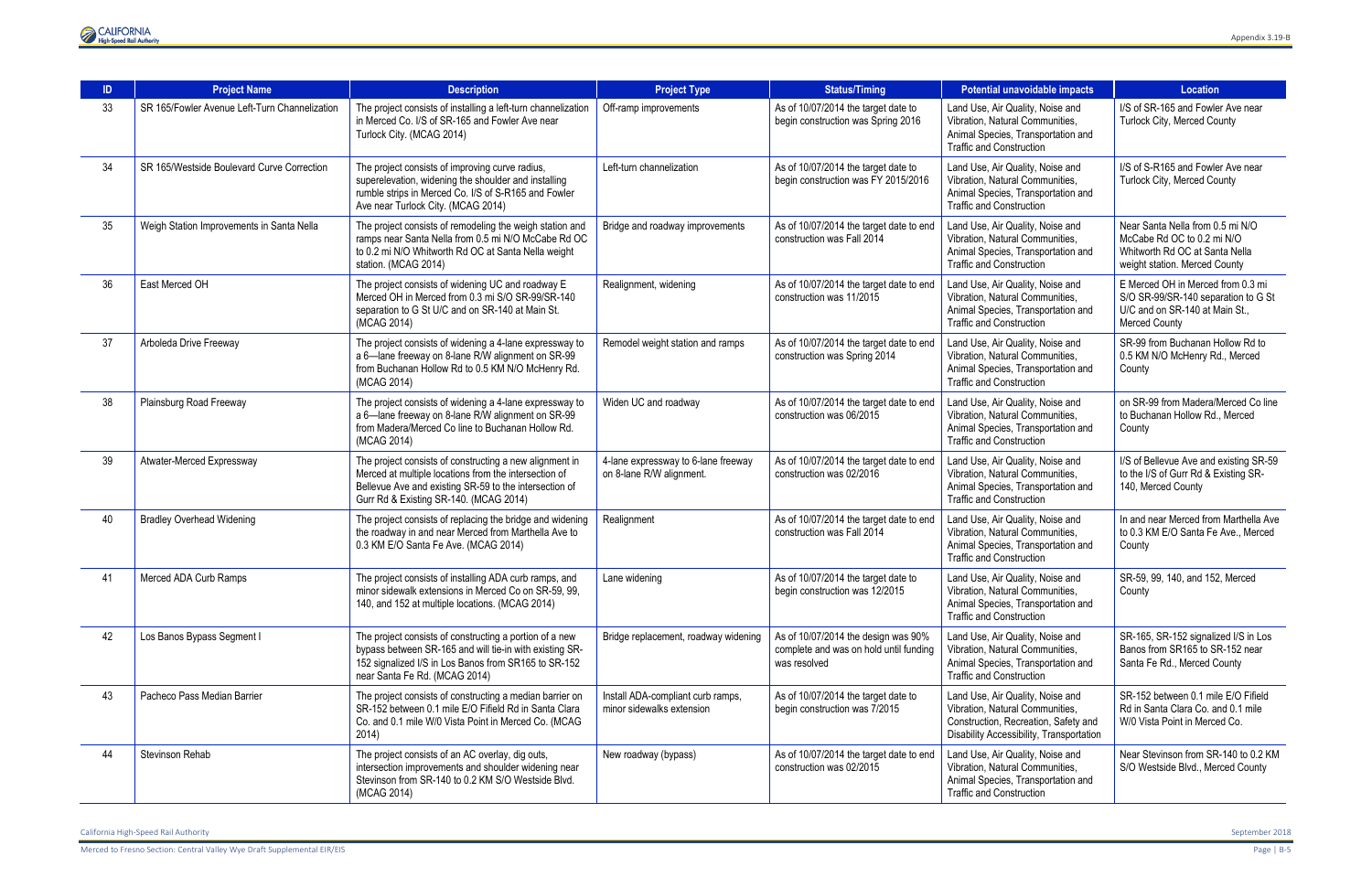| ID | <b>Project Name</b>                           | <b>Description</b>                                                                                                                                                                                    | <b>Project Type</b>                             | <b>Status/Timing</b>                                                       | Potential unavoidable impacts                                                                                                                | Location                                                         |
|----|-----------------------------------------------|-------------------------------------------------------------------------------------------------------------------------------------------------------------------------------------------------------|-------------------------------------------------|----------------------------------------------------------------------------|----------------------------------------------------------------------------------------------------------------------------------------------|------------------------------------------------------------------|
| 45 | SR-165/Fowler Avenue Left Turn Channelization | The project consists of installing a left-turn channelization<br>in Merced Co. I/S of SR-165 and Fowler Ave near<br>Turlock City. (MCAG 2014)                                                         | Construct median barrier                        | As of 10/07/2014 the target date to<br>begin construction was Spring 2016  | Land Use, Air Quality, Noise and<br>Vibration, Natural Communities,<br>Animal Species, Transportation and<br><b>Traffic and Construction</b> | I/S of SR-165 and Fowler Ave near<br>Turlock City, Merced County |
| 46 | SR-165/Westside Boulevard Curve Correction    | The project consists of improving curve radius,<br>superelevation, widening the shoulder and installing<br>rumble strips in Merced Co. I/S of S-R165 and Fowler<br>Ave near Turlock City. (MCAG 2014) | Intersection improvements, shoulder<br>widening | As of 10/07/2014 the target date to<br>begin construction was FY 2015/2016 | Land Use, Air Quality, Noise and<br>Vibration, Natural Communities,<br>Animal Species, Transportation and<br><b>Traffic and Construction</b> | I/S of S-R165 and Fowler Ave near<br>Turlock City, Merced County |
| 47 | SR-165/Fowler Avenue Left Turn Channelization | The project consists of installing a left-turn channelization<br>in Merced Co. I/S of SR-165 and Fowler Ave near<br>Turlock City. (MCAG 2014)                                                         | Install left-turn channelization                | As of 10/07/2014 the target date to<br>begin construction was Spring 2016  | Land Use, Air Quality, Noise and<br>Vibration, Natural Communities,<br>Animal Species, Transportation and<br><b>Traffic and Construction</b> | I/S of SR-165 and Fowler Ave near<br>Turlock City, Merced County |

SR = State Route

OH = overhead I-5 = Interstate 5

PM = post mile

ADA = Americans with Disabilities Act

SB = southbound

UC = undercrossing

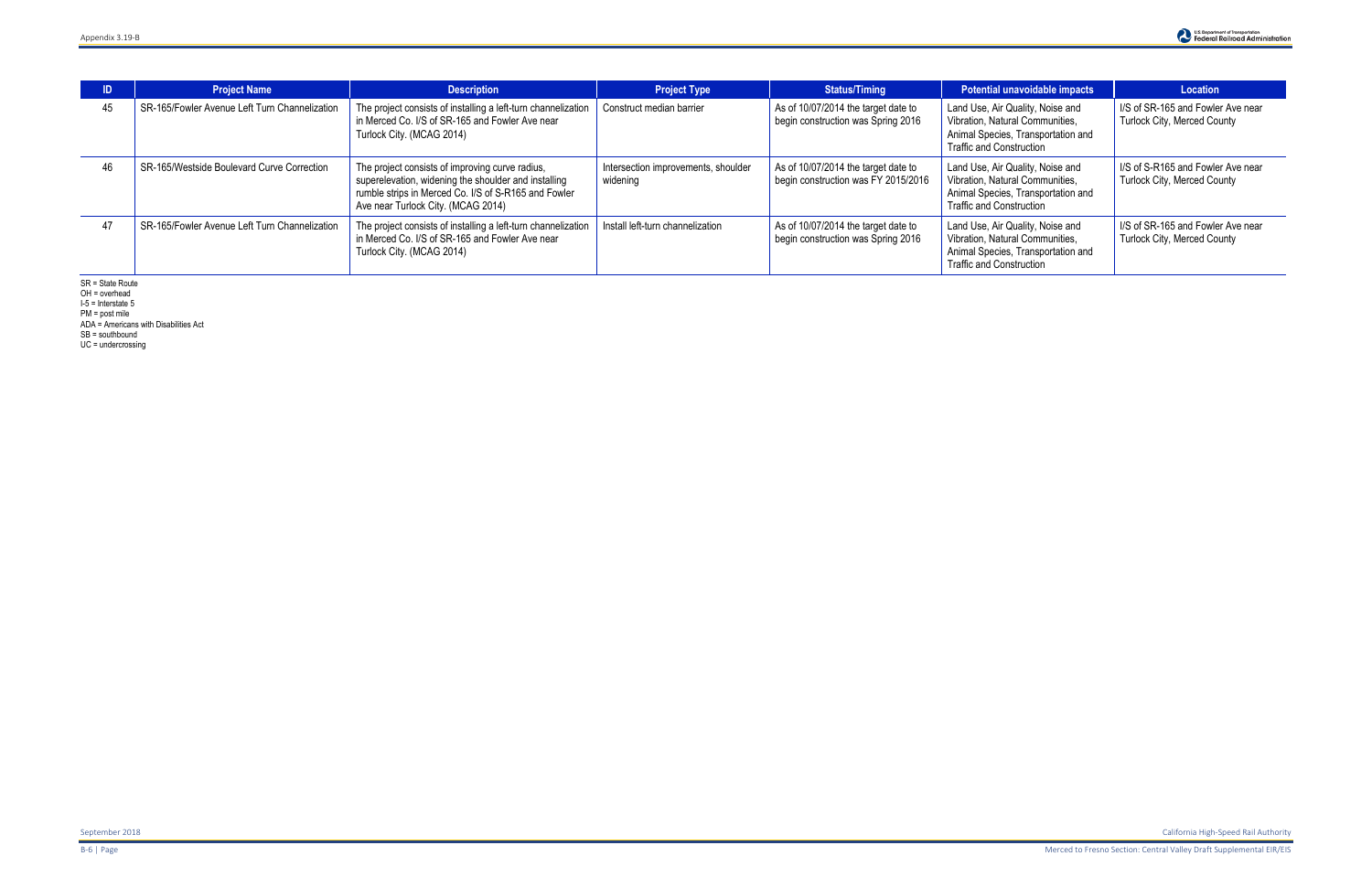## **Table 3 Madera County Transportation Projects List**

|                 | <b>Project Name</b>                                                                   | <b>Description</b>                                                                                                                                                                                                                                                                                                                                                                                           | <b>Project Type</b>                                     | <b>Status/Timing</b>           | Potential unavoidable impacts                                                                                                                                                                                                                                                        | <b>Location</b> |
|-----------------|---------------------------------------------------------------------------------------|--------------------------------------------------------------------------------------------------------------------------------------------------------------------------------------------------------------------------------------------------------------------------------------------------------------------------------------------------------------------------------------------------------------|---------------------------------------------------------|--------------------------------|--------------------------------------------------------------------------------------------------------------------------------------------------------------------------------------------------------------------------------------------------------------------------------------|-----------------|
|                 | Madera County 2014 Regional Transportation<br>Plan & Sustainable Communities Strategy | County-wide planning document which provides the framework for<br>transportation infrastructure investments in the county through 2040. Provides a<br>plan to comply with SB375 to reduce GHG. (MCTC 2014).                                                                                                                                                                                                  | Transportation Plan                                     | Adopted 07/2014                | Agricultural Lands, Aesthetic/Visual, Air<br>Quality and Global Climate Change,<br>Biological Resources, Hydrology and<br>Water Quality, Geology and Soils,<br>Hazards, Energy, Noise, Transportation<br>and Circulation, Parks and Recreation,<br>Public Services, Land Use, Growth | Madera County   |
| $\overline{2}$  | Ellis Avenue: Phase 1 and Phase 2                                                     |                                                                                                                                                                                                                                                                                                                                                                                                              | Construction of new roads and<br>overcrossing           | Phase 1: under<br>construction |                                                                                                                                                                                                                                                                                      | Madera County   |
| 3               | Ellis Avenue: Interchange at SR 99                                                    | Includes the construction of new Ave 12 bridges just north of the existing<br>bridges and will include modifications along westbound and eastbound Ave 12;<br>including the reconfigurations of local roads North and South Road 29. The<br>southbound State Route 99 (SR 99) Ave 12 exit and Golden State Boulevard<br>will be reconfigured and a new southbound onramp from Ave 12 will be<br>constructed. | Convert to interchange                                  | 2040                           |                                                                                                                                                                                                                                                                                      | Madera County   |
|                 | <b>SR 99</b>                                                                          | Reconstruct Interchange. Project limits: Avenue 12 Interchange. On route 99<br>from 0.5 mile south of Avenue 12 overcrossing to 0.5 mile north of Avenue 12<br>overcrossing. PM R7.1-R7.9                                                                                                                                                                                                                    | Interchange Improvements                                | 2017                           |                                                                                                                                                                                                                                                                                      | Madera County   |
| 5               | 4th Street: Gateway to Lake Street                                                    |                                                                                                                                                                                                                                                                                                                                                                                                              | Land expansion and construction of<br>railroad crossing |                                |                                                                                                                                                                                                                                                                                      | Madera County   |
| 6               | Olive Street: Gateway to Roosevelt                                                    | Widen street to 4 lanes for Arterial Street Standards. Widen UPRR crossing.<br>Justification: Project reduces traffic delays at Gateway/Olive Intersection by<br>providing 4 travel lanes. Complies with City approved traffic circulation element.<br>2 to 4 lanes.                                                                                                                                         | Lane expansion                                          | 2032                           |                                                                                                                                                                                                                                                                                      | Madera County   |
| $\overline{7}$  | Gateway/Central/3rd/E Street - Sidewalks                                              | Sidewalk on Central Avenue, Gateway to Lake Street: E Street, Central Avenue<br>to 3rd Street: 3rd Street, E Street to Central Avenue. Justification: Sidewalks<br>don't exist in many location along this residential neighborhood that are needed<br>for access to the Rotary Park. (City of Madera 2014)                                                                                                  | Street reconstruction, sidewalks                        | 2014-2015                      |                                                                                                                                                                                                                                                                                      | Madera County   |
| 8               | Lake Street Widening - 4th Street to Cleveland                                        | Widen Lake Street to 2 to 4 lanes with median for Arterial Street Standards.<br>Justification: Providing 4 travel lanes will be needed to handle traffic volume.<br>Complies with City approved traffic circulation element. (City of Madera 2014)                                                                                                                                                           | Lane expansion, Street<br>Reconstruction.               | 2017                           |                                                                                                                                                                                                                                                                                      | Madera County   |
| 9               | Lake/4th/Central Intersection-Traffic Signal                                          | Infill and provide sidewalk facilities and appurtenances. Areas to be determined<br>to maximize pedestrian usage within funds available. To be implemented by<br>phases. Justification: Will encourage pedestrian travel and provide safety at<br>areas without sidewalks and ADA maps with high concentration of pedestrians.<br>(City of Madera 2014)                                                      | Install traffic signal and sidewalks                    | 2015-2016                      |                                                                                                                                                                                                                                                                                      | Madera County   |
| 10 <sup>°</sup> | Schnoor Avenue: Trevor to Sunset                                                      | Overlay & Restripe to 4 lanes. (MCTC 2015)                                                                                                                                                                                                                                                                                                                                                                   | Lane restripe                                           | 2032                           |                                                                                                                                                                                                                                                                                      | Madera County   |
| 11              | Sunset: 4th to Westberry                                                              | 2 to 4 lanes. (MCTC 2015)                                                                                                                                                                                                                                                                                                                                                                                    | Lane expansion                                          | 2035                           |                                                                                                                                                                                                                                                                                      | Madera County   |
| 12              | Schnoor Avenue and Cleveland Bridges at<br>Fresno River                               | City of Madera Bridge Preventive Maintenance and surface crack repair at the<br>Schnoor Avenue Bridge at the Fresno River and the Cleveland Avenue Bridge<br>at the Fresno River. Justification: To repair cracking at Schnoor and Granada<br>Bridge to prevent future damages. (City of Madera 2014)                                                                                                        | Deck repair                                             | 2014-2015                      |                                                                                                                                                                                                                                                                                      | Madera County   |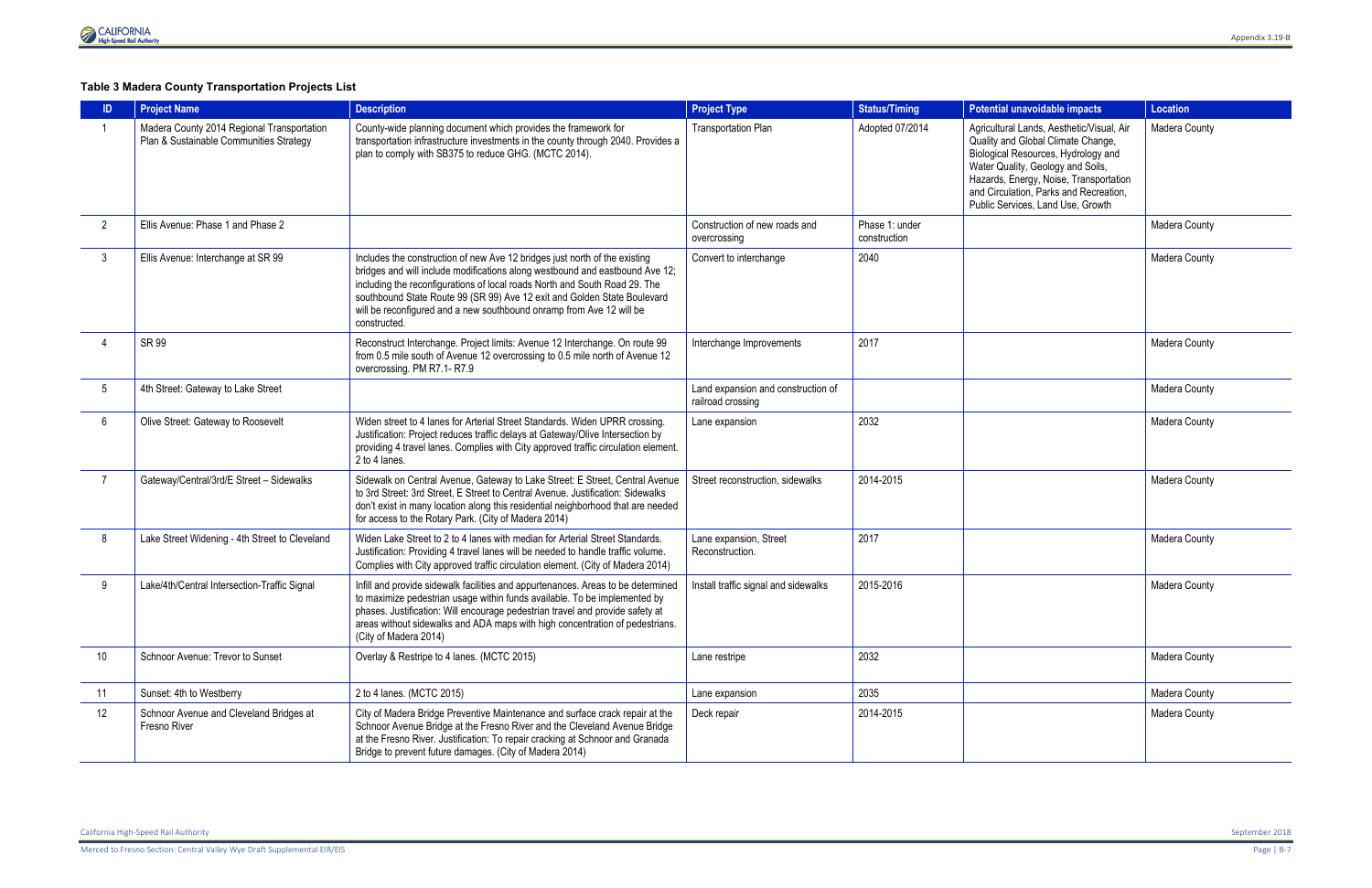| -ID | <b>Project Name</b>                         | <b>Description</b>                                                                                                                                                                                                                                                                                                                                                                                                     | <b>Project Type</b>                  | <b>Status/Timing</b> | <b>Potential unavoidable impacts</b> | Location      |
|-----|---------------------------------------------|------------------------------------------------------------------------------------------------------------------------------------------------------------------------------------------------------------------------------------------------------------------------------------------------------------------------------------------------------------------------------------------------------------------------|--------------------------------------|----------------------|--------------------------------------|---------------|
| 13  | Cleveland at Schnoor Avenue: Left Turn Lane | Add a dual left turn lane for WB Cleveland Avenue traffic turning south onto<br>Schnoor Avenue. Justification: Emission reduction for CMAQ project. (City of<br>Madera 2014)                                                                                                                                                                                                                                           | Dual left-turn lane                  | 2015                 |                                      | Madera County |
| 14  | Cleveland: Sharon to Trevor                 | Restripe to 4 lanes. (MCTC 2015)                                                                                                                                                                                                                                                                                                                                                                                       | Lane restripe                        | 2025                 |                                      | Madera County |
| 15  | Westberry: Fresno River                     | Construct Westberry Bridge over the Fresno River. Efficient circulation and<br>maintenance of acceptable levels of service at various local intersections<br>dictate the need for this bridge with the next 5-10 years.                                                                                                                                                                                                | New bridge over Fresno River         | 2015-2025            |                                      | Madera County |
| 16  | Airport                                     |                                                                                                                                                                                                                                                                                                                                                                                                                        | Lane restripe                        |                      |                                      | Madera County |
| 17  | Yeager                                      |                                                                                                                                                                                                                                                                                                                                                                                                                        | Lane restripe                        |                      |                                      | Madera County |
| 18  | Yeager: Falcon to Aviation                  | Overlay and restripe to 4 lanes. (MCTC 2015)                                                                                                                                                                                                                                                                                                                                                                           | New lanes                            | 2025                 |                                      | Madera County |
| 19  | Ellis: Road 16 to Lake                      |                                                                                                                                                                                                                                                                                                                                                                                                                        | Lane expansion                       |                      |                                      | Madera County |
| 20  | SR 145                                      |                                                                                                                                                                                                                                                                                                                                                                                                                        | Lane expansion                       |                      |                                      | Madera County |
| 21  | Granada                                     |                                                                                                                                                                                                                                                                                                                                                                                                                        | Lane expansion                       |                      |                                      | Madera County |
| 22  | Granada: at Fresno River                    | Widen structure from 2 to 4 lanes. (MCTC 2015)                                                                                                                                                                                                                                                                                                                                                                         | Widen structure                      | 2032                 |                                      | Madera County |
| 23  | Sharon Boulevard: Ellis Street to Avenue 17 | Sharon Boulevard Infrastructure Project-Street Component- Sharon Boulevard<br>Alignment, South of Avenue 17, East of SR99. Establish Master Planned and<br>Development-Serving Infrastructure Configurations and Right of Way<br>requirements for facilities including Streets, Water, Wastewater Disposal,<br>Street, and Storm Drainage. The street component will establish the plan line.<br>(City of Madera 2014) | New roadway                          |                      |                                      | Madera County |
| 24  | Cleveland: Schnoor Avenue to SR 99          | Reconstruct and widen from 4 lanes to 6 lanes. Justification: Requires 6 travel<br>lanes to reduce traffic congestion. This project is included as a Tier 1<br>improvement in the Measure T program. (City of Madera 2014)                                                                                                                                                                                             | Lane expansion                       |                      |                                      | Madera County |
| 25  | Gateway                                     |                                                                                                                                                                                                                                                                                                                                                                                                                        | Lane expansion                       |                      |                                      | Madera County |
| 26  | Gateway: Yosemite to Cleveland              | 2 to 4 lanes. (MCTC 2015)                                                                                                                                                                                                                                                                                                                                                                                              | Lane expansion                       | 2032                 |                                      | Madera County |
| 27  | Gateway: Olive Street to 9th Street         | 2 to 4 lanes. (MCTC 2015)                                                                                                                                                                                                                                                                                                                                                                                              | Lane expansion                       | 2032                 |                                      | Madera County |
| 28  | Gateway: Bridge repair                      | Determine deficiency and determine corrective action. Justification: This bridge<br>is listed on Caltrans Inspection & Action report. (City of Madera 2014)                                                                                                                                                                                                                                                            | Bridge repair                        | 2014-2015            |                                      | Madera County |
| 29  | Gateway and Cleveland: Pedestrian Crossing  | Adding pedestrian crossing at south side of the intersection, across Gateway.<br>Adjusting existing crossing on north side of Gateway/Cleveland intersection.<br>Justification: Pedestrian safety and ADA. (City of Madera 2014)                                                                                                                                                                                       | Pedestrian crossing, Traffic signal. | 2014-2015            |                                      | Madera County |
| 30  | Ellis: Road 26 to Krohn                     | 2 to 4 lanes. (MCTC 2015)                                                                                                                                                                                                                                                                                                                                                                                              | Lane expansion                       | 2025                 |                                      | Madera County |
| 31  | Ellis: Road 26 to Lake                      | 2 to 4 lanes. (MCTC 2015)                                                                                                                                                                                                                                                                                                                                                                                              | Lane expansion                       | 2032                 |                                      | Madera County |
| 32  | Aviation: extend to Avenue 17               | New 2 Lane Roadway. (MCTC 2015)                                                                                                                                                                                                                                                                                                                                                                                        | New lanes                            | 2025                 |                                      | Madera County |
| 33  | Avenue 17: SR 99 Interchange                | Interchange Improvements/ Widen Structure. (MCTC 2015)                                                                                                                                                                                                                                                                                                                                                                 | Interchange improvements             | 2025                 |                                      | Madera County |
| 34  | Avenue 17: Road 23 to Golden State          | 2 to 4 lanes. (MCTC 2015)                                                                                                                                                                                                                                                                                                                                                                                              | Lane expansion                       | 2040                 |                                      | Madera County |
| 35  | Avenue 17: Road 26 to Road 27               | 2 to 4 lanes. (MCTC 2015)                                                                                                                                                                                                                                                                                                                                                                                              | Lane expansion                       | 2040                 |                                      | Madera County |
| 36  | Westberry: Cleveland to Avenue 16           | 2 to 4 lanes. (MCTC 2015)                                                                                                                                                                                                                                                                                                                                                                                              | Lane expansion                       | 2032                 |                                      | Madera County |
| 37  | Westberry: at Fresno River                  | New 4 Lane Bridge. (MCTC 2015)                                                                                                                                                                                                                                                                                                                                                                                         | New bridge                           | 2025                 |                                      | Madera County |

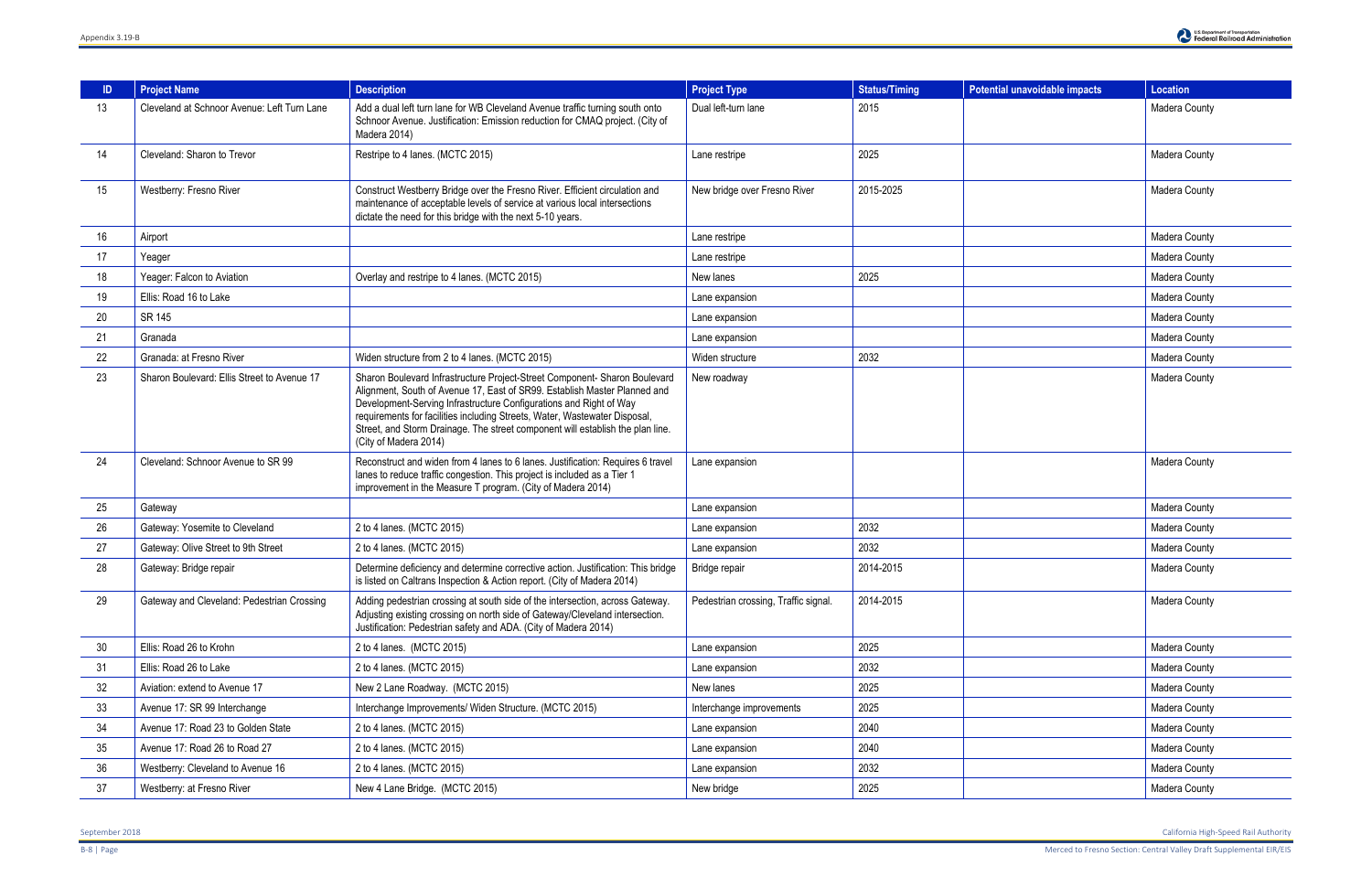

|    | <b>Project Name</b>                                | <b>Description</b>                                                                                                                                                                                                                                                                                                                                                                                           | <b>Project Type</b>                                        | <b>Status/Timing</b> | <b>Potential unavoidable impacts</b>                        | <b>Location</b> |
|----|----------------------------------------------------|--------------------------------------------------------------------------------------------------------------------------------------------------------------------------------------------------------------------------------------------------------------------------------------------------------------------------------------------------------------------------------------------------------------|------------------------------------------------------------|----------------------|-------------------------------------------------------------|-----------------|
| 38 | D Street: Clark to Adell                           | 2 to 4 lanes. (MCTC 2015)                                                                                                                                                                                                                                                                                                                                                                                    | Lane expansion                                             | 2032                 |                                                             | Madera County   |
| 39 | Howard                                             |                                                                                                                                                                                                                                                                                                                                                                                                              | Lane expansion                                             |                      |                                                             | Madera County   |
| 40 | Howard: Westberry to Granada                       | 2 to 4 lanes. (MCTC 2015)                                                                                                                                                                                                                                                                                                                                                                                    | Lane expansion                                             | 2032                 |                                                             | Madera County   |
| 41 | Howard: Pine to Schnoor Avenue                     | 2 to 4 lanes. (MCTC 2015)                                                                                                                                                                                                                                                                                                                                                                                    | Lane expansion                                             | 2040                 |                                                             | Madera County   |
| 42 | Pecan                                              |                                                                                                                                                                                                                                                                                                                                                                                                              | Lane expansion                                             |                      |                                                             | Madera County   |
| 43 | Pecan: Golden State to Stadium                     | 2 to 4 lanes. (MCTC 2015)                                                                                                                                                                                                                                                                                                                                                                                    | Lane expansion                                             | 2032                 |                                                             | Madera County   |
| 44 | Pecan: Pine to Schnoor Avenue                      | 2 to 4 lanes. (MCTC 2015)                                                                                                                                                                                                                                                                                                                                                                                    | Lane expansion                                             | 2017                 |                                                             | Madera County   |
| 45 | Schnoor Avenue: Sidewalks                          | Construct paved shoulders and curb and gutter. Justification: Reduce PM-10<br>dust and provide public safety. (City of Madera 2014)                                                                                                                                                                                                                                                                          | Paved shoulders, curb and gutter                           | 2017                 |                                                             | Madera County   |
| 46 | Thomas Jefferson/John Adams: Sidewalks             | Construct sidewalks and curb ramps: install in pavement lighted crosswalk and<br>acquisition of right of way. Safe routes to School for Thomas Jefferson Middle<br>School and John Adams Elementary School. Justification: Improve traffic and<br>pedestrian circulation and safety. (City of Madera 2014)                                                                                                   | Paved shoulders, curb and gutter                           |                      |                                                             | Madera County   |
| 47 | Tozer/Road 28: Avenue 13 to Knox                   | 2 to 4 lanes. (MCTC 2015)                                                                                                                                                                                                                                                                                                                                                                                    | Lane expansion                                             | 2035                 |                                                             | Madera County   |
| 48 | Sunrise: B Street to Road 28                       | 2 to 4 lanes. (MCTC 2015)                                                                                                                                                                                                                                                                                                                                                                                    | Lane expansion                                             | 2035                 |                                                             | Madera County   |
| 49 | Storey Road: SR 145 to city limit                  | 2 to 4 lanes. (MCTC 2015)                                                                                                                                                                                                                                                                                                                                                                                    | Lane expansion                                             | 2035                 |                                                             | Madera County   |
| 50 | Storey Road: at Millview Sports Complex            |                                                                                                                                                                                                                                                                                                                                                                                                              | Street reconstruction, curb and gutter,<br>shoulder paving |                      |                                                             | Madera County   |
| 51 | Road 29: Avenue 14 to Avenue 15                    | 2 to 4 lanes. (MCTC 2015)                                                                                                                                                                                                                                                                                                                                                                                    | Lane expansion                                             | 2035                 |                                                             | Madera County   |
| 52 | SR 145: Avenue 12 to Avenue 13 1/2                 | Begins: Fresno/Madera County Line.<br>Ends: At Avenue 13 in City of Madera.<br>This is a two-lane conventional highway with striped median in flat terrain.<br>(Caltrans 2013b)                                                                                                                                                                                                                              | Lane expansion                                             |                      | Agriculture, threatened/endangered<br>species and wetlands. | Madera County   |
| 53 | SR 145: SR 99 to Yosemite                          | Begins: At Avenue 13 in the City of Madera<br>Ends: At Tozer Street in City of Madera.<br>The highway alternates between a 2-lane and a 4-lane facility with a mix of<br>raised and striped median as it traverses the City of Madera. Some portions of<br>the highway that serves as "main street" are striped for street automobile<br>parking.<br>Interchange connection at Route 99.<br>(Caltrans 2013b) | Lane expansion                                             |                      | Cultural                                                    | Madera County   |
| 54 | Cleveland: Road 29 to SR 99                        | 4 to 6 lanes & Interchange Improvements. (MCTC 2015)                                                                                                                                                                                                                                                                                                                                                         | Lane expansion and interchange<br>improvements             | 2040                 |                                                             | Madera County   |
| 55 | Cleveland: Road 26 to SR 99                        | 4 to 6 lanes & Interchange Improvements. (MCTC 2015)                                                                                                                                                                                                                                                                                                                                                         | Lane expansion and interchange<br>improvements             | 2040                 |                                                             | Madera County   |
| 56 | Pine: Almond Avenue to Madera HS south<br>driveway | 2 to 4 lanes. (MCTC 2015)                                                                                                                                                                                                                                                                                                                                                                                    | Lane expansion                                             | 2032                 |                                                             | Madera County   |
| 57 | Pine: Howard to 4th Street                         | Reconstruction asphalt paving on Pine street from Howard to Fourth Street and<br>widen road way. Install missing street lights. Justification: Project identified in<br>Public Works Pavement Management Plan as asphalt requiring replacement<br>and improves traffic flow. (City of Madera 2014)                                                                                                           | Street reconstruction and widening                         | 2014-2015            |                                                             | Madera County   |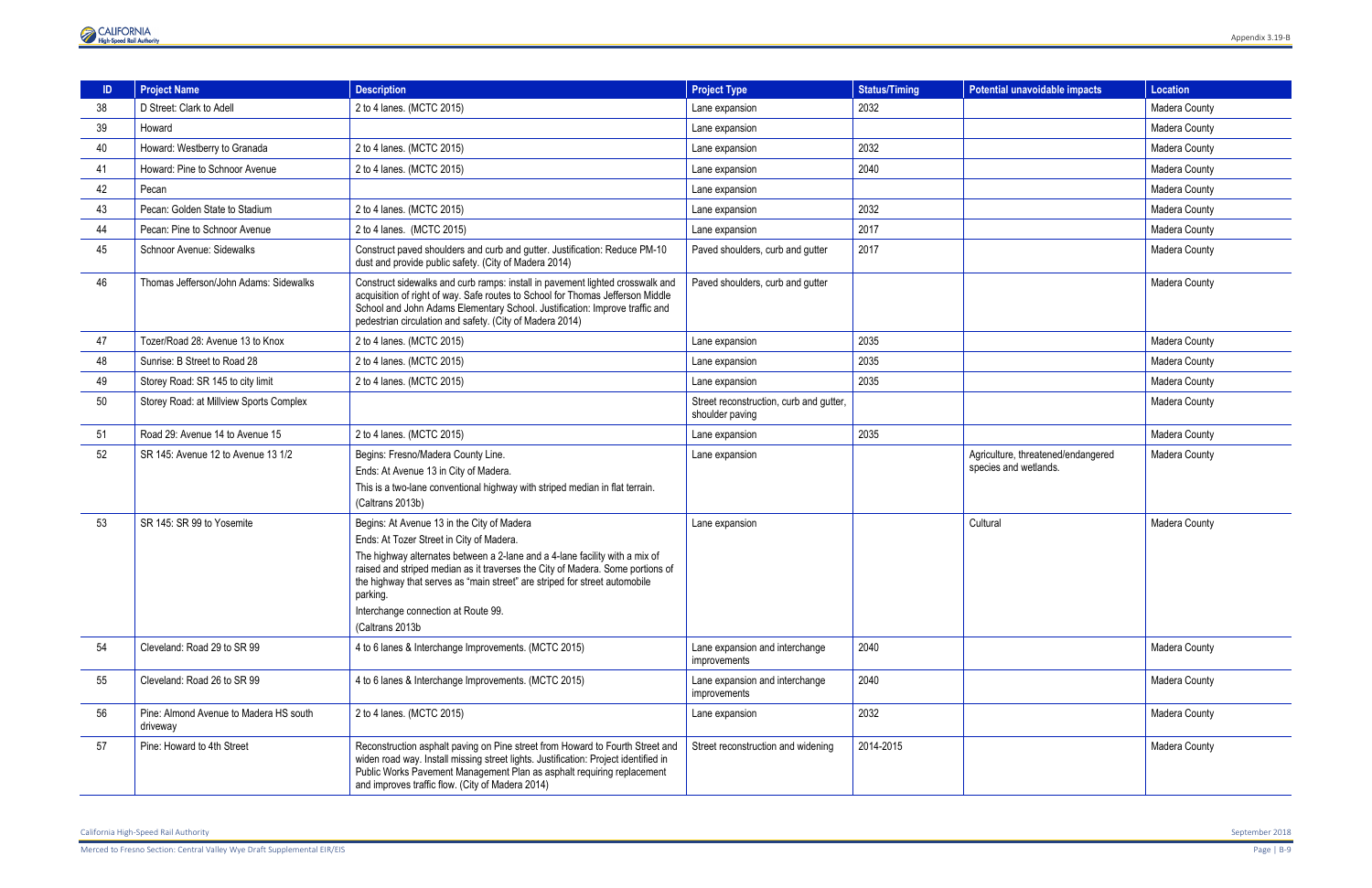| ID. | <b>Project Name</b>                                                    | <b>Description</b>                                                                                                                                                                                                                                                                      | <b>Project Type</b>                                                   | <b>Status/Timing</b> | <b>Potential unavoidable impacts</b> | <b>Location</b>      |
|-----|------------------------------------------------------------------------|-----------------------------------------------------------------------------------------------------------------------------------------------------------------------------------------------------------------------------------------------------------------------------------------|-----------------------------------------------------------------------|----------------------|--------------------------------------|----------------------|
| 58  | Pine-Pecan: Street Improvements                                        | Street widening along the west side of Pine and along the north side of Pecan.<br>Justification: Off-site improvements for the Transit-Public Works Facility. (City<br>of Madera 2014)                                                                                                  | Street reconstruction/widening                                        | 2014-2015            |                                      | Madera County        |
| 59  | Stadium: Pecan to Maple                                                | 2 to 4 lanes. (MCTC 2015)                                                                                                                                                                                                                                                               | Lane expansion                                                        | 2035                 |                                      | Madera County        |
| 60  | Madera Avenue (SR 145)                                                 |                                                                                                                                                                                                                                                                                         | Lane expansion                                                        |                      |                                      | Madera County        |
| 61  | 4th Street: SR 99 interchange                                          | Interchange Reconstruction. (Authority and FRA 2012b)                                                                                                                                                                                                                                   | Lane expansion                                                        | 2010                 |                                      | Madera County        |
| 62  | Raymond Road: Shoulder                                                 |                                                                                                                                                                                                                                                                                         | Shoulder, curb and gutter                                             |                      |                                      | Madera County        |
| 63  | Torres Way, and other locations                                        | Construct AC pavement along Torres Way and at various locations.<br>Justification: Mitigation measures to reduce PM-10. (City of Madera 2014)                                                                                                                                           | Street reconstruction/alley paving                                    | 2016-2017            |                                      | Madera County        |
| 64  | <b>ADA Walkability Sidewalks</b>                                       |                                                                                                                                                                                                                                                                                         | Street reconstruction, wheel chair<br>ramps and pedestrian facilities |                      |                                      | Madera County        |
| 65  | Granada and Howard: Traffic Signal                                     | Add traffic signal at Granada Drive and Howard Road. Justification: Emission<br>reduction for CMAQ project. Traffic safety. (City of Madera 2014)                                                                                                                                       | Traffic signal                                                        |                      |                                      | Madera County        |
| 66  | Howard/Westberry: Traffic Signal                                       | Install a traffic signal at the intersection of Westberry Blvd. and Howard Rd.<br>Justification: Emission reduction for CMAQ project and traffic safety. (City of<br>Madera 2014)                                                                                                       | Traffic signal                                                        |                      |                                      | Madera County        |
| 67  | Sherwood and Lake: Traffic Signal                                      | Adding traffic signals and replacing/retrofitting existing signals at<br>Sherwood/Lake Street Intersection. Justification: Improve traffic flow. (City of<br>Madera 2014)                                                                                                               | Traffic signal                                                        | 2015-2016            |                                      | Madera County        |
| 68  | Yosemite and Elm: Traffic Signal                                       | Install traffic signal at Yosemite and Elm.                                                                                                                                                                                                                                             | Traffic signal                                                        | 2014-2015            |                                      | Madera County        |
| 69  | <b>UPRR Crossing-Street Approach</b>                                   |                                                                                                                                                                                                                                                                                         | Paving                                                                |                      |                                      | Madera County        |
| 70  | Gateway and UPRR undercrossing                                         | This previously approved and designed project includes engineering,<br>environmental and construction for a trail undercrossing at Gateway Drive and<br>the Union Pacific Railroad trestle. (City of Madera 2014)                                                                       | Trail undercrossing, Parks                                            | 2014-2015            |                                      | Madera County        |
| 71  | Schnoor Avenue Bridge-North undercrossing                              |                                                                                                                                                                                                                                                                                         | Trail undercrossing                                                   |                      |                                      | Madera County        |
| 72  | 6th Street Bike Lanes: North to Lake Street                            | Construct Class 2 bike lane along 6th Street between N Street and Lake Street<br>with bike lanes on both sides of the street and retain parking. Install 'Bike<br>Route' signs at various locations. (City of Madera 2014)                                                              | Street reconstruction, Class II bike<br>lane                          | 2014-2015            |                                      | Madera County        |
| 73  | Fresno River to Cleveland Avenue: Granada<br>Drive to Schnoor Avenue   | Construct bike/ pedestrian path in MID alignment north of Fresno River to<br>Cleveland Avenue between Granada Dr. and Schnoor Ave. Justification:<br>Provide multi-modal pathway connecting Fresno River and commercial areas to<br>the northwest area of Madera. (City of Madera 2014) | Bike/pedestrian path, Street<br>construction                          | 2016                 |                                      | <b>Madera County</b> |
| 74  | Fresno River Trail to Schnoor Avenue:<br>Bike/pedestrian trail         |                                                                                                                                                                                                                                                                                         | Bike/pedestrian path                                                  |                      |                                      | Madera County        |
| 75  | Fresno River Trail from Granada Drive to MID<br>alignment              |                                                                                                                                                                                                                                                                                         | Bike/pedestrian path                                                  |                      |                                      | Madera County        |
| 76  | Laurel Bike Path-Sunset to Fresno River Trail                          | Phase 2 of this project will construct an asphalt concrete path with concrete<br>landing and install irrigation facilities and trees along an existing MID easement<br>corridor (Laurel Street) that connects to the Fresno River Trail.                                                | Bike path, Parks                                                      |                      |                                      | Madera County        |
| 77  | Airport: various pavement improvements - Apron,<br>Tee Hangar, Taxiway |                                                                                                                                                                                                                                                                                         | Pavement, taxiway, and infrastructure                                 |                      |                                      | Madera County        |

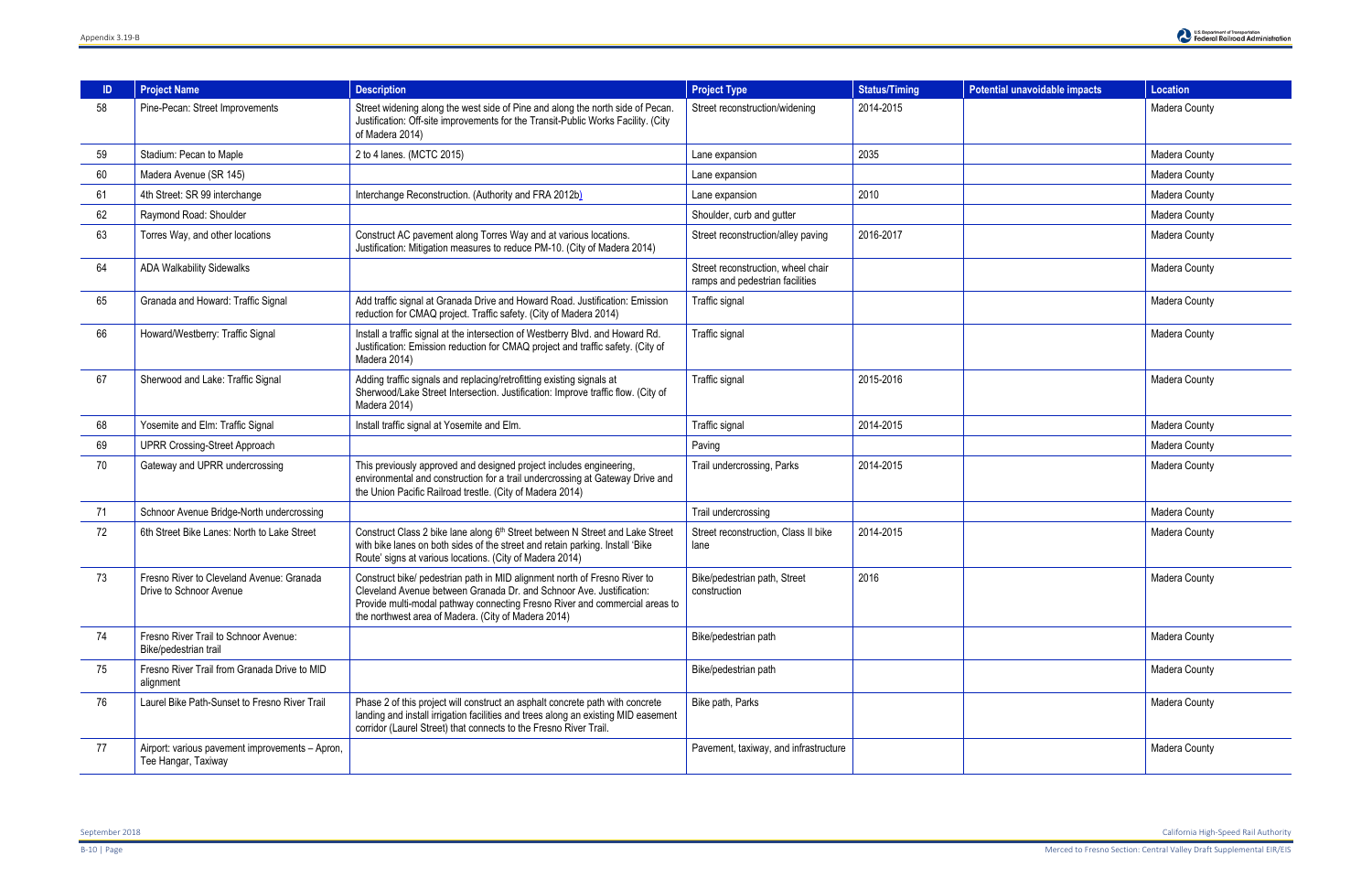

|    | <b>Project Name</b>                                  | <b>Description</b>                                                                                                                     | <b>Project Type</b>         | <b>Status/Timing</b>                                                                 | Potential unavoidable impacts      | Location                                    |
|----|------------------------------------------------------|----------------------------------------------------------------------------------------------------------------------------------------|-----------------------------|--------------------------------------------------------------------------------------|------------------------------------|---------------------------------------------|
| 78 | <b>Fairmead Median Barriers</b>                      |                                                                                                                                        | Median barrier construction |                                                                                      |                                    | <b>Community of Fairmead</b>                |
| 79 | Fresno, Kings, Madera Bridges Seismic<br>Restoration | In Fresno, Kings and Madera Counties at structure #'s 42-0134, 42-0215F, 45-<br>0007, 45-0064, and 41-59E; Bridge Seismic restoration. | Seismic restoration         | Milestones that are<br>tracked by HQ in the<br>Delivery Plan for the<br>current 2016 | Agriculture & Biological Resources | Central Region District 06<br>Madera County |

SR = State Route

OC = overcrossing

ADA = Americans with Disabilities Act UPRR = Union Pacific Railroad

MID = Modesto Irrigation District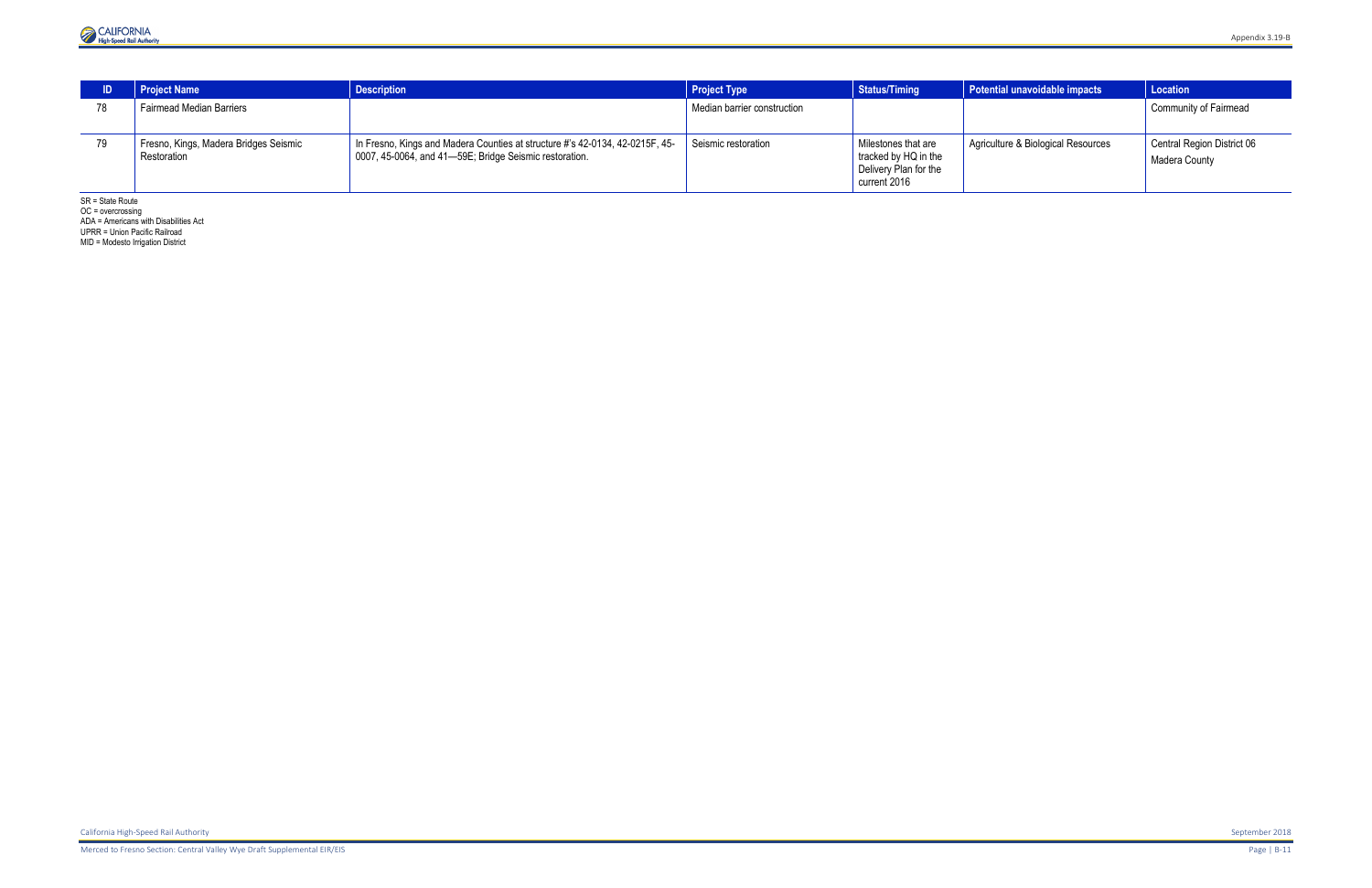## **Table 4 Stanislaus County Transportation Projects List**

| <b>Project Name</b>                                                                       | <b>Description</b>                                                                                                                                                                                                                                                        | <b>Project Type</b>        | <b>Status/Timing</b> | Potential unavoidable impacts*                                                                                                 | Location                 |
|-------------------------------------------------------------------------------------------|---------------------------------------------------------------------------------------------------------------------------------------------------------------------------------------------------------------------------------------------------------------------------|----------------------------|----------------------|--------------------------------------------------------------------------------------------------------------------------------|--------------------------|
| Stanislaus County 2014 Regional Transportation<br>Plan & Sustainable Communities Strategy | County-wide planning document which provides the framework for<br>transportation infrastructure investments in the county through 2040. Provides a<br>plan to comply with SB375 to reduce GHG. (MCTC 2014). Projects identified in<br>the 2031 to 2033 timeframe include: | <b>Transportation Plan</b> | Adopted 07/2014      | Air Quality, Biological Resources,<br>Energy, GHG (Short-term emissions),<br>and Hydrology and Water Quality (water<br>demand) | <b>Stanislaus County</b> |
|                                                                                           | Install Ramp Metering Improvements including Intelligent<br>Transportation Systems (ITS) on SR 99 from Mitchell Road to the<br>Merced County Line                                                                                                                         |                            |                      |                                                                                                                                |                          |
|                                                                                           | Complete Street Improvements associated with Roselle<br>Avenue/Patterson Road to Claribel Road, Riverbank CA                                                                                                                                                              |                            |                      |                                                                                                                                |                          |
|                                                                                           | Various other unidentified projects<br>* Outside a considered the following considerable of March 11, 0004 to 0000 the following the Otel 7. In Casel Lands (Oscal David March 2011, March 2011, Miller 000 IN Teachers and could condition                               |                            |                      |                                                                                                                                |                          |

\* Only disclosed unavoidable effects for which construction activities in the 2031 to 2033 timeframe associated with the Site 7 - Le Grand Junction/Sandy Mush Road, Warnerville - Wilson 230 kV Transmission Line could contr 1[. StanCOG](http://www.stancog.org/pdf/rtp/final-2014-rtpscs-peir.pdf) 2014

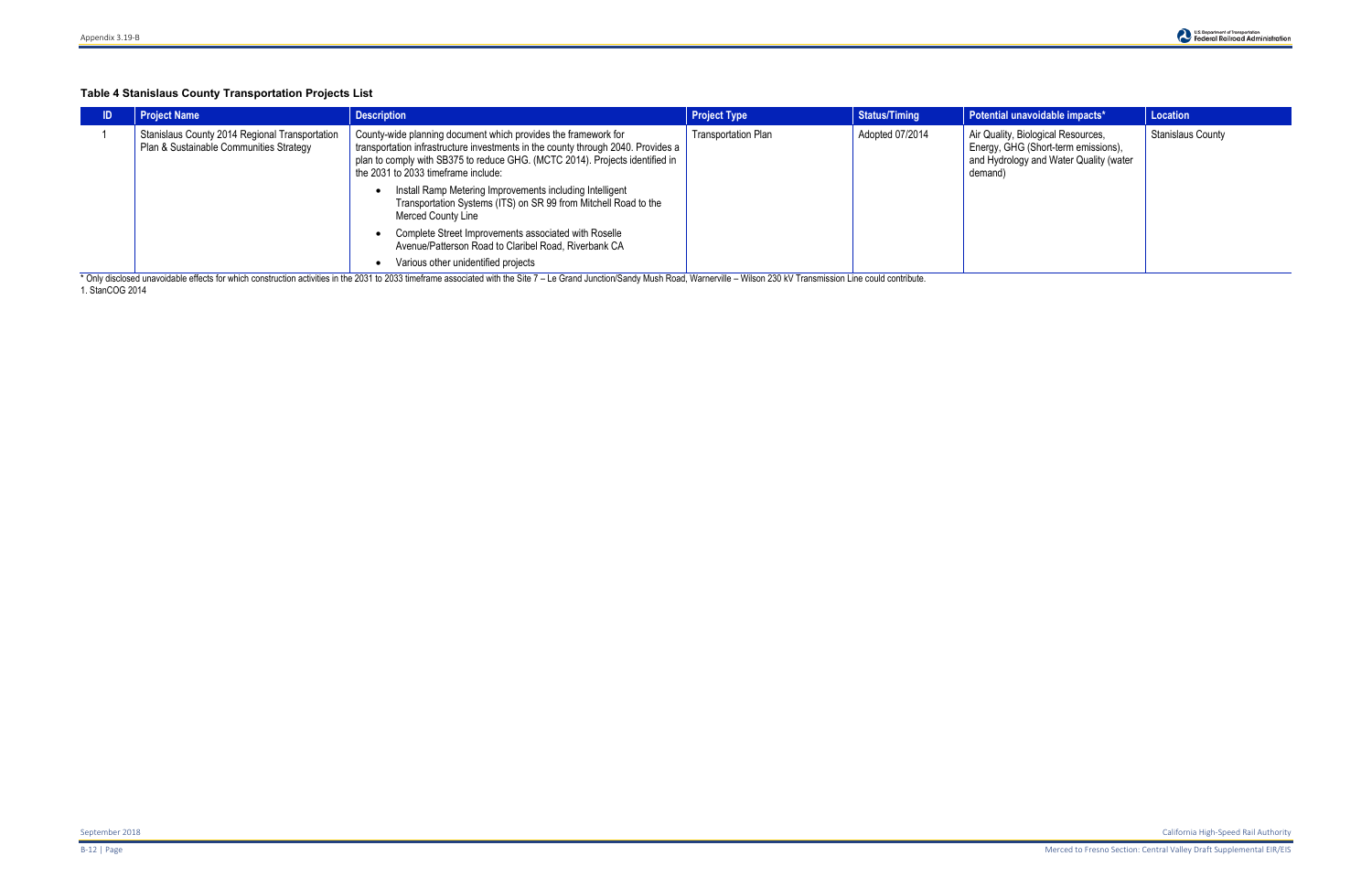# **Table 5 Fresno County Transportation Projects List**

|                                                                                                                                                                                                                                | <b>Project Name</b>                                                                   | <b>Description</b>                                                                                                                                                                                                                                                                                                                                                                                                                              | <b>Project Type</b>        | <b>Status/Timing</b> | Potential unavoidable impacts*                                                              | <b>Location</b> |  |
|--------------------------------------------------------------------------------------------------------------------------------------------------------------------------------------------------------------------------------|---------------------------------------------------------------------------------------|-------------------------------------------------------------------------------------------------------------------------------------------------------------------------------------------------------------------------------------------------------------------------------------------------------------------------------------------------------------------------------------------------------------------------------------------------|----------------------------|----------------------|---------------------------------------------------------------------------------------------|-----------------|--|
|                                                                                                                                                                                                                                | Fresno County 2014 Regional Transportation<br>Plan & Sustainable Communities Strategy | County-wide planning document which provides the framework for<br>transportation infrastructure investments in the county through 2040. Provides a<br>plan to comply with SB375 to reduce GHG. (MCTC 2014). Projects identified on<br>Figure 2-8, Capacity Increasing Projects (2026 – 2040) include:<br>Unnamed projects generally located within urban areas along the SR<br>99 corridor and within the cities of Fresno, Clovis and Reedley. | <b>Transportation Plan</b> | Adopted 07/2014      | Air Quality, Energy, Hydrology and Water   Fresno County<br>Quality (groundwater depletion) |                 |  |
| * Only disclosed unavoidable effects for which construction activities in the 2031 to 2033 timeframe associated with a portion of the Site 6 - El Nido, Los - Banos - Oro Loma - Canal 70 kV Power Line and the entirety of th |                                                                                       |                                                                                                                                                                                                                                                                                                                                                                                                                                                 |                            |                      |                                                                                             |                 |  |

1[. Fresno](http://www.fresnocog.org/sites/default/files/publications/RTP/Final_RTP/Fresno_COG_2014_RTP_Draft_PEIR.pdf) Council of Governments 2014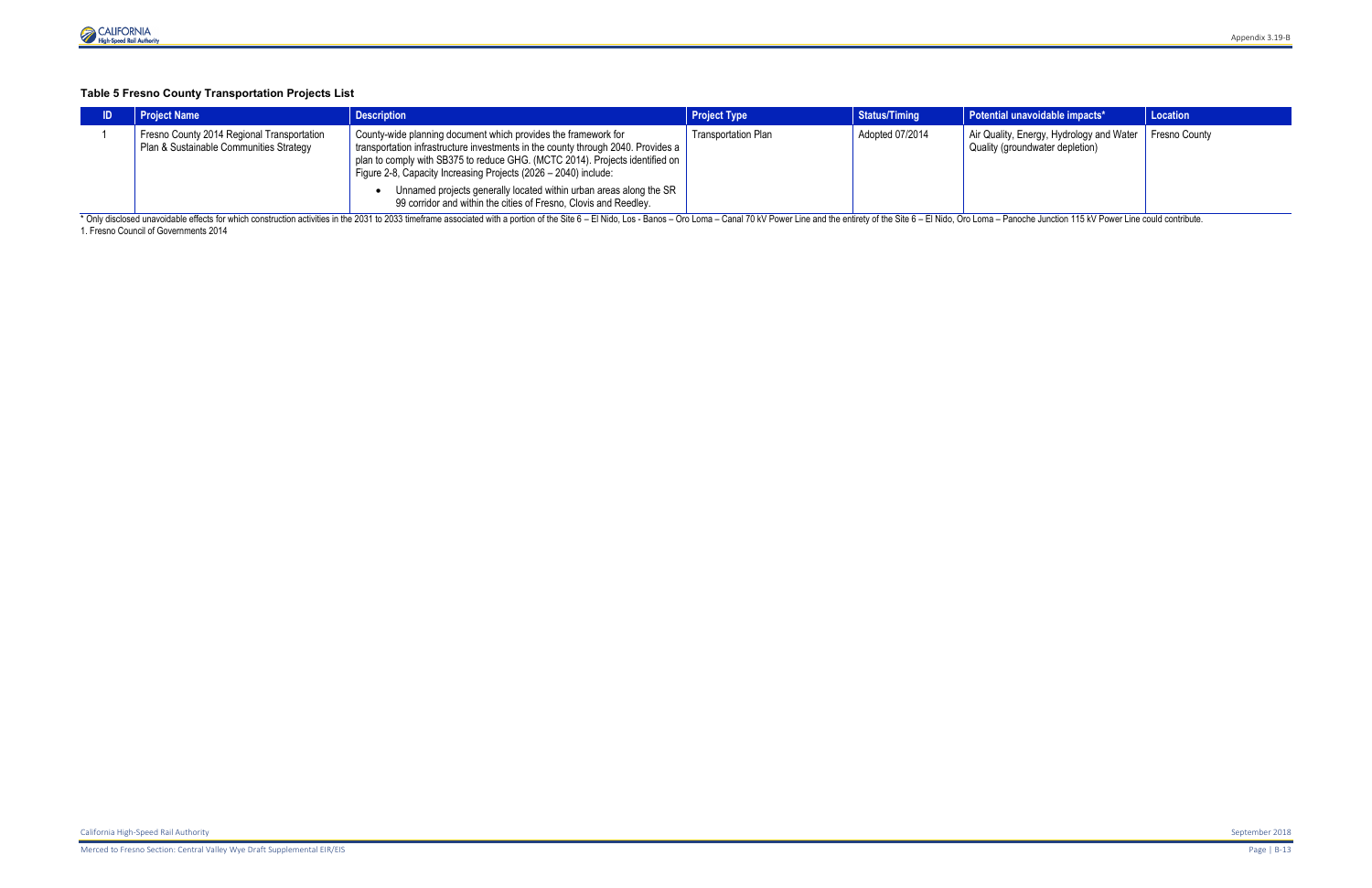# **Table 6 City of Chowchilla Transportation Projects List**

| <b>Project Name</b>                                                    | <b>Description</b>                                                | <b>Project Type</b>            | <b>Status/Timing</b> | Potential unavoidable impacts | <b>Location</b>    |
|------------------------------------------------------------------------|-------------------------------------------------------------------|--------------------------------|----------------------|-------------------------------|--------------------|
| SR 233: Robertson                                                      | Restripe 2 to 4 lanes. (Authority and FRA 2012b)                  | Lane restripe                  | 2013                 |                               | City of Chowchilla |
| SR 99 - SR 233 Interchange                                             | Interchange reconstruction project.                               | Reconstruct interchange        |                      |                               | City of Chowchilla |
| Road 16 1/2 Improvement Fund                                           | Road improvement project.                                         | Road Improvement               |                      |                               | City of Chowchilla |
| SR 99: Road 17 Interchange                                             | Interchange reconstruction project.                               | Reconstruct Interchange        |                      |                               | City of Chowchilla |
| Fig Tree: SR 99 OC                                                     | 2 Lane Overcrossing to Chowchilla Blvd. (Authority and FRA 2012b) | Overcrossing construction      | 2013                 |                               | City of Chowchilla |
| SR 99: Avenue 26 Interchange                                           |                                                                   | Reconstruct interchange        |                      |                               | City of Chowchilla |
| Avenue 26: SR 99 to Coronado                                           | Widen to 4 lanes. (Authority and FRA 2012b)                       | Lane expansion                 | 2030                 |                               | City of Chowchilla |
| Washington Road and Robertson Boulevard<br><b>Intersection Project</b> | Road realignment and expansion project.                           | Road realignment and expansion |                      |                               | City of Chowchilla |

SR = State Route

OC = overcrossing

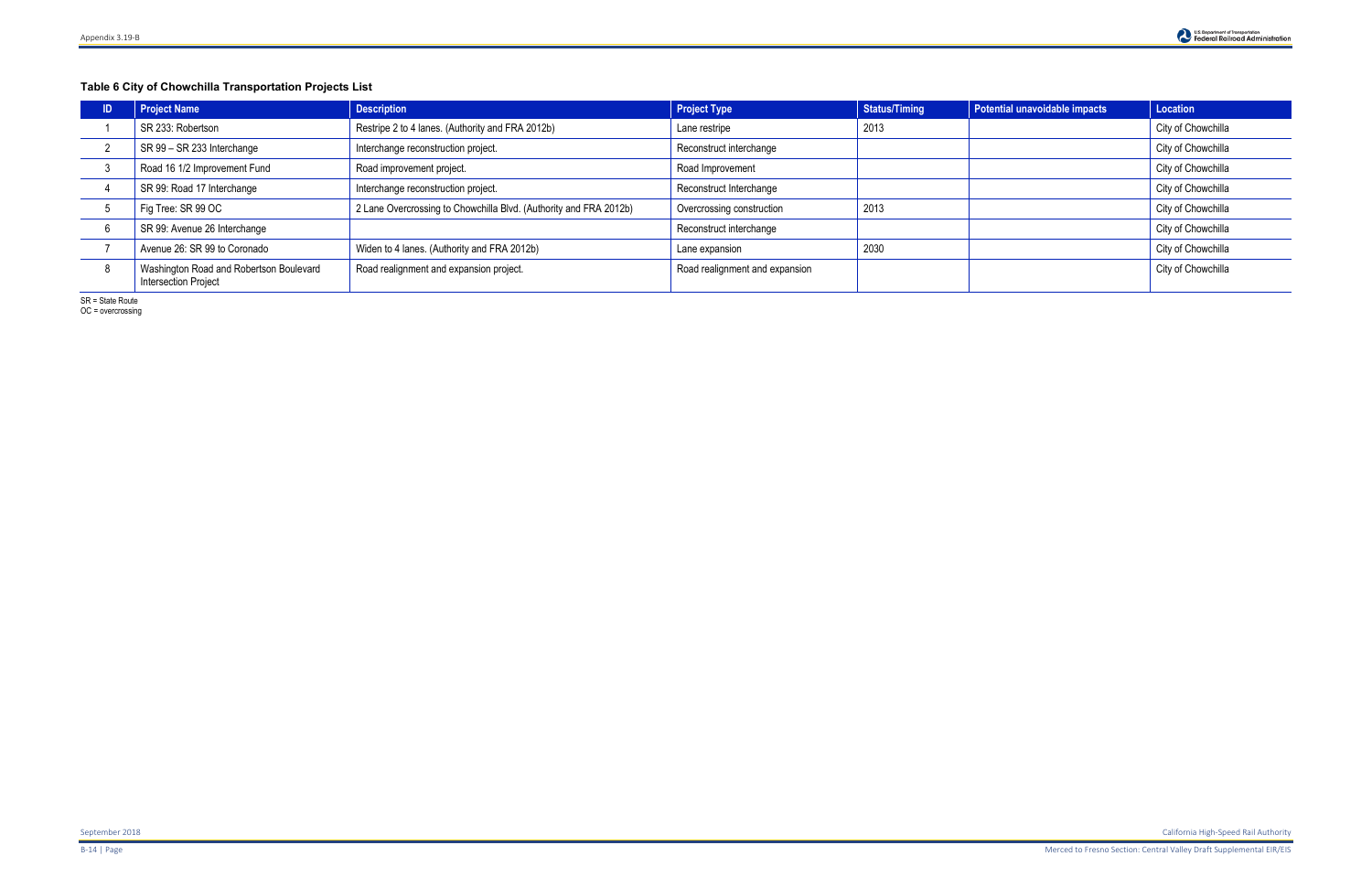

## **Table 7 City of Merced Transportation Projects List**

| <b>Project Name</b>                         | <b>Description</b>                                              | <b>Project Type</b>         | Status/Timing | Potential unavoidable impacts                                                          | Location       |
|---------------------------------------------|-----------------------------------------------------------------|-----------------------------|---------------|----------------------------------------------------------------------------------------|----------------|
| Upgrade M Street Arterial/Extend Transitway | Upgrade Arterial/Extend Transitway from Yosemite to Old Lake    | Extend/Upgrade Arterial     | 2021 or later | Agricultural Farmland, Air Quality, Noise<br>(traffic), Transportation (capacity), GHG | City of Merced |
| Upgrade Arterial G Street                   | Upgrade Arterial G St. from Yosemite to north end of SUDP/SOI   | Upgrade Arterial            | 2021 or later | Agricultural Farmland, Air Quality, Noise<br>(traffic), Transportation (capacity), GHG | City of Merced |
| <b>Extend Campus Parkway</b>                | Campus Parkway from Mission to Yosemite Avenue                  | <b>Extend Expressway</b>    | 2021 or later | Agricultural Farmland, Air Quality, Noise<br>(traffic), Transportation (capacity), GHG | City of Merced |
| Extend Old Lake                             | Old Lake from SR 59 to Gardner/Golf                             | Extend/Upgrade Arterial     | 2021 or later | Agricultural Farmland, Air Quality, Noise<br>(traffic), Transportation (capacity), GHG | City of Merced |
| Upgrade/Extend Bellevue                     | Bellevue from Campus Parkway to Atwater/ Merced Expressway      | Upgrade Arterial/Expressway | 2021 or later | Agricultural Farmland, Air Quality, Noise<br>(traffic), Transportation (capacity), GHG | City of Merced |
| Extend arterial Cardella                    | Extend arterial Cardella from Hwy 59 to Campus Parkway          | <b>Extend Arterial</b>      | 2021 or later | Agricultural Farmland, Air Quality, Noise<br>(traffic), Transportation (capacity), GHG | City of Merced |
| Upgrade Yosemite                            | Upgrade arterial Yosemite from Hwy 59 to Campus Parkway         | Upgrade Arterial            | 2021 or later | Agricultural Farmland, Air Quality, Noise<br>(traffic), Transportation (capacity), GHG | City of Merced |
| Extend/Upgrade Childs                       | Upgrade/Extend Arterial Childs from SR 59 to Tower Rd           | Upgrade/Extend Arterial     | 2021 or later | Agricultural Farmland, Air Quality, Noise<br>(traffic), Transportation (capacity), GHG | City of Merced |
| Upgrade Dickenson Ferry/Mission             | Upgrade Arterial Dickenson Ferry/Mission from Thornton to Tower | Upgrade Arterial            | 2021 or later | Agricultural Farmland, Air Quality, Noise<br>(traffic), Transportation (capacity), GHG | City of Merced |

SR = State Route

Reference: City of Merced. 2011.

Note, the Madera County Draft Program Environmental Impact Report for the 2014 Regional Transportation Plan and Sustainable Communities Strategy (MCTC 2014) did not identify any projects within the City of Merced for which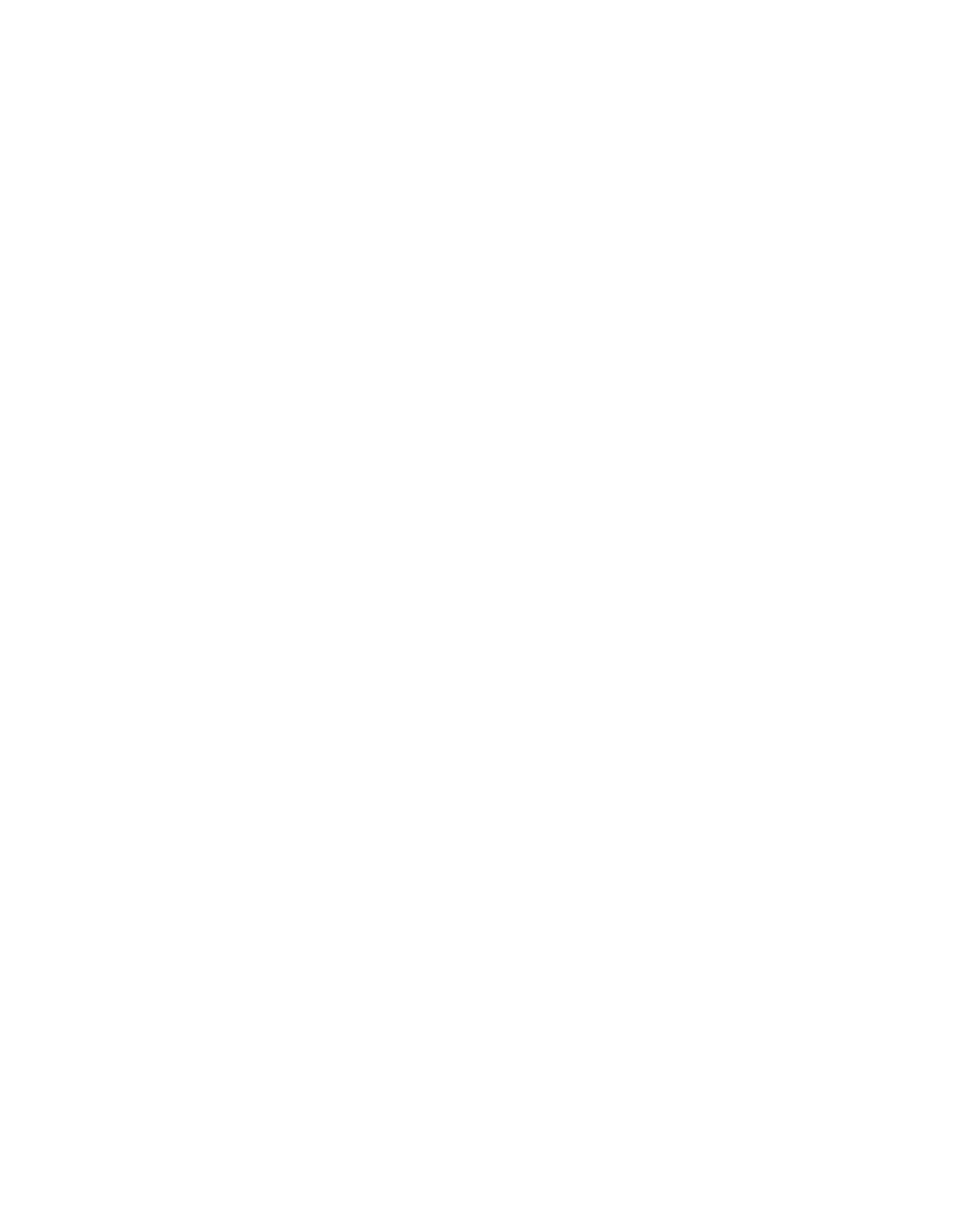

## **REFERENCES**

California Department of Transportation (Caltrans), 2008. *State Route 99 Corridor System Management Plan Merced County and Portions of Madera & Stanislaus Counties for the Arboleda and Plainsburg Freeway Projects*.

[http://www.dot.ca.gov/dist10/divisions/Planning/advancedplanning/docs/FinalSR-](http://www.dot.ca.gov/dist10/divisions/Planning/advancedplanning/docs/FinalSR-99MercedWEB11708.pdf)[99MercedWEB11708.pdf](http://www.dot.ca.gov/dist10/divisions/Planning/advancedplanning/docs/FinalSR-99MercedWEB11708.pdf)

- California Department of Transportation (Caltrans). 2013a. *Draft Environmental Document for the State Route 99/Livingston Median Widening Project in Merced County*. [http://www.dot.ca.gov/dist10/environmental/projects/LivingstonWidening/docs/LivingstonWidening](http://www.dot.ca.gov/dist10/environmental/projects/LivingstonWidening/docs/LivingstonWideningDraftED.pdf) [DraftED.pdf](http://www.dot.ca.gov/dist10/environmental/projects/LivingstonWidening/docs/LivingstonWideningDraftED.pdf)
- California Department of Transportation. 2013b. Transportation Concept Report. State Route 145, District 06. October. [http://www.dot.ca.gov/d6/planning/tcrs/sr145tcr/sr145final\\_v2.pdf](http://www.dot.ca.gov/d6/planning/tcrs/sr145tcr/sr145final_v2.pdf)
- California Department of Transportation (Caltrans). 2014. News Release. Full Highway Closure. Interstate 5 from State Route 152 to State Route 33 in Merced County. November 10. [http://www.dot.ca.gov/dist10/pages/pressreleases/2014/Nov/14-11-](http://www.dot.ca.gov/dist10/pages/pressreleases/2014/Nov/14-11-23MER5FullHighwayClosureBridgeWork.pdf) [23MER5FullHighwayClosureBridgeWork.pdf](http://www.dot.ca.gov/dist10/pages/pressreleases/2014/Nov/14-11-23MER5FullHighwayClosureBridgeWork.pdf)
- California Energy Commission (CEC). 2016. Tracking Progress. Transmission Expansion Projects for Renewables. Available: [http://www.energy.ca.gov/renewables/tracking\\_progress/documents/transmission\\_expansion\\_pro](http://www.energy.ca.gov/renewables/tracking_progress/documents/transmission_expansion_projects.pdf) [jects.pdf.](http://www.energy.ca.gov/renewables/tracking_progress/documents/transmission_expansion_projects.pdf) Accessed: January 5, 2017.
- California High-Speed Rail Authority and Federal Railroad Administration (Authority and FRA). 2012a. *California High-Speed Train Project EIR/EIS, Merced to Fresno Section Appendix 3.19-A, Planned and Potential Transportation Projects*. Available: http://www.hsr.ca.gov/docs/programs/merced-fresno-eir/drft\_EIR\_MerFres\_Vol2\_3\_19a.pdf
- California High-Speed Rail Authority and Federal Railroad Administration (Authority and FRA). 2012b. *California High-Speed Train Project EIR/EIS, Merced to Fresno Section Appendix 3.19-B, Planned and Potential Transportation Projects*. Available: [www.hsr.ca.gov/docs/programs/merced-fresno-eir/drft\\_EIR\\_MerFres\\_Vol2\\_3\\_19b.pdf.](http://www.hsr.ca.gov/docs/programs/merced-fresno-eir/drft_EIR_MerFres_Vol2_3_19b.pdf) Accessed: June 25, 2018.
- CEQANET 2016a. Long-Term North to South Water Transfer Program. Project Description. SCH# 2011011010.<http://www.ceqanet.ca.gov/DocDescription.asp?DocPK=648698>
- CEQANET 2016b. 25-Year Water Transfer Program for the San Joaquin River Exchange Contractors Water Authority (2014–2038). Notice of Preparation. SCH# 2011061057. <http://www.ceqanet.ca.gov/DocDescription.asp?DocPK=652020>
- CEQAnet. 2016c. Southeast Madera Development Project. Notice of Determination. <http://www.ceqanet.ca.gov/ProjDocList.asp?ProjectPK=579657>
- CEQAnet. 2016d. North Fork Village Specific Plan. <http://www.ceqanet.ca.gov/ProjDocList.asp?ProjectPK=569310>
- CEQAnet. 2016e. Fresno River Trail System Undercrossings at Schnoor Avenue Bridge. Notice of Determination. January 13.<http://www.ceqanet.ca.gov/ProjDocList.asp?ProjectPK=609586>
- CEQAnet. 2016f. Gateway Village Area Plan. Final Environmental Impact Report. SCH# 2005091071. <http://www.ceqanet.ca.gov/DocDescription.asp?DocPK=608108>
- CEQAnet. 2016g. Gunner Ranch West Specific Plan. Notice of Determination. SCH# 2008051084. <http://www.ceqanet.ca.gov/NODdescription.asp?DocPK=683201>
- CEQAnet. 2016h. Raymond Area Plan. Mitigated Negative Declaration. September 22. <http://www.ceqanet.ca.gov/ProjDocList.asp?ProjectPK=593073>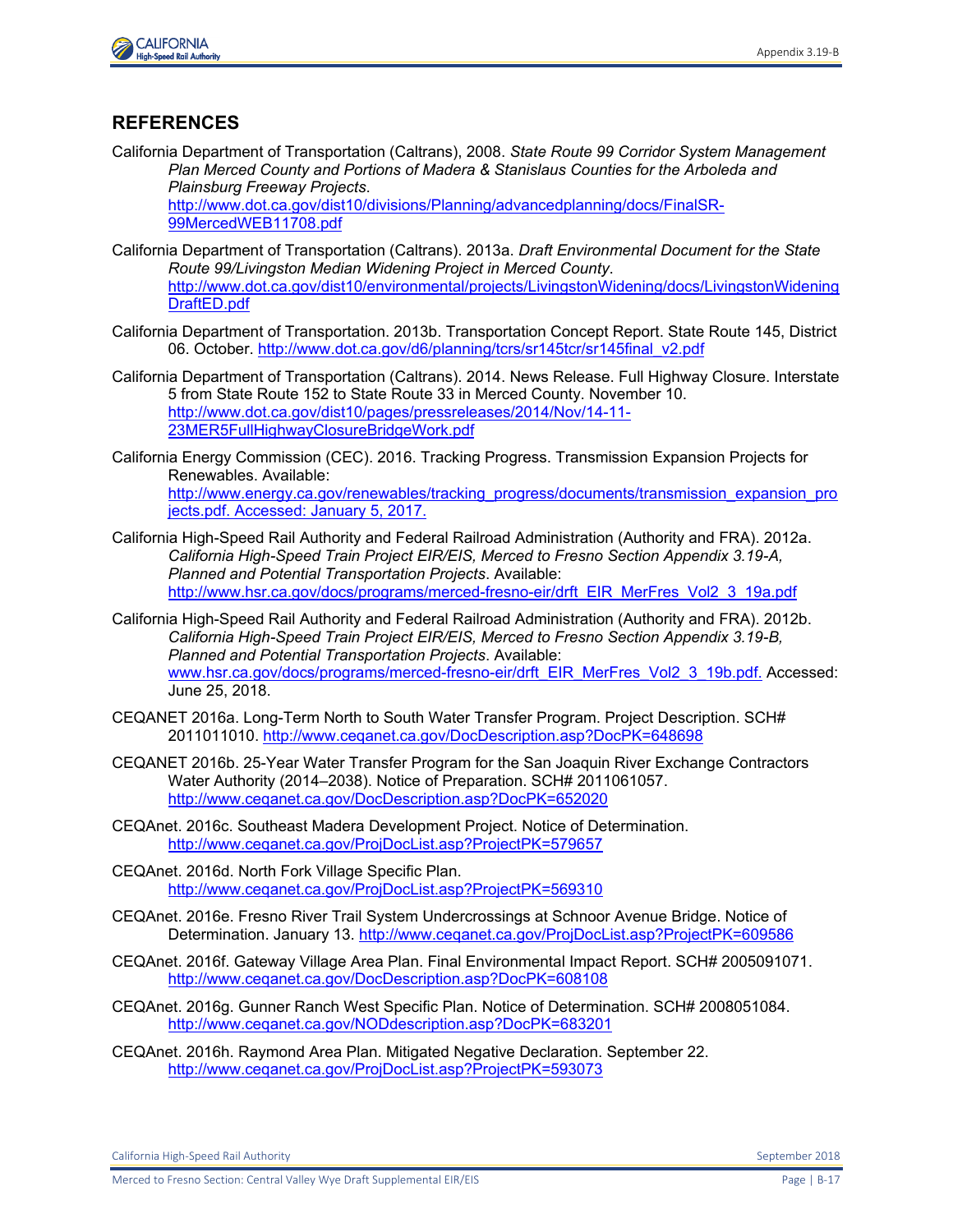- CEQAnet. 2016i. Tesoro Viejo Specific Plan (and Development Pursuant Thereto). Notice of Determination. July 27, 2016.<http://www.ceqanet.ca.gov/ProjDocList.asp?ProjectPK=577422>
- CEQAnet. 2016j. Ventana Specific Plan. Notice of Determination. SCH# 2005091149. <http://www.ceqanet.ca.gov/NODdescription.asp?DocPK=606763>
- CEQAnet. 2016k. 2040 General plan and the Rancho Calera Specific Plan (formerly Greenhills Lakes Specific Plan). Notice of Determination. May 5, 2011. SCH# 2009022007. [http://www.ceqanet.ca.gov/NODdescription.asp?DocPK=651575.](http://www.ceqanet.ca.gov/NODdescription.asp?DocPK=651575)
- CEQAnet. 2016l. River West-Madera Master Plan. <http://www.ceqanet.ca.gov/ProjDocList.asp?ProjectPK=617319>
- CEQAnet. 2016m. PG&E Manufactured Gas Plant SQ-VO Merced. <http://www.ceqanet.ca.gov/ProjDocList.asp?ProjectPK=630153>
- City of Chowchilla. 2011. 2040 City of Chowchilla General Plan Housing Element 2009–2014. <http://www.ci.chowchilla.ca.us/154/Chowchilla-2040-General-Plan>
- City of Los Banos 2013. Agenda Staff Report Overland Courts Senior Living Apartment Community. June 5.<http://www.losbanos.org/wp-content/uploads/2013/06/ccpck20130605.pdf>
- City of Madera. 2013. Foxglove Shopping Center Project. Notice of Determination. <http://www.ceqanet.ca.gov/NODdescription.asp?DocPK=669039>
- City of Madera. 2014. Draft Capital Improvement Plan (CIP) Fiscal Year 2014-15 to 2018-19. [https://web.archive.org/web/20160515023727/http://www.cityofmadera.org/c/document\\_library/ge](https://web.archive.org/web/20160515023727/http:/www.cityofmadera.org/c/document_library/get_file?uuid=312021af-f9fc-4233-a48b-60309a034975&groupId=10128&) [t\\_file?uuid=312021af-f9fc-4233-a48b-60309a034975&groupId=10128&](https://web.archive.org/web/20160515023727/http:/www.cityofmadera.org/c/document_library/get_file?uuid=312021af-f9fc-4233-a48b-60309a034975&groupId=10128&)
- City of Madera Planning Commission. 2018. Staff Report: Madera Town Center Development Agreement Annual Review and Environmental Determination. February 13, 2018. [https://www.cityofmadera.ca.gov/wp-content/uploads/2018/02/02-13-18-PC-Agenda-w-](https://www.cityofmadera.ca.gov/wp-content/uploads/2018/02/02-13-18-PC-Agenda-w-Reports.pdf)[Reports.pdf.](https://www.cityofmadera.ca.gov/wp-content/uploads/2018/02/02-13-18-PC-Agenda-w-Reports.pdf)
- City of Merced. 2011. *Merced Vision 2030 General Plan Final EIR*. Adopted July 20, 2011. Prepared by Quad Knopf, Inc.<https://www.cityofmerced.org/civicax/filebank/blobdload.aspx?BlobID=10348>
- Fresno County Council of Governments. 2014. Regional Transportation Plan and Sustainable Communities Strategy, Draft Program Environmental Impact Report. March 21, 2014. [www.fresnocog.org/sites/default/files/publications/RTP/Final\\_RTP/Fresno\\_COG\\_2014\\_RTP\\_Draf](http://www.fresnocog.org/sites/default/files/publications/RTP/Final_RTP/Fresno_COG_2014_RTP_Draft_PEIR.pdf) [t\\_PEIR.pdf](http://www.fresnocog.org/sites/default/files/publications/RTP/Final_RTP/Fresno_COG_2014_RTP_Draft_PEIR.pdf) (accessed December 20, 2016).
- Madera County 2012. Fairmead Colony Area Plan. Madera County Planning Department.
- Madera County Transportation Commission (MCTC). 2014. Madera County Draft Program Environmental Impact Report for the 2014 Regional Transportation Plan and Sustainable Communities Strategy. May 1. Prepared by VRPA Technologies, Inc. SCH# 2012111025.
- Madera County Transportation Commission (MCTC). 2015. Meeting Notice, January 21, 2015. Agenda. [www.maderactc.org/wp-content/uploads/2014/10/January-2015-MCTC-Board-Agenda.pdf](http://www.maderactc.org/wp-content/uploads/2014/10/January-2015-MCTC-Board-Agenda.pdf)
- Madera County. 2007. Sierra Meadows Estates Subdivision (S2001-03) Environmental Impact Report. Prepared by RBF Consulting. Final. December. <https://www.maderacounty.com/Home/ShowDocument?id=2766>
- Madera County. 2009 CUP #2009-004 Fairmead Landfill Expansion. <http://www.ceqanet.ca.gov/ProjDocList.asp?ProjectPK=603443>

Madera County. 2010 [2012]. South Fork Sewer System Facilities Plan. June 16, 2010. Revised November 27, 2012. Prepared by Blair, Church & Flynn. Clovis, California. [http://wdl.water.ca.gov/irwm/grants/docs/Archives/Prop84/Submitted\\_Applications/P84\\_Round2\\_I](http://wdl.water.ca.gov/irwm/grants/docs/Archives/Prop84/Submitted_Applications/P84_Round2_Implementation/Provost%20&%20Pritchard%20Consulting%20Group%20(201312340016)/Attachment%203.%20(cont)%20-%20Att3_IG2_WorkPlan_2of2.pdf) [mplementation/Provost%20&%20Pritchard%20Consulting%20Group%20\(201312340016\)/Attach](http://wdl.water.ca.gov/irwm/grants/docs/Archives/Prop84/Submitted_Applications/P84_Round2_Implementation/Provost%20&%20Pritchard%20Consulting%20Group%20(201312340016)/Attachment%203.%20(cont)%20-%20Att3_IG2_WorkPlan_2of2.pdf) [ment%203.%20\(cont\)%20-%20Att3\\_IG2\\_WorkPlan\\_2of2.pdf](http://wdl.water.ca.gov/irwm/grants/docs/Archives/Prop84/Submitted_Applications/P84_Round2_Implementation/Provost%20&%20Pritchard%20Consulting%20Group%20(201312340016)/Attachment%203.%20(cont)%20-%20Att3_IG2_WorkPlan_2of2.pdf)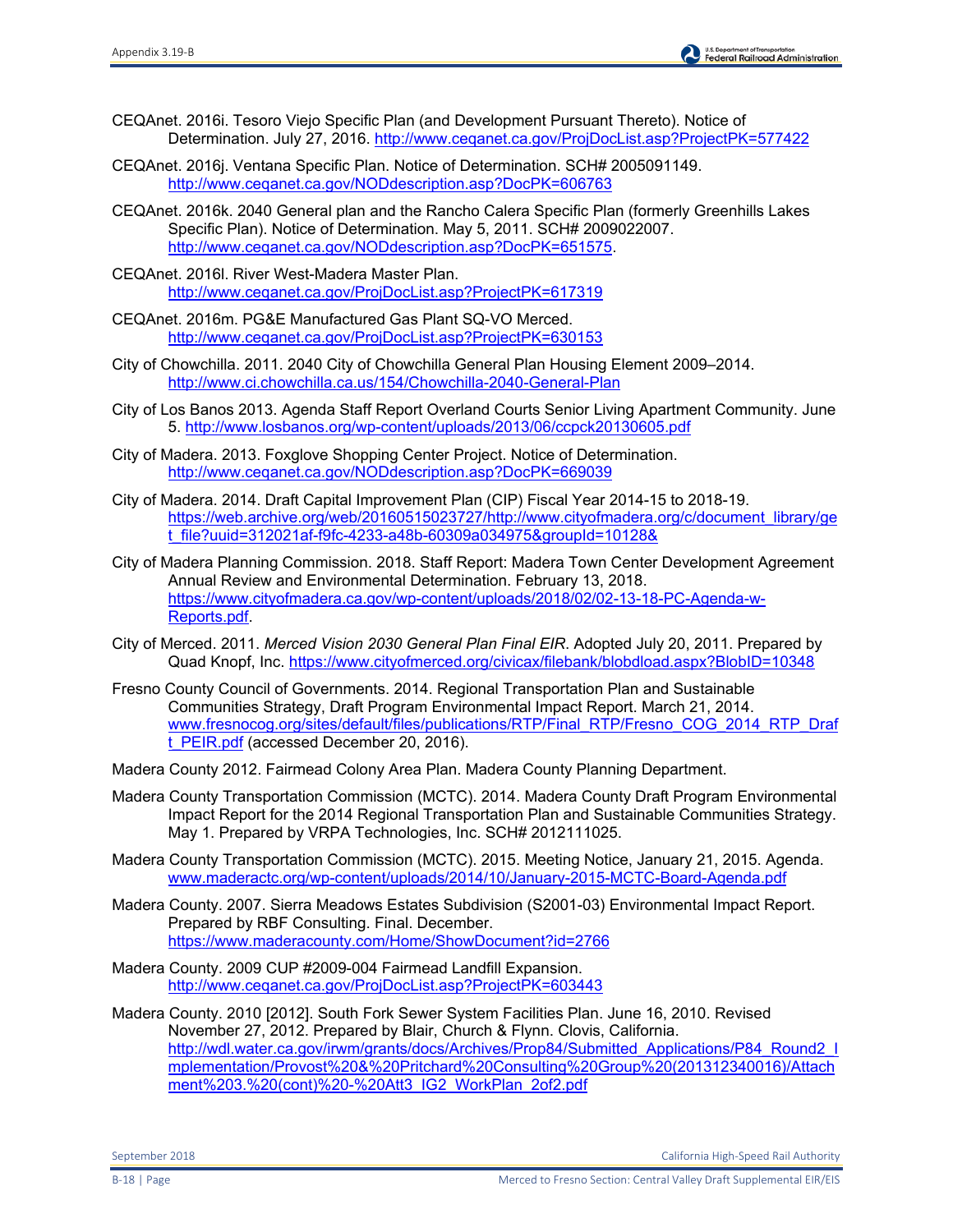

- Madera County. 2011. Notice Extending Comment Period and Second Scoping Meeting for the Liberty Groves Project Program Environmental Impact Report (EIR) Notice of Preparation (NOP). July 11. Madera County Planning Department. <https://www.maderacounty.com/Home/ShowDocument?id=2804>
- Madera County. 2015a. CUP #2012-010 A one-year time extension for a Conditional Use Permit for a 90 megawatt solar facility. CEQA #2012-013 Mitigated Negative Declaration. <https://www.maderacounty.com/Home/ShowDocument?id=3326>
- Madera County. 2015b. Partially Recirculated Draft Environmental Impact Report. Tra Vigne Subdivision. County of Madera, California. Prepared by First Carbon Solutions. Fresno, California. SCH# 2008081130.<https://www.maderacounty.com/Home/ShowDocument?id=2840>
- Madera County. 2015c. Madera County 2016–2024 Housing Element Update. Adopted November 3, 2015. [http://www.hcd.ca.gov/community-development/housing](http://www.hcd.ca.gov/community-development/housing-element/docs/madera_county_5th_adopted111015.pdf)[element/docs/madera\\_county\\_5th\\_adopted111015.pdf](http://www.hcd.ca.gov/community-development/housing-element/docs/madera_county_5th_adopted111015.pdf)
- Madera County. 2016. Notice of Public Hearing. Tuesday, July 19, 2016. Public Hearing. Calmat Co., DBA Vulcan Materials Company – Certification of a Final Environmental Impact Report (FEIR SCH#20100710360) – Conditional Use Permits (CUP #2009-017, CUP 2009-020), Variance (VA #2016-003) for the Austin Quarry Project. <https://www.maderacounty.com/Home/ShowDocument?id=2492>
- Merced County. 2006. Redevelopment Plan for the Castle Airport Aviation and Development Center Redevelopment Project.

[http://web2.co.merced.ca.us/pdfs/env\\_docs/castle/RDA%20Plan%20Mar%2030-%202006.PDF](http://web2.co.merced.ca.us/pdfs/env_docs/castle/RDA%20Plan%20Mar%2030-%202006.PDF) 

- Merced County. 2007. Draft Environmental Impact Report for the Red Rock Dairy. Administrative Permit No. CUP05-136. SCH# 2006071033. May. <https://www.co.merced.ca.us/DocumentView.asp?DID=1226>
- Merced County. 2008a. Draft Environmental Impact Report for the Joe Lourenco Dairy #2 Expansion Project. Conditional Use Permit No. CUP07-029. SCH# 2008081045. December. <https://www.co.merced.ca.us/DocumentView.asp?DID=1224>
- Merced County. 2008b. Jaxon Enterprises, Inc. Mine Expansion and Reclamation Plan, Merced County, California Conditional Use Application No. CUA-99-009 Final Environmental Impact Report. SCH# 2003021087. [https://www.co.merced.ca.us/DocumentCenter/View/1223/jaxon\\_ent\\_final\\_eir?bidId=](https://www.co.merced.ca.us/DocumentCenter/View/1223/jaxon_ent_final_eir?bidId)
- Merced County. 2008c. Draft Environmental Impact Report. Yosemite Ranch Estates. SCH#2006052021. July. Prepared by Quad Knopf. Roseville, California. [https://www.co.merced.ca.us/DocumentCenter/View/1220/DEIR---Yosemite-Ranch-](https://www.co.merced.ca.us/DocumentCenter/View/1220/DEIR---Yosemite-Ranch-Estates?bidId)[Estates?bidId=](https://www.co.merced.ca.us/DocumentCenter/View/1220/DEIR---Yosemite-Ranch-Estates?bidId)
- Merced County. 2009a. Notice of Preparation of an Environmental Impact Report for the George Reed, Inc. Merced Quarry Project and Reclamation Plan. [http://web2.co.merced.ca.us/pdfs/env\\_docs/eir/Reed\\_NOP.pdf](http://web2.co.merced.ca.us/pdfs/env_docs/eir/Reed_NOP.pdf)
- Merced County. 2009b. Snelling Tailings Project Use Permit and Reclamation Plan, Merced County, California Conditional Use Application No. CUP06-011 Final Environmental Impact Report. SCH# 2007111108. October. Prepared by Resource Design Technology, Inc. El Dorado Hills, California. [https://www.co.merced.ca.us/DocumentCenter/View/2327/Complete-FEIR-with-Appendices](https://www.co.merced.ca.us/DocumentCenter/View/2327/Complete-FEIR-with-Appendices-smallerfile?bidId)[smallerfile?bidId=](https://www.co.merced.ca.us/DocumentCenter/View/2327/Complete-FEIR-with-Appendices-smallerfile?bidId)
- Merced County. 2010a. Final Environmental Impact Report for the Guilherme Brasil Dairy Expansion Project. Conditional Use Permit No. CUP07-014. SCH# 2008031079. November. http://web2.co.merced.ca.us/pdfs/env\_docs/eir/final\_environmental\_impact\_report\_for\_the\_quilhe rme\_brasil\_dairy\_expansion\_project.pdf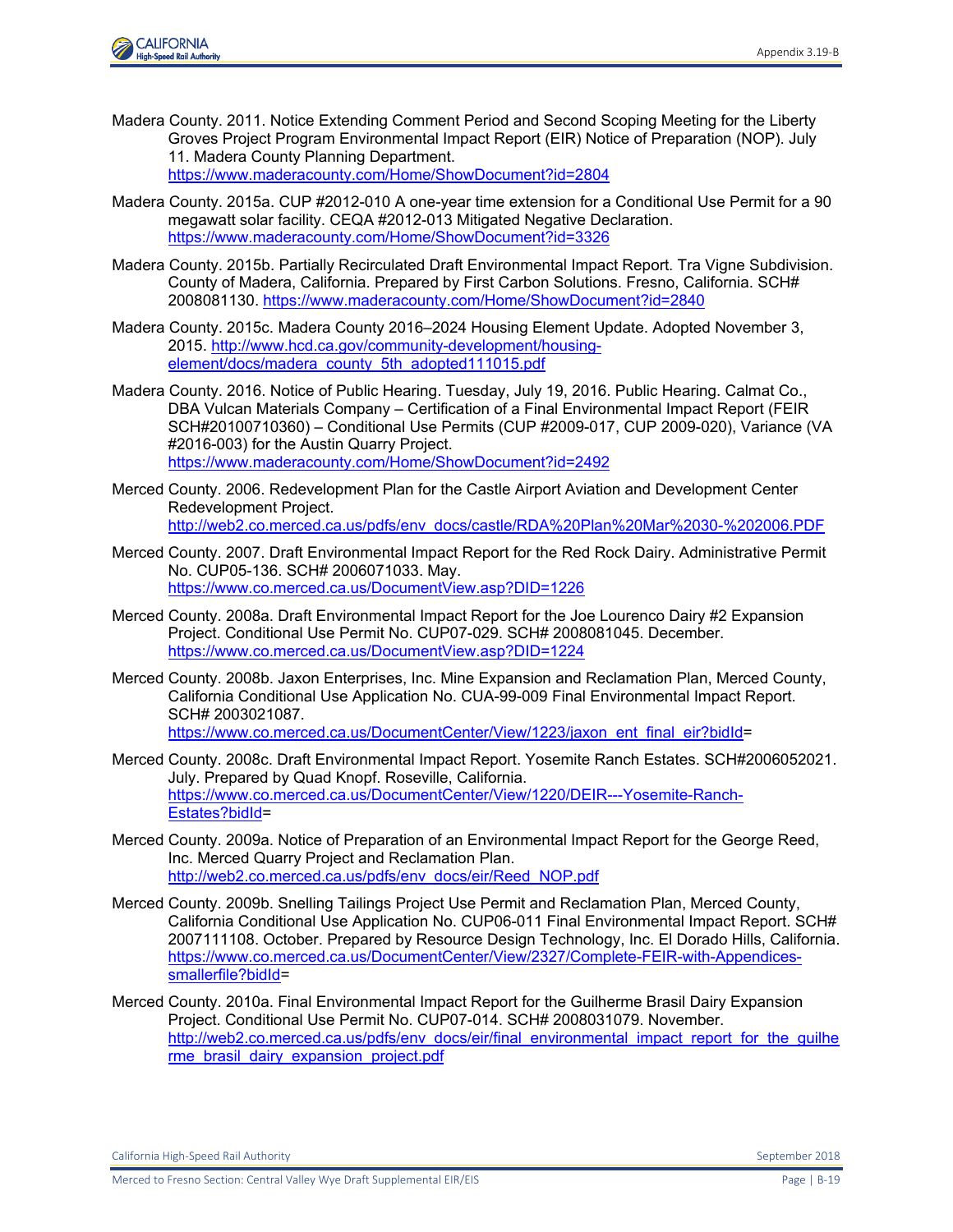- Merced County. 2010b. Final Environmental Impact Report for the Michael Brasil Dairy Expansion Project. Conditional Use Permit No. CUP07-004. SCH# 2003051002. November. [http://web2.co.merced.ca.us/pdfs/env\\_docs/eir/feir\\_m\\_brasil\\_112910.pdf](http://web2.co.merced.ca.us/pdfs/env_docs/eir/feir_m_brasil_112910.pdf)
- Merced County. 2011a. Final Environmental Impact Report for the John B. Pires Dairy Expansion Project. Conditional Use Permit No. CUP10-007. SCH# 2011041059. October. [http://web2.co.merced.ca.us/pdfs/env\\_docs/eir/pires\\_complete\\_feir\\_101011.pdf](http://web2.co.merced.ca.us/pdfs/env_docs/eir/pires_complete_feir_101011.pdf)
- Merced County. 2011b. Initial Study/Mitigated Negative Declaration. E. & J. Gallo Livingston Winery Eastside Expansion. Prepared by ICF International. San Francisco, California. November. http://web2.co.merced.ca.us/pdfs/env\_docs/initial\_studies/gallo\_is\_mnd\_nov2011\_webready.pdf
- Merced County. 2011c. Castle Airport Master Plan. Adopted December 6, 2011. Prepared for County of Merced Department of Commerce, Aviation and Economic Development. Prepared by Mead & Hunt. Santa Rosa, California. [https://www.co.merced.ca.us/pdfs/env\\_docs/castle/CAED/Castle\\_AMP\\_full.pdf](https://www.co.merced.ca.us/pdfs/env_docs/castle/CAED/Castle_AMP_full.pdf)
- Merced County. 2012a. Revised Final Environmental Impact Report for the Antonio Azevedo Dairy Expansion Project. Conditional Use Permit No. CUP09-11. SCH# 2010111045. November. Available: [http://web2.co.merced.ca.us/pdfs/env\\_docs/eir/rfeir\\_azevedo\\_complete\\_111912f.pdf](http://web2.co.merced.ca.us/pdfs/env_docs/eir/rfeir_azevedo_complete_111912f.pdf)
- Merced County. 2012b. Final Environmental Impact Report for the Hillcrest Dairy Project. Conditional Use Permit No. CUP10-005. SCH# 2011031020. [http://web2.co.merced.ca.us/pdfs/env\\_docs/eir/hillcrest\\_feir\\_complete\\_020612f.pdf](http://web2.co.merced.ca.us/pdfs/env_docs/eir/hillcrest_feir_complete_020612f.pdf)
- Merced County. 2012c. Notice of Preparation of an Environmental Impact Report for the Cenergy Solar Project. April. [http://web2.co.merced.ca.us/pdfs/env\\_docs/eir/cenergy\\_solar\\_energy\\_project\\_combined\\_nop\\_su](http://web2.co.merced.ca.us/pdfs/env_docs/eir/cenergy_solar_energy_project_combined_nop_submittals.pdf) [bmittals.pdf](http://web2.co.merced.ca.us/pdfs/env_docs/eir/cenergy_solar_energy_project_combined_nop_submittals.pdf)
- Merced County. 2012d. Pristine Sun Solar Energy Project Conditional Use Permit No. CUP12-013, West Tahoe Street, Merced, CA, "2097 Helton" Initial Study. Prepared by PMC. Rancho Cordova, California. December. [http://web2.co.merced.ca.us/pdfs/env\\_docs/initial\\_studies/Pristine-Sun-](http://web2.co.merced.ca.us/pdfs/env_docs/initial_studies/Pristine-Sun-Initial-Study_FINAL.pdf)[Initial-Study\\_FINAL.pdf](http://web2.co.merced.ca.us/pdfs/env_docs/initial_studies/Pristine-Sun-Initial-Study_FINAL.pdf)
- Merced County. 2012e. Revised Final EIR Quinto Solar PV Project. SCH# 2010121039. Prepared by EMC Planning Group Inc. Monterey, California. [http://web2.co.merced.ca.us/pdfs/env\\_docs/quintosolarpvproject/October\\_18\\_2012\\_Revised\\_Fin](http://web2.co.merced.ca.us/pdfs/env_docs/quintosolarpvproject/October_18_2012_Revised_Final_EIR.pdf) [al\\_EIR.pdf](http://web2.co.merced.ca.us/pdfs/env_docs/quintosolarpvproject/October_18_2012_Revised_Final_EIR.pdf)
- Merced County. 2012f. Initial Study for the "Highway 99 Truck Stop Project at Harvey Pettit Road". General Plan Amendment No. GPA11-01, Zone Change No. ZC11-001, and Conditional Use Permit No. CUP11-001. December. http://web2.co.merced.ca.us/pdfs/env\_docs/initial\_studies/Harvey\_Pettit\_IS-MND\_121112F.pdf
- Merced County. 2012g. *Revised Initial Study/Mitigated Negative Declaration for the Templo La Hermosa Project. Conditional Use Permit No. CUP11-005*. December. http://web2.co.merced.ca.us/pdfs/env\_docs/initial\_studies/templo\_lh\_is\_121212f.pdf
- Merced County. 2013a. Staff Report. Conditional Use Permit No. CUP-11-010. April. Available: [http://web2.co.merced.ca.us/pdfs/commissionarchive/2013/04-24/Item\\_B\\_CUP11-](http://web2.co.merced.ca.us/pdfs/commissionarchive/2013/04-24/Item_B_CUP11-010_Antonio_Brasil.pdf) 010 Antonio Brasil.pdf.
- Merced County. 2013b. Final Environmental Impact Report for the Bob Borba Daily Central Expansion Project. Conditional Use Permit No. CUP12-002. SCH# 2012101071. August. http://web2.co.merced.ca.us/pdfs/env\_docs/eir/bborba\_feir\_083013.pdf
- Merced County. 2013c. Final Environmental Impact Report for the Meirinho Daily Expasnsion Project. Conditional Use Permit No. CUP11-012. SCH# 2012071006. April. [http://web2.co.merced.ca.us/pdfs/env\\_docs/eir/meirinho\\_dairy\\_expansion\\_feir\\_april\\_2013.pdf](http://web2.co.merced.ca.us/pdfs/env_docs/eir/meirinho_dairy_expansion_feir_april_2013.pdf)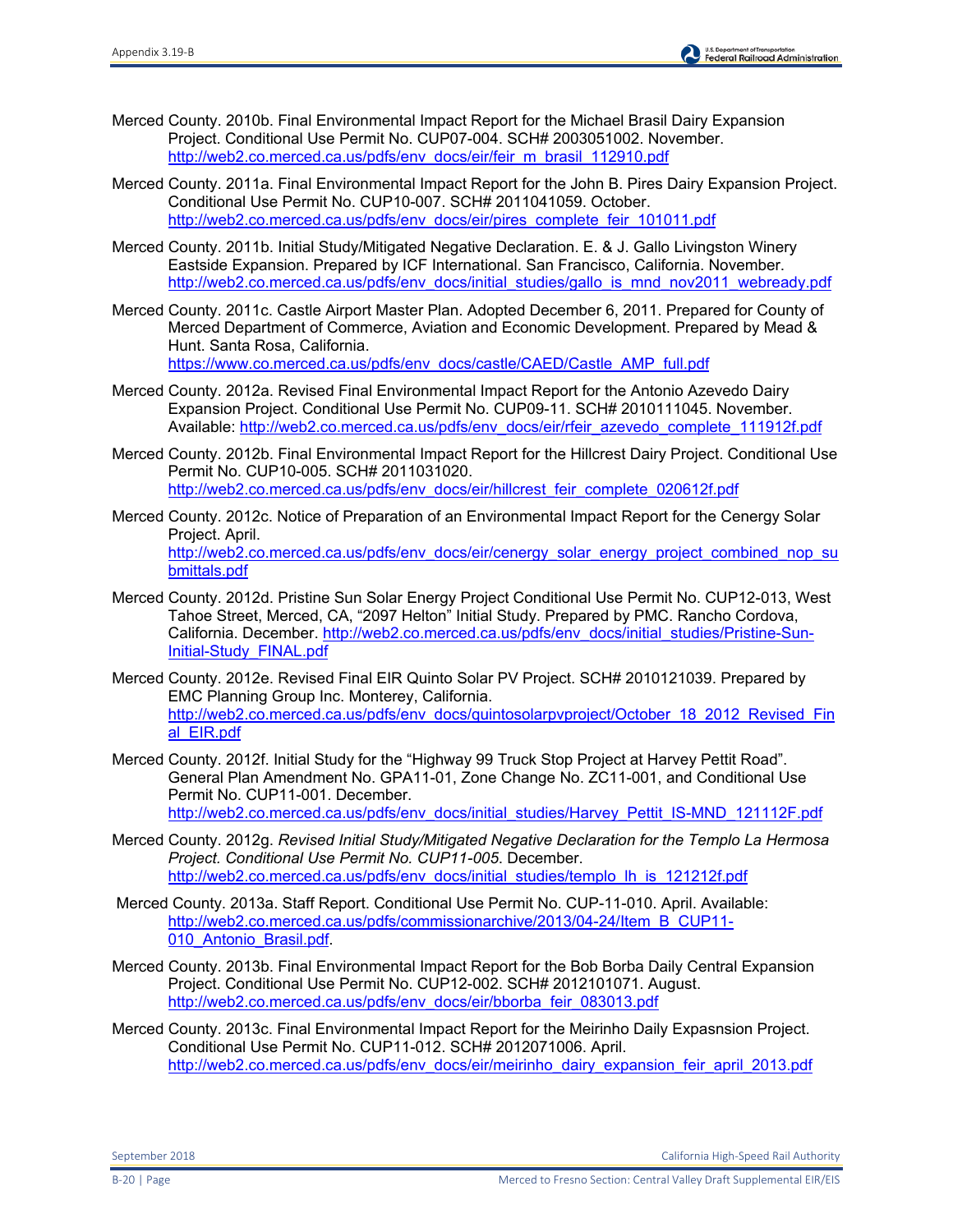

- Merced County. 2013d. Initial Study for the Minturn Huller Cooperative Expansion Project. Major Modification No. MM12-010 to Conditional Use Permit No. CUP3678. May. http://web2.co.merced.ca.us/pdfs/env\_docs/initial\_studies/MinturnHuller/m\_huller\_is\_052313f.pdf
- Merced County. 2013e.Initial Study/Mitigated Negative Declaration Sun Harvest Solar Project Conditional Use Permit No. 13-009. Prepared by EMC Planning Group Inc. Monterey, California. December. http://web2.co.merced.ca.us/pdfs/env\_docs/initial\_studies/sun\_harvest\_is\_pr.pdf
- Merced County. 2013f. Proposed Mitigated Negative Declaration Vassar Solar Project Conditional Use Permit 13-001. Prepared by EMC Planning Group Inc. Monterey, California. August. http://web2.co.merced.ca.us/pdfs/env\_docs/initial\_studies/vassar\_ecos\_initial\_study.pdf
- Merced County. 2013g. Final Environmental Impact Report Vega Solar Project, County of Merced, California. SCH# 2013021011. Prepared by Michael Brandman Associates. Sacramento, California. November. [http://web2.co.merced.ca.us/pdfs/env\\_docs/eir/Vega\\_Solar\\_Final\\_EIR.pdf](http://web2.co.merced.ca.us/pdfs/env_docs/eir/Vega_Solar_Final_EIR.pdf)
- Merced County. 2014a. *Initial Study/Mitigated Negative Declaration Liberty Packing Company.* Draft. January. S Prepared for Merced County Planning and Economic Development Department, Merced, CA. Prepared by ICF International, Sacramento, CA. Available: [http://web2.co.merced.ca.us/pdfs/env\\_docs/initial\\_studies/morningstar\\_publicdraft\\_is\\_mnd\\_web.](http://web2.co.merced.ca.us/pdfs/env_docs/initial_studies/morningstar_publicdraft_is_mnd_web.pdf) [pdf](http://web2.co.merced.ca.us/pdfs/env_docs/initial_studies/morningstar_publicdraft_is_mnd_web.pdf)
- Merced County. 2014b. Final Environmental Impact Report for the Matos Dairy Expansion Project. Conditional Use Permit No. CUP12-014. SCH# 2013011023. August. http://web2.co.merced.ca.us/pdfs/env\_docs/eir/MatosDairyExpansion\_feir.pdf
- Merced County. 2014c. Final Environmental Impact Report for the Vierra Dairy Expansion Project. Conditional Use Permit No. CUP12-005. SCH# 2012111086. January. [http://web2.co.merced.ca.us/pdfs/env\\_docs/eir/vierra\\_afeir\\_complete\\_010814fs.pdf](http://web2.co.merced.ca.us/pdfs/env_docs/eir/vierra_afeir_complete_010814fs.pdf)
- Merced County. 2014d. Sirius Solar Project Initial Study/Mitigated Negative Declaration. Prepared by PMC. March. [http://web2.co.merced.ca.us/pdfs/env\\_docs/initial\\_studies/Merced\\_is\\_mnd\\_final.PDF](http://web2.co.merced.ca.us/pdfs/env_docs/initial_studies/Merced_is_mnd_final.PDF)
- Merced County. 2014e. Final Environmental Impact Report for Minor Subdivision No. MS07-027 & Administrative Permit No. AA08-033, George Simmons Minor Subdivision & Don Chapin Company Concrete Batch Plant Project Volta, County of Merced, California. SCH# 2010041046. Prepared by Michael Brandman Associates. Sacramento, California. [https://www.co.merced.ca.us/pdfs/env\\_docs/eir/16040051\\_chapin\\_concrete\\_feir.pdf](https://www.co.merced.ca.us/pdfs/env_docs/eir/16040051_chapin_concrete_feir.pdf)
- Merced County. 2015a. Final Environmental Impact Report for the Homen Dairy Expansion Project. Conditional Use Permit No. CUP12-004. SCH# 2014071078. June. http://web2.co.merced.ca.us/pdfs/env\_docs/eir/feir\_complete\_homen\_061515.pdf
- Merced County. 2015b. Draft Environmental Impact Report for the Silveira Brothers Dairy #1 Herd Expansion Project. Conditional Use Permit No. CUP13-008. SCH# 2014061052. [http://web2.co.merced.ca.us/pdfs/env\\_docs/eir/silveira\\_dairy\\_deir\\_complete.pdf](http://web2.co.merced.ca.us/pdfs/env_docs/eir/silveira_dairy_deir_complete.pdf)
- Merced County. 2015c. Final Environmental Impact Report for the Wright Solar Park Conditional Use Permit Application CUP12-017. December. SCH# 2013101071. Prepared by ICF International. Sacramento, California. http://web2.co.merced.ca.us/pdfs/env\_docs/eir/wright\_solar\_feir\_12\_24\_14.pdf
- Merced County. 2015d. Final Environmental Impact Report Buena Vista I Subdivision. ZC 03-019, MAS 03-018. SCH# 2006091120. January. Prepared by Quad Knopf, Fresno, California. http://web2.co.merced.ca.us/pdfs/env\_docs/eir/feir\_buena\_visat\_i\_subdivision.pdf
- Merced County. 2016. Notice of Preparation: Draft Environmental Impact Report for the Planada Community Plan Update. March. [http://web2.co.merced.ca.us/pdfs/env\\_docs/eir/planada\\_nop\\_final\\_mar\\_2016.pdf](http://web2.co.merced.ca.us/pdfs/env_docs/eir/planada_nop_final_mar_2016.pdf)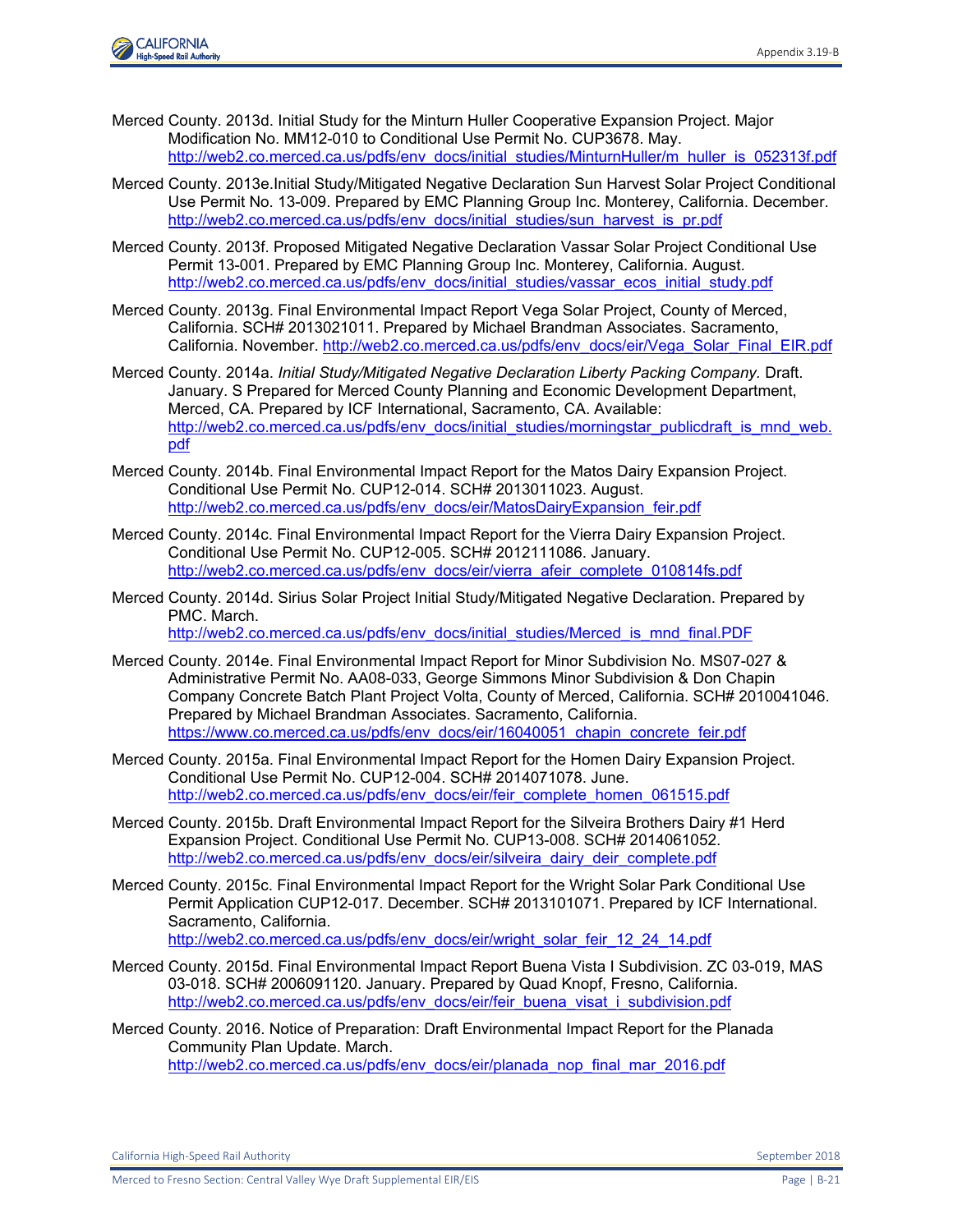Merced County Airport Land Use Commission (Merced County ALUC). 2012. Merced County Airport Land Use Compatibility Plan. Containing individual compatibility plans for Castle Airport, Gustine Municipal Airport, Los Banos Municipal Airport, Merced Regional Airport, and Turlock Municipal Airport. Adopted June 21, 2012.

[http://www.co.merced.ca.us/pdfs/planning/aluc/alucp\\_july2012/2012\\_mer\\_alucp\\_entire\\_documen](http://www.co.merced.ca.us/pdfs/planning/aluc/alucp_july2012/2012_mer_alucp_entire_document.pdf) [t.pdf](http://www.co.merced.ca.us/pdfs/planning/aluc/alucp_july2012/2012_mer_alucp_entire_document.pdf)

- Merced County Association of Governments (MCAG). 2013. Regional Road Projects. Funding Needs for Project Implementation. April.
- Merced County Association of Governments (MCAG). 2014. 2014 Regional Transportation Plan (Draft EIR)<http://www.mcagov.org/DocumentCenter/View/284>
- Merced County Association of Governments (MCAG). 2014. Status of Projects in Merced County Planned and Active<http://www.mcagov.org/DocumentCenter/View/316>
- Merced County Association of Governments (MCAG). 2016. Final Environmental Impact Report for the Highway 59 Landfill Valley Fill Project. Prepared for Merced County Regional Waste Management Authority. Prepared by Ascent Environmental, Inc. Sacramento, California. May. <http://www.mcagov.org/DocumentCenter/View/776>
- Merced County Board of Supervisors. 2014. Adoption of the Final Safe Routes To School and Pedestrian Improvement Plans Prepared For The Communities of Franklin-Beachwood and Planada. [http://www.co.merced.ca.us/BoardAgenda/2014/20141216Board/AS198103/AS198108/AI198216](http://www.co.merced.ca.us/BoardAgenda/2014/20141216Board/AS198103/AS198108/AI198216/DO198045/all_pages.pdf) [/DO198045/all\\_pages.pdf](http://www.co.merced.ca.us/BoardAgenda/2014/20141216Board/AS198103/AS198108/AI198216/DO198045/all_pages.pdf)
- Merced County Board of Supervisors. 2015. Property Acquisition for Walnut Ave Rule 20A & Pedestrian Project. [http://www.co.merced.ca.us/BoardAgenda/2015/20150407Board/AS200112/AS200113/AI200172](http://www.co.merced.ca.us/BoardAgenda/2015/20150407Board/AS200112/AS200113/AI200172/DO199982/all_pages.pdf) [/DO199982/all\\_pages.pdf](http://www.co.merced.ca.us/BoardAgenda/2015/20150407Board/AS200112/AS200113/AI200172/DO199982/all_pages.pdf)
- Merced County Department of Public Works, (MCDPW). 2012. Canal School Road Bridge Replacement Project: [http://www.co.merced.ca.us/BoardAgenda/2012/MG178781/AS178814/AS178817/AI178858/DO1](http://www.co.merced.ca.us/BoardAgenda/2012/MG178781/AS178814/AS178817/AI178858/DO178648/all_pages.pdf) [78648/all\\_pages.pdf](http://www.co.merced.ca.us/BoardAgenda/2012/MG178781/AS178814/AS178817/AI178858/DO178648/all_pages.pdf)
- Merced Sun-Star, 2015. Road improvement plans for Planada and Franklin-Beachwood areas move forward. [http://www.mercedsunstar.com/news/local/community/article5588988.html#!](http://www.mercedsunstar.com/news/local/community/article5588988.html)
- San Joaquin River Group Authority. 2011. Notice of Intent to Adopt a Negative Declaration for One-Year Extension of the San Joaquin River Agreement in 2011. [http://www.sjrg.org/notices/.](http://www.sjrg.org/notices/)
- San Joaquin River Restoration Program (SJRRP). 2018. Finding of No Significant Impact. San Joaquin River Restoration Program Eastside Bypass Improvements Project Merced National Wildlife Refuge Well Replacement. U.S. Department of Interior, Bureau of Reclamation Mid-Pacific Region. Sacramento, California. http://www.restoresjr.net/?wpfb\_dl=2149
- Stanislaus Council of Governments (StanCOG). 2014. *2014 Regional Transportation Plan/Sustainable Communities Strategy, Draft Programmatic Environmental Impact Report. M*arch 2014. Prepared by Rincon Consultants, Inc. [www.stancog.org/pdf/rtp/draft-2014-rtpscs-peir.pdf](http://www.stancog.org/pdf/rtp/draft-2014-rtpscs-peir.pdf) (accessed December 20, 2016).
- State Water Resources Control Board. 2015. Drought Emergency Grant Funding Request for Madera County MD#33-Fairmead. Notice of Exemption (Statutory).
- United States Bureau of Indian Affairs (BIA). 2012. Record of Decision. Trust Acquisition of the 305.49 acre Site in Madera County, California, for the North Fork Rancheria of Mono Indians. November.
- United States Bureau of Reclamation. 2014. Record of Decision. San Luis Reservoir State Recreation Area Resource Management Plan/General Plan. ROD 11-048. Approved April 4, 2014. [https://www.usbr.gov/mp/nepa/nepa\\_project\\_details.php?Project\\_ID=548](https://www.usbr.gov/mp/nepa/nepa_project_details.php?Project_ID=548)